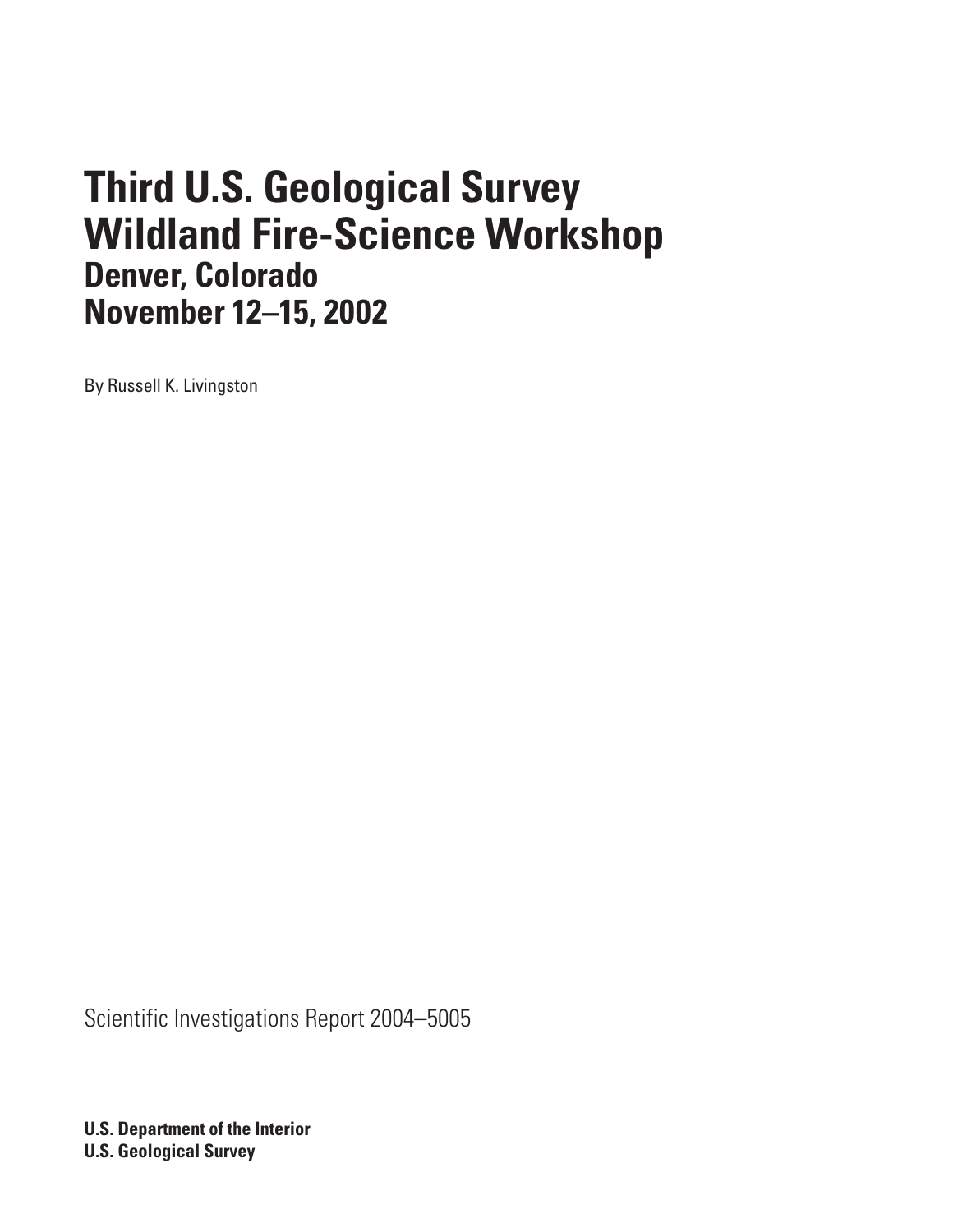### **U.S. Department of the Interior**

Gale A. Norton, Secretary

## **U.S. Geological Survey**

Charles G. Groat, Director

U.S. Geological Survey, Reston, Virginia: 2004

For sale by U.S. Geological Survey, Information Services Box 25286, Denver Federal Center Denver, CO 80225

For more information about the USGS and its products: Telephone: 1-888-ASK-USGS World Wide Web: http://www.usgs.gov/

Any use of trade, product, or firm names in this publication is for descriptive purposes only and does not imply endorsement by the U.S. Government.

*Suggested citation:*

Livingston, Russell K., 2003, Third U.S. Geological Survey Wildland Fire-Science Workshop, Denver, Colorado, November 12–15, 2002: U.S. Geological Survey Scientific Investigations Report 2004–5005, 67 p.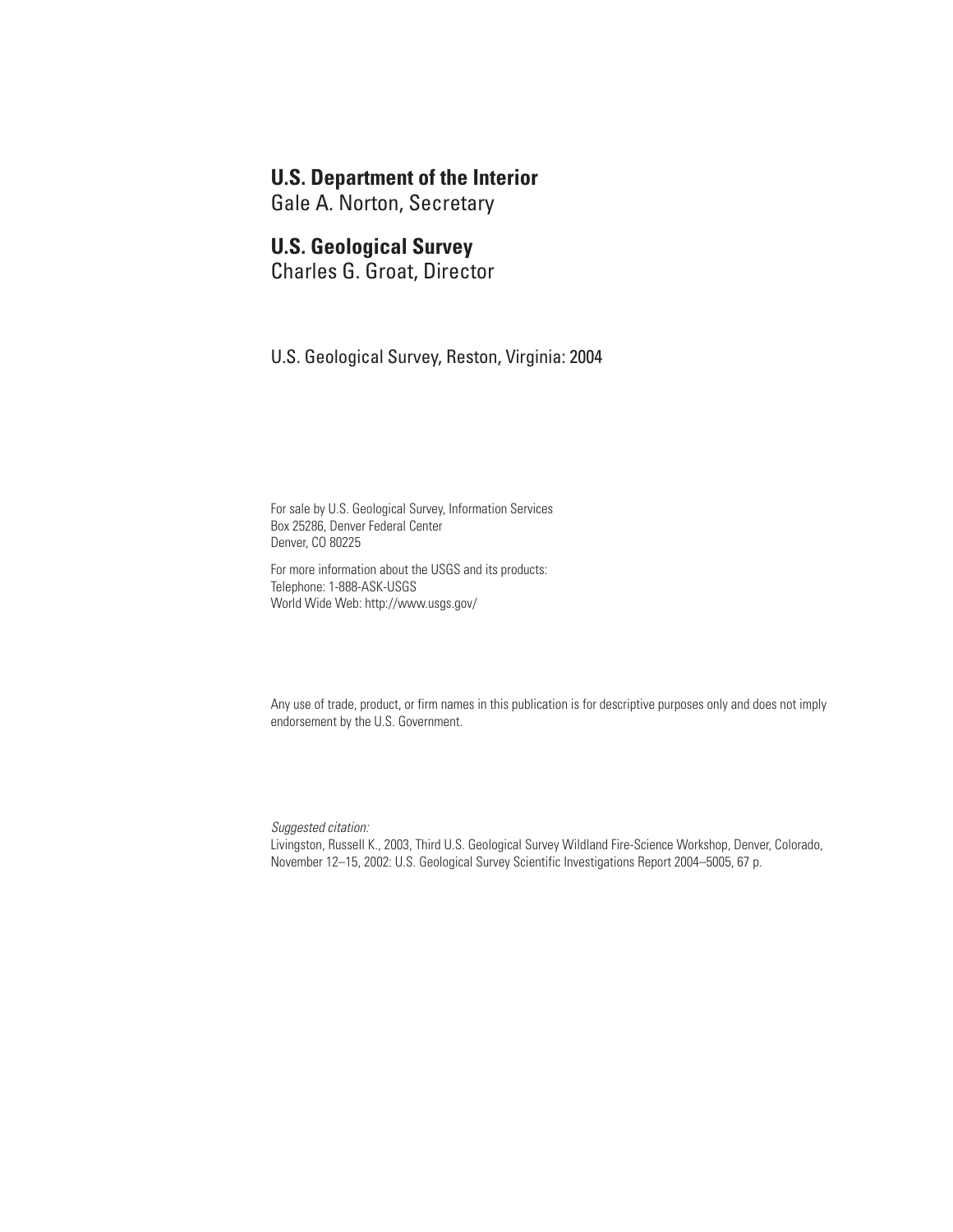# **Third U.S. Geological Survey Wildland Fire-Science Workshop Denver, Colorado November 12–15, 2002**

## **Executive Summary**

The historically significant wildland fire events that occurred in the United States during 2000 and 2002, together with the associated recognition of the need for a different national policy of forest management, has led to an increased awareness of the need for cooperative effort among all Federal agencies in planning for and managing the risks and consequences of wildland fire. The expertise and capabilities of the U.S. Geological Survey (USGS) are significant resources in this regard, and the agency is becoming increasingly involved in fire-science activities in support of the various land-management agencies that are dealing directly with this issue.

The First USGS Wildland Fire Workshop was held in Sioux Falls, South Dakota, in 1997 and helped to establish the direction of USGS in sharing its expertise with the fire-management agencies. The Second USGS Wildland Fire Workshop was held in Los Alamos, New Mexico, in 2000 and brought together all the agencies involved in the management of wildland fires in order to determine their needs, to demonstrate USGS capabilities to meet those needs, and to establish methods for the USGS to distribute data and tools useful in fire management. It enhanced the relationships developed during the 1997 workshop and helped to define USGS' role in the fire-management community.

The Third USGS Wildland Fire-Science Workshop, held in Denver, Colorado, November 12–15, 2002, was an opportunity for exchange of information on recent progress in the area of fire science and to determine the gaps in fire-science research that could be addressed by the USGS. In addition to more than 90 USGS scientists engaged in fire-related research and managers of organizational units involved in some aspect of wildland fire activities, the workshop was attended by about 30 representatives of 11 other Federal agencies. There also were a number of attendees affiliated with several universities, private companies, and State and local agencies.

The 4-day meeting consisted of a pre-workshop field trip to the Hayman Fire area, several keynote presentations, five panel discussions, presentation and "breakout" discussion of four "white paper" topics, and a poster session with more than 30 presentations.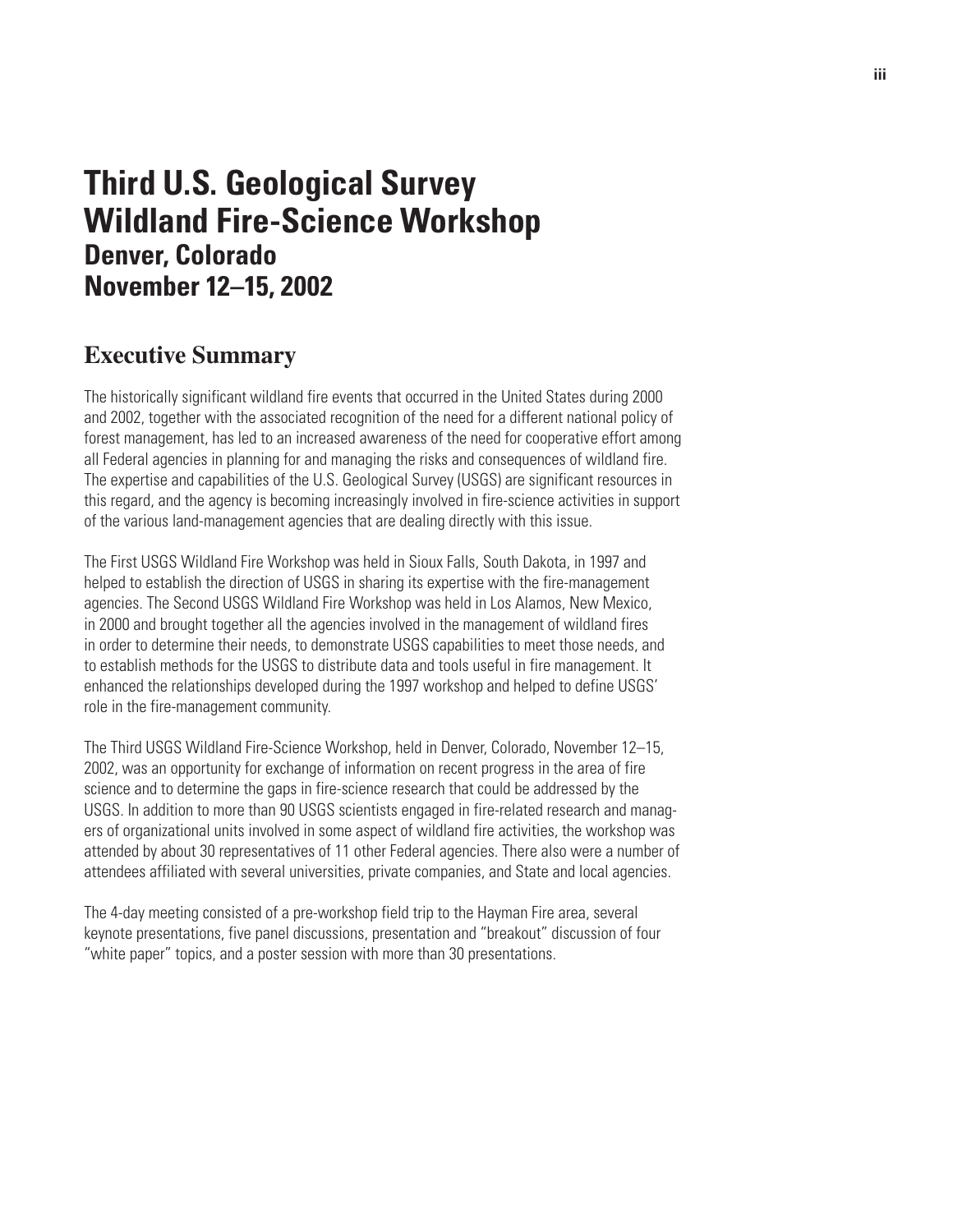# **Third U.S. Geological Survey Wildland Fire-Science Workshop Denver, Colorado November 12–15, 2002**

## **Preface**

### **Historical Perspective**

In the past decade, fire-management policies have shifted from emphasizing suppression to embracing the reduction of long-term buildups of excessive fuel levels in our forests and rangelands. In 1995, the Departments of Agriculture and the Interior issued the Federal Wildland Fire Policy Statement identifying the critical role fire can play in the management of forest and rangeland watersheds. As a result of revised policy, Federal agencies have increased the acres treated to reduce fire risk (through "prescribed" fires and thinning techniques) from 500,000 acres in 1995 to more than 2.4 million acres in 2000. The fire events that occurred during the summer and fall of 2000 reemphasized the need for cooperative effort among all Federal agencies in planning for and managing wildland fire risk. The number and size of fires throughout the Western United States provided further evidence that past land-use practices and vigorous fire-suppression and exclusion policies may have increased the potential for devastating effects of high fuel loads in drought-affected areas.

On August 8, 2000, President Clinton asked the Secretaries of the Interior and Agriculture to prepare a report that recommended how best to respond to that year's severe fires, reduce the effects of these wildland fires on rural communities, and ensure sufficient firefighting resources in the future. Their response to the President, the National Fire Plan, was published in September 2000 and led to a 10-year Comprehensive Strategy and a 10-year Implementation Plan. All of these three important policy documents focused on four goals:

- 1. Improve fire prevention and suppression
- 2. Reduce hazardous fuels
- 3. Restore fire-adapted ecosystems
- 4. Promote community assistance

As the year 2002 evolved into a fire season that began to look more and more like the devastating 2000 fire season, President Bush announced the Healthy Forest Initiative. Aimed at reducing the risk of catastrophic wildfires by restoring forest and rangeland health, this effort would implement core components of the National Fire Plan's 10-year Comprehensive Strategy and Implementation Plan and "fulfill the promise of the Northwest Forest Plan." The Northwest Forest Plan was adopted in 1994 and was intended to end court injunctions that brought timber production in the Pacific Northwest to a standstill by providing an adequate level of habitat protection for old growth forest species and a predictable timber supply for economic stability. Among the many features of the Healthy Forest Initiative was a request that Agriculture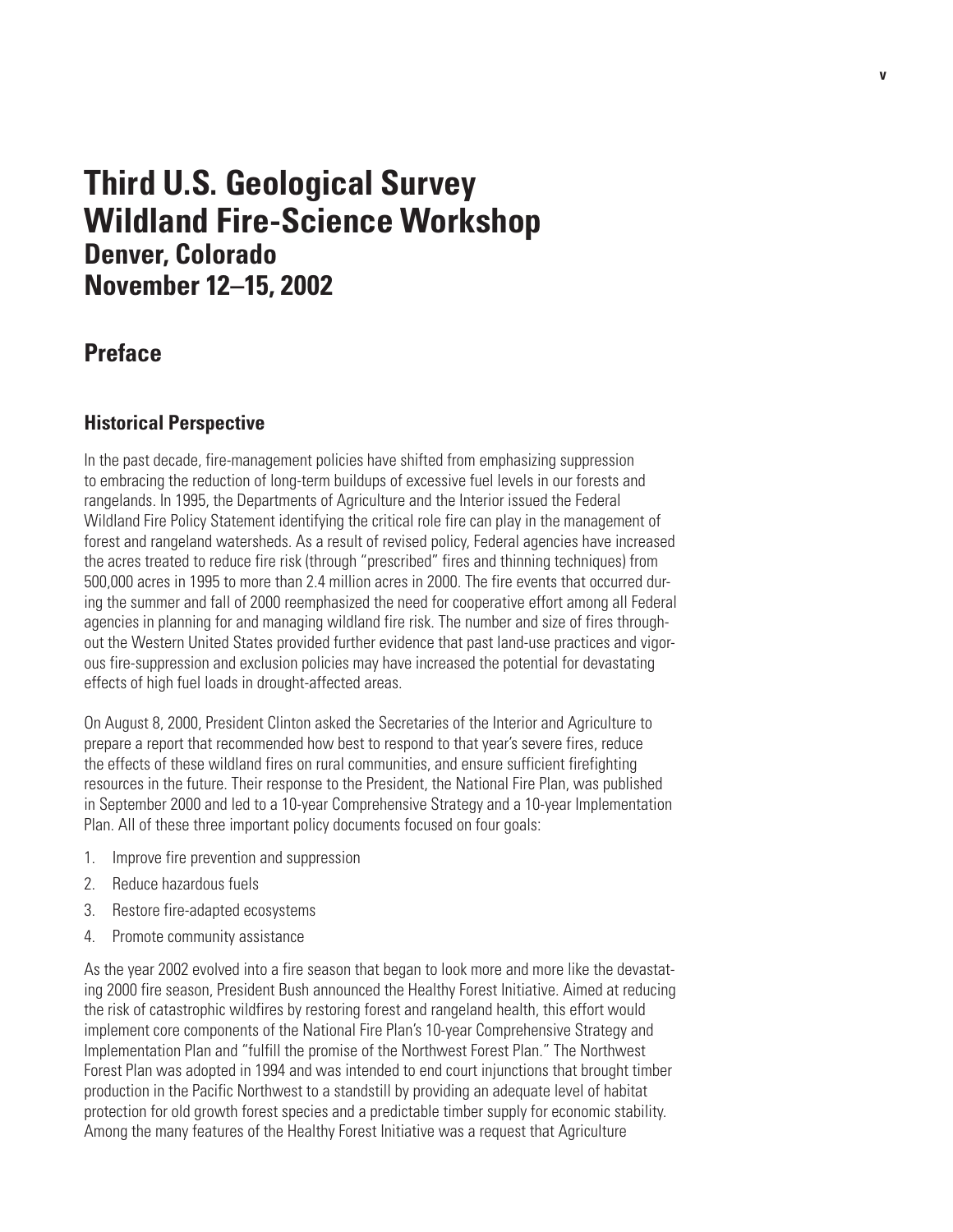Secretary Veneman, Interior Secretary Norton, and Council on Environmental Quality Chairman Connaughton improve regulatory processes to ensure more timely decisions, greater efficiency, and better results in reducing the Nation's ever-growing risks of catastrophic wildfires.

### **Year 2002 Wildland Fire Season**

According to the National Interagency Fire Center, a total of 6,937,584 acres burned nationwide during the 2002 fire season. This number represents the fourth greatest number of acres burned in the Nation in the last 50 years and only about 1,500,000 fewer acres than burned during the devastating 2000 fire season. The areas burned in Colorado, Arizona, and Oregon represented the greatest number of acres burned in the last century in those States. Like the 2000 fire season that preceded the workshop in Los Alamos, the 2002 fire season supported earlier conclusions and the growing recognition that past land-use practices, combined with the effects of fire exclusion, can result in heavy accumulations of dead vegetation, altered fuel arrangement, and changes in vegetation structure and composition. And like the 2000 fire season, the 2002 fire season also set the stage for an interesting and exciting USGS Wildland Fire-Science Workshop.

#### **Summary of Major Activities Since the Second Workshop on Fire Science**

The Second Workshop on Fire Science, which was held in Los Alamos, New Mexico, October 31– November 3, 2000, resulted in part from an increasing realization within the agency that the USGS had an important part to play relative to fire science. The national policy was changing, and increased focus was being placed on the management of the Nation's forests in order to reduce the potential for devastating fires such as those that occurred in 2000. Thus, that workshop was a watershed event for the USGS and resulted in programmatic and organizational changes that led to an expansion of its fire-related activities and involvement in the fire community. It was becoming increasingly clear that the USGS could contribute to the science needed by the management agencies. To illustrate this progress, the following is a summary of the major activities of the USGS during 2001–2002 as they relate to the four goals of the National Fire Plan:

- **•** Expansion of mapping products, particularly burn severity, for use by the firefighting community
- **•** Development of a 40-hour Basic Fire Training course, which was attended by 40 USGS personnel during the 2-year period. Of those attending the course, 18 have a "red card" that allows access to wildfire areas for early planning and collection of critical monitoring data
- **•** Participation in studies by the Government Accounting Office relative to use of remote sensing in addressing wildland fire issues
- **•** Initiation in February 2002 of the LandFire project, a collaboration between the USGS and the USDA Forest Service
- **•** Refinement and expansion of GeoMAC (Geospatial Multi-Agency Coordination Group) to offer new capabilities
- **•** Establishment of a USGS Web site for fire-science activities
- **•** Collaboration with the USDA, Forest Service, and the National Weather Service on a "white paper" to document a plan for the establishment of rapid response, post-fire early warning networks for monitoring precipitation and stream stage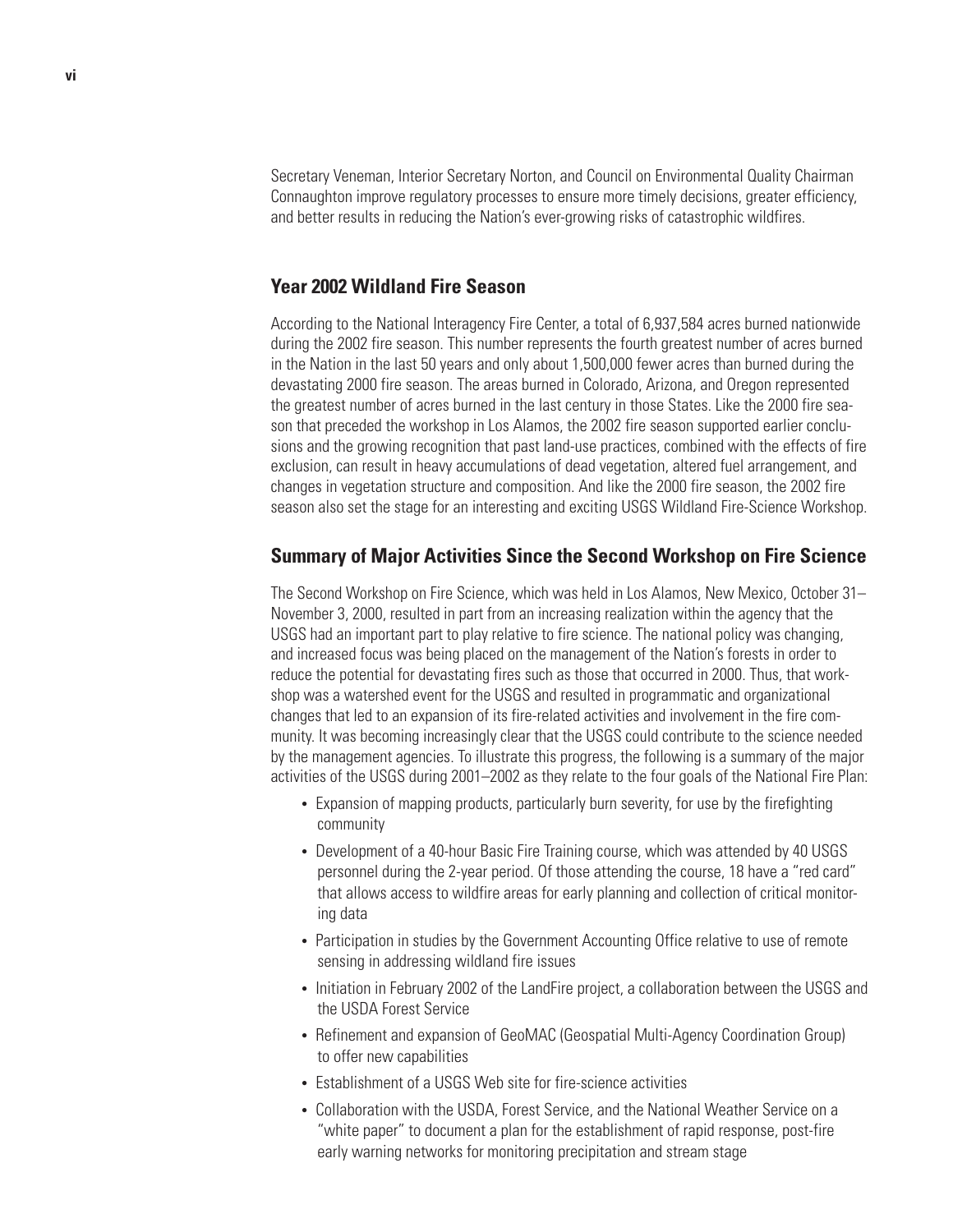- **•** Participation in development of the "10-Year Comprehensive Strategy" and the companion "10-Year Strategy Implementation Plan"
- **•** Increased participation of USGS scientists in the Joint Fire Science Program
- **•** Publication and distribution of USGS Open-File Report 02–11 on the Second USGS Workshop on Fire Science that was held in Los Alamos, New Mexico, in November 2000

Other major activities during this period:

- **•** As a result of the Hayman fire in Colorado, a program with the Federal Emergency Management Agency was developed to refine post-fire hydrologic and sedimenttransport conditions and map flood-prone areas
- **•** An increased number of integrated science projects dealing with fire science
- Participation in the development of the Fire Science Research Council
- **•** Development of a Memorandum of Understanding between the USGS and the Bureau of Land Management that provides for post-fire technical support relative to wildland fires
- **•** Participation in the 2002 Western Governors Conference on the Environment
- **•** Numerous presentations to other Federal agencies, congressional representatives, and attendees of fire-science conferences
- **•** Fire Science selected as one of three topics for congressional briefings in 2002
- **•** Increased post-fire monitoring activities supported by funding from Burned Area Emergency Response (BAER) teams and State and local cooperators
- **•** USGS involvement in BAER training, including instruction of USGS scientists at the interagency ESR (Emergency Stabilization and Rehabilitation) and BAER Team Leader and Team Member training in Reno, Nevada, December 2002
- **•** USGS involvement in numerous post-fire BAER team activities, including the Missionary Ridge and Coal Seam fires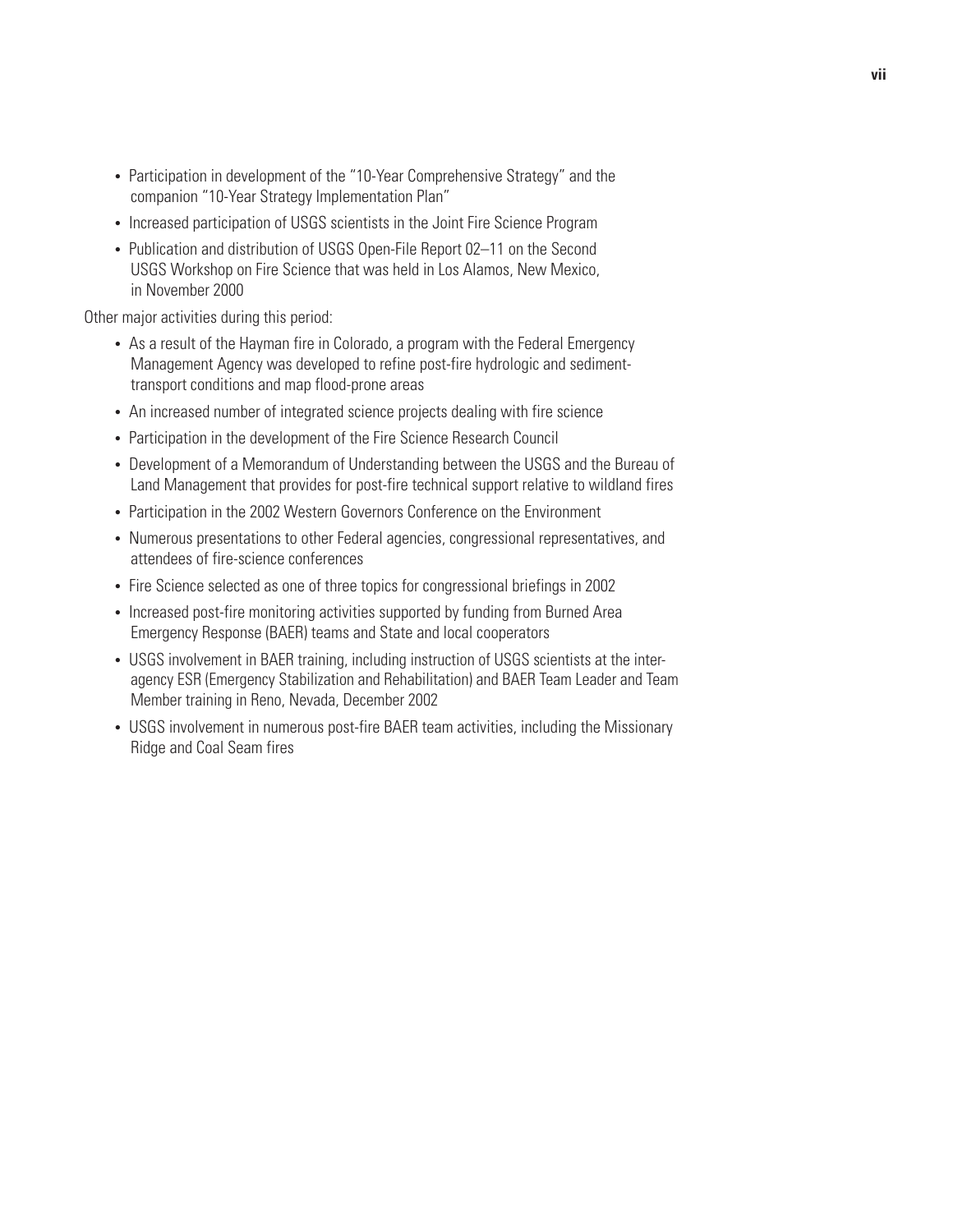# **Contents**

| Summary of Major Activities Since the Second Wildland Fire Workshop vi             |  |
|------------------------------------------------------------------------------------|--|
|                                                                                    |  |
|                                                                                    |  |
|                                                                                    |  |
|                                                                                    |  |
|                                                                                    |  |
|                                                                                    |  |
|                                                                                    |  |
|                                                                                    |  |
|                                                                                    |  |
|                                                                                    |  |
|                                                                                    |  |
|                                                                                    |  |
|                                                                                    |  |
| Appendix E—White Paper on Pre-Fire Risk Assessment and Fuels Mapping  49           |  |
| Appendix F-White Paper on Post-Fire Effects, Including Physical and Biological  53 |  |
|                                                                                    |  |
|                                                                                    |  |

# **Tables**

| 1. Summary of activities of USGS scientists involved in the study of post-fire   |  |
|----------------------------------------------------------------------------------|--|
|                                                                                  |  |
| 2. Proposed rehabilitation and restoration actions to improve USGS fire science, |  |
|                                                                                  |  |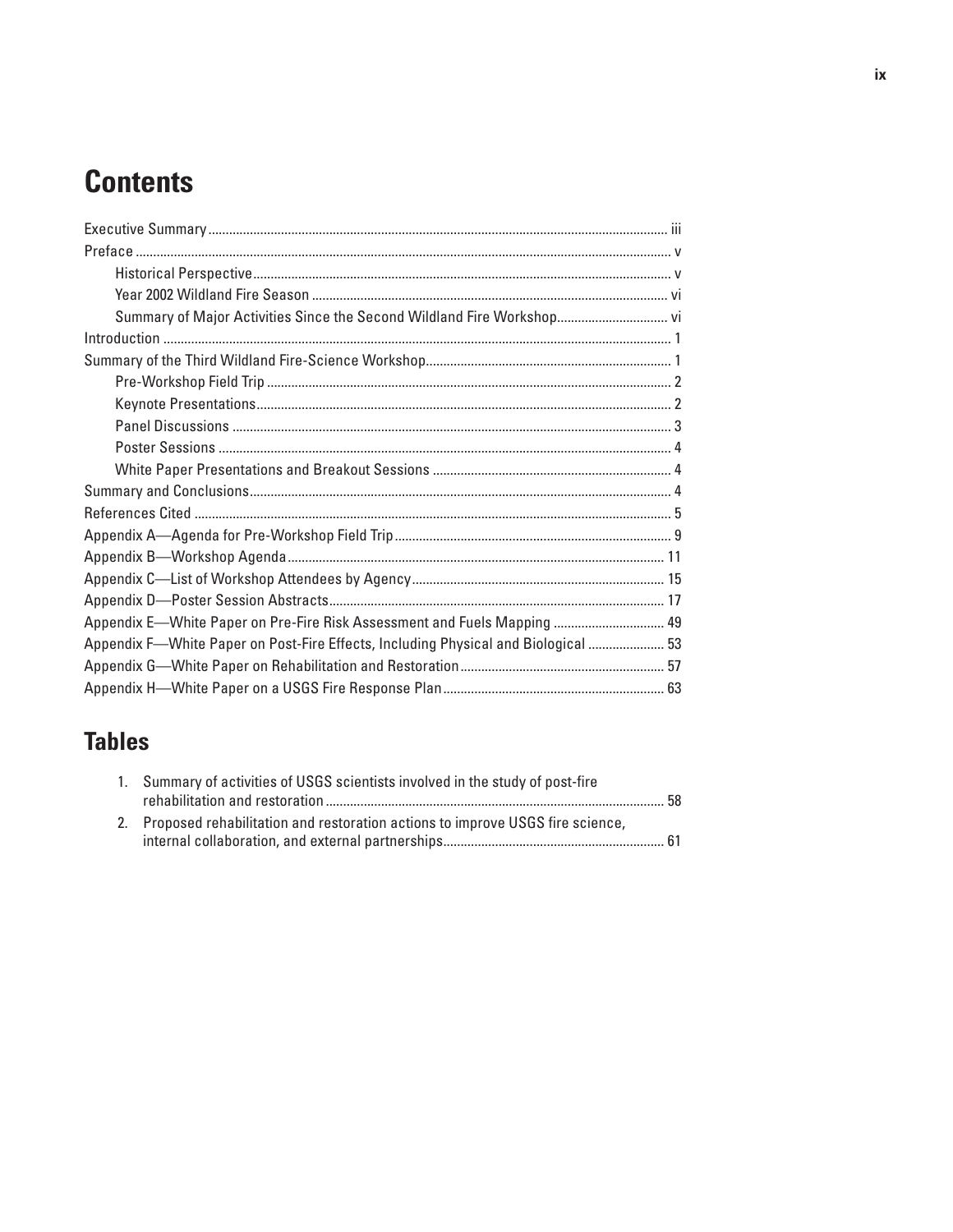# **Abbreviations and Acronyms**

## **Federal Agencies and Organizations**

| <b>ARS</b>     | <b>Agricultural Research Service</b>                                           |
|----------------|--------------------------------------------------------------------------------|
| BIA            | <b>Bureau of Indian Affairs</b>                                                |
| <b>BLM</b>     | <b>Bureau of Land Management</b>                                               |
| DOD            | <b>Department of Defense</b>                                                   |
| DOI            | Department of Interior                                                         |
| FEMA           | <b>Federal Emergency Management Agency</b>                                     |
| <b>FWS</b>     | U.S. Fish and Wildlife Service                                                 |
| <b>NIFC</b>    | <b>National Interagency Fire Center</b>                                        |
| <b>NPS</b>     | National Park Service                                                          |
| <b>NRCS</b>    | <b>Natural Resources Conservation Service</b>                                  |
| <b>USBR</b>    | Department of the Interior, Bureau of Reclamation                              |
| <b>USGS</b>    | Department of the Interior, U.S. Geological Survey                             |
| USGS-Biology   | USGS, Biological Resources Discipline                                          |
| USGS-Geography | USGS, Geography Discipline (formerly the National Mapping<br>Division of USGS) |
| USGS-Geology   | <b>USGS, Geology Discipline</b>                                                |
| USGS-Water     | <b>USGS, Water Resources Discipline</b>                                        |

### **Other Acronyms and Initialisms**

| AVHRR         | <b>Advanced Very High Resolution Radiometer</b>      |
|---------------|------------------------------------------------------|
| <b>AVIRIS</b> | Airborne Visible Infrared Imaging Spectrometer       |
| BAER          | <b>Burned Area Emergency Rehabilitation</b>          |
| GIS           | <b>Geographical Information System</b>               |
| <b>MODIS</b>  | <b>Moderate Resolution Imaging Spectroradiometer</b> |
| <b>RAWS</b>   | <b>Remote Automated Weather Station</b>              |
| TNC           | The Nature Conservancy                               |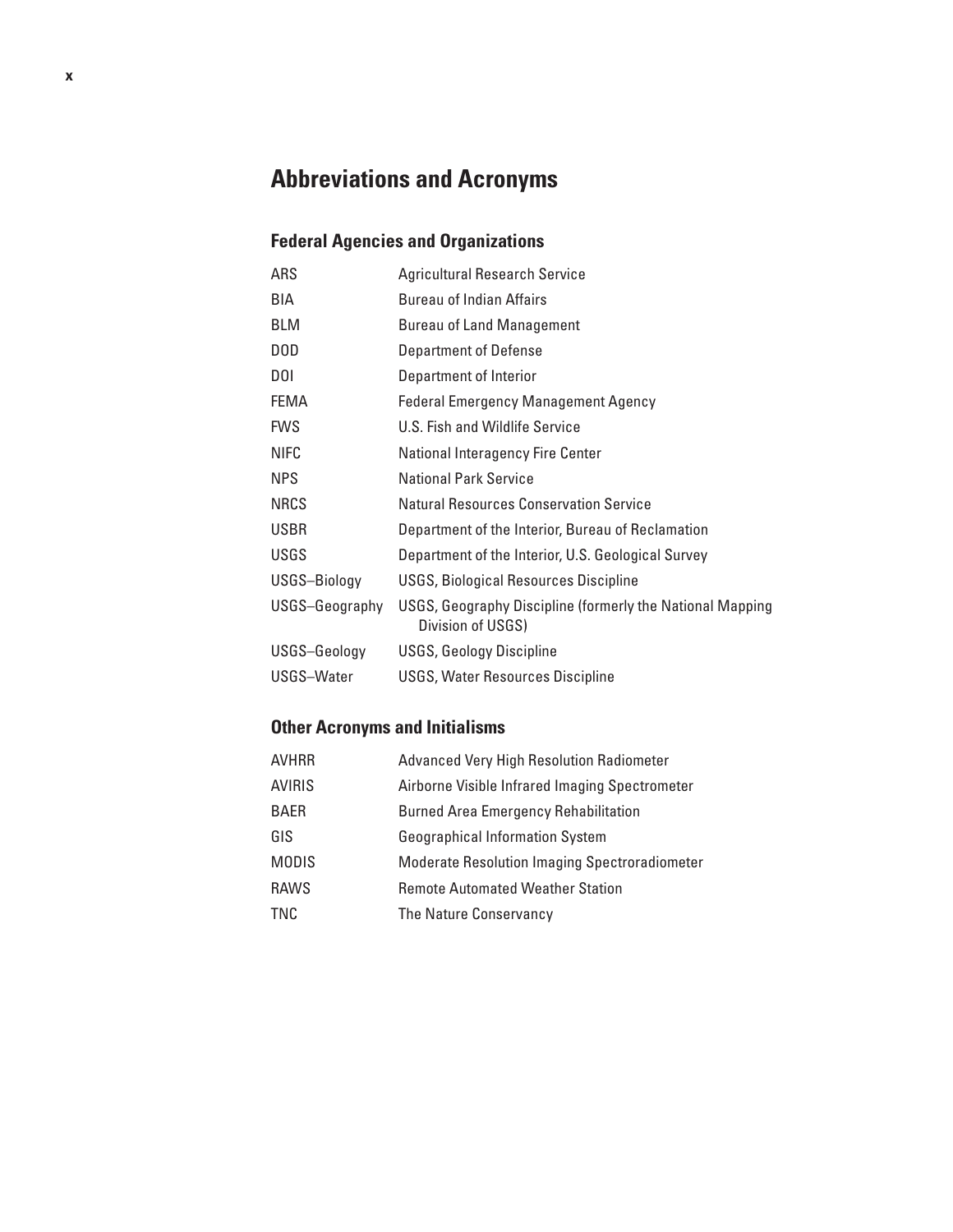# **Third U.S. Geological Survey Wildland Fire-Science Workshop Denver, Colorado November 12–15, 2002**

By Russell K. Livingston

## **Introduction**

This report summarizes the Third USGS Wildland Fire-Science Workshop, which was held on November 12–15, 2002, at Denver, Colorado. The agenda for the pre-workshop field trip is given in Appendix A and the agenda for the workshop is given in Appendix B.

This workshop was planned to build on the accomplishments and recommendations of the USGS' first Wildland Fire Workshop held at the EROS Data Center in Sioux Falls, South Dakota, July 9–10, 1997 (Coloff, Findley, and Helz, 1998), and the Second Wildland Fire Workshop held in Los Alamos, New Mexico, October 31–November 3, 2000 (Coffelt and Livingston, 2002). Activities within the USGS in the area of fire science have increased substantially since that first workshop, and this third workshop was an additional step toward enhancing the visibility and effectiveness of the USGS fire-science activities.

The overall objective of the workshop was to provide an opportunity for exchange of information on recent progress in the area of fire science and to begin determining gaps in fire-science research that potentially could be addressed by the USGS. In pursuing that objective, the specific objectives of the workshop were to:

- Increase internal and external communication of USGS fire-science activities, particularly progress during the past 2 years
- Provide a forum for open discussion of new research directions
- Provide information on new technologies and tools of interest to scientists and land managers
- Develop and finalize a plan for USGS support of the National Fire Plan
- Further define the role of USGS relative to fire science and the National Fire Plan
- Provide an opportunity for exchange of information on research needs as the basis for future research and USGS support to other Federal agencies

This report describes workshop activities and contains a list of attendees, poster session abstracts, and white papers about four topics discussed at the workshop. The Universal Resource Locator (URL) for the fire-science Web site is provided in the "Summary and Conclusions" section.

## **Summary of the Third Wildland Fire-Science Workshop**

The Central Region, Office of the Regional Director, hosted the workshop. In addition to more than 90 USGS scientists engaged in fire-related research and managers of organizational units involved in some aspect of wildland fire activities, the workshop was attended by about 30 representatives of the following agencies:

- Bureau of Land Management (BLM)
- Federal Emergency Management Agency (FEMA)
- Government Accounting Office (GAO)
- National Institute of Standards and Technology (NIST)
- National Interagency Fire Center (NIFC)
- National Park Service (NPS)
- USDA Cooperative Research
- USDA Forest Service
- U.S. Department of the Interior
- U.S. Environmental Protection Agency (USEPA)
- U.S. Fish and Wildlife Service (FWS)

There also were 13 attendees affiliated with several different universities, private companies, and State and local agencies. Appendix C is a listing of all attendees.

The 4-day meeting consisted of a pre-workshop field trip to the Hayman fire area, several keynote presentations, five panel discussions, presentation and "breakout" discussion of four "white paper" topics, and a poster session.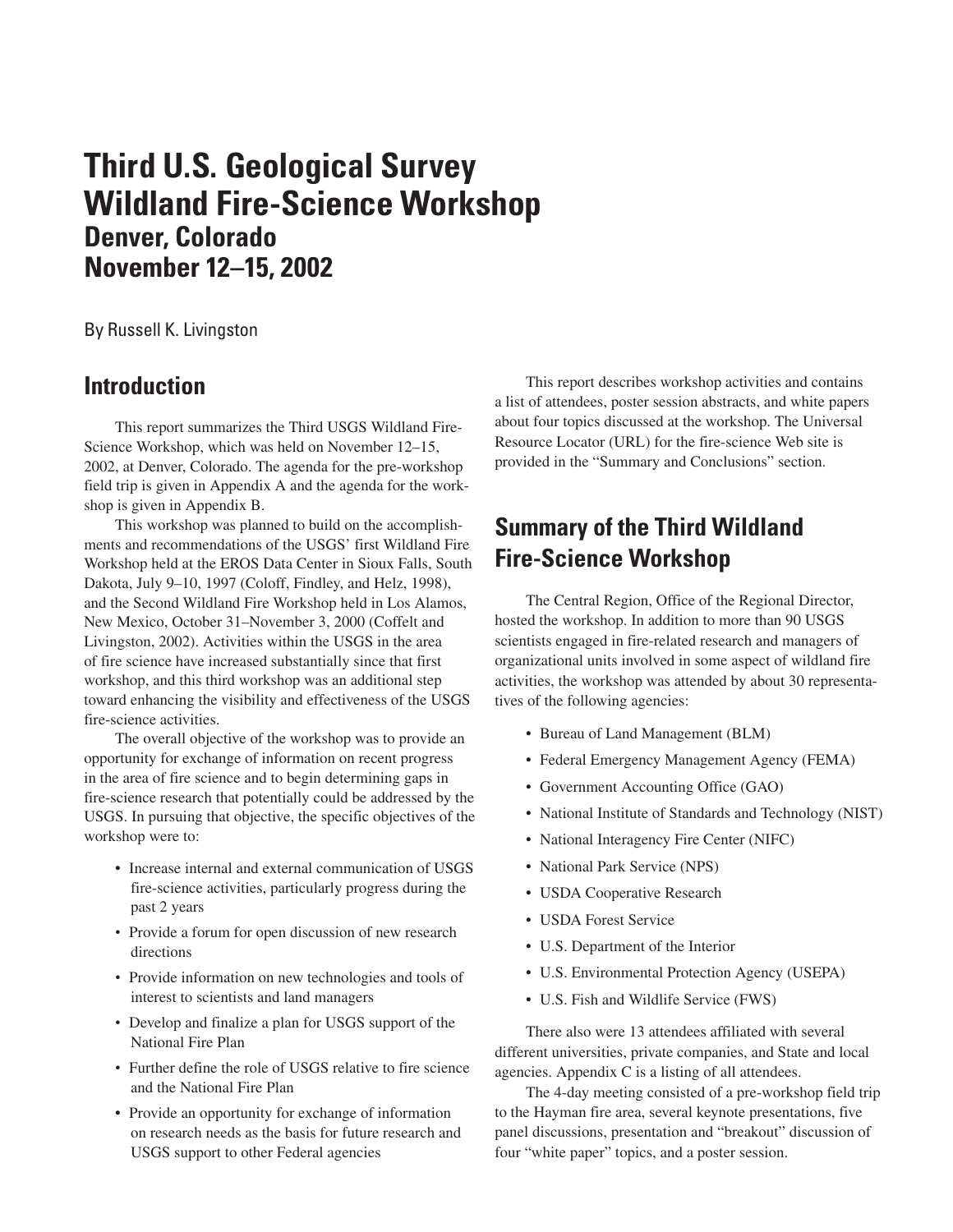#### **2 Third U.S. Geological Survey Wildland Fire-Science Workshop**

### **Pre-Workshop Field Trip**

Located only about 1 hour from Denver, the Hayman fire area was the site of the pre-workshop field trip, which was attended by about 35 of the workshop participants. Planned by the USGS Colorado District, the field trip included presentations by USGS scientists and several USGS cooperators who represented State and local agencies. The agenda for the field trip is presented in Appendix A.



Presentation by Bob Jarrett, Research Hydrologist with the U.S. Geological Survey, during the pre-workshop field trip to the Hayman Fire area.

### **Keynote Presentations**

During the first day of the workshop, the attendees heard from three key individuals with regard to the fire-science direction of the entire Department of the Interior as well as the USGS. The following is a brief synopsis of those remarks.

#### Tom Casadevall, Regional Director, Central Region

The workshop opened with introductory remarks and a summary of fire-science progress since the 2000 workshop in Los Alamos. Casadevall spoke of growing awareness in USGS about the need to focus resources on fire-science activities and the opportunity to use an integrated science approach in this regard. He commented on the National Fire Plan and the role of science in the plan, which he felt was well suited for the USGS. To illustrate recent progress made by the USGS, Casadevall cited the Memorandum of Understanding signed with the Bureau of Land Management and the use of temporary assignments of USGS personnel to the National Interagency Fire Center (NIFC). He closed by talking about the significant progress that has been made despite limited resources and pledged his continuing support through the Regional Partnership Program.



Tom Casadevall, Regional Director, Central Region, U.S. Geological Survey.

#### Nina Hatfield, Deputy Assistant Secretary for Policy and Budget, Department of the Interior

The keynote address for the workshop, Fire Science and the National Fire Plan, was given by Nina Hatfield. She began her remarks by talking about the opportunities for the Federal community to come together in a collaborative manner in order to balance all the elements in the National Fire Plan. She discussed a number of these elements to which she felt the USGS could appropriately contribute, including monitoring, post-fire rehabilitation, invasive species, carbon cycling, and remotely sensed information. Hatfield felt there was a need for increased accountability and better measures of performance, and she suggested the upcoming evaluation by the Government Accounting Office would be critical relative to the future direction of the USGS and other agencies with regard to the National Fire Plan and wildfire emergency response.



Nina Hatfield, Deputy Assistant Secretary for Policy and Budget, Department of the Interior.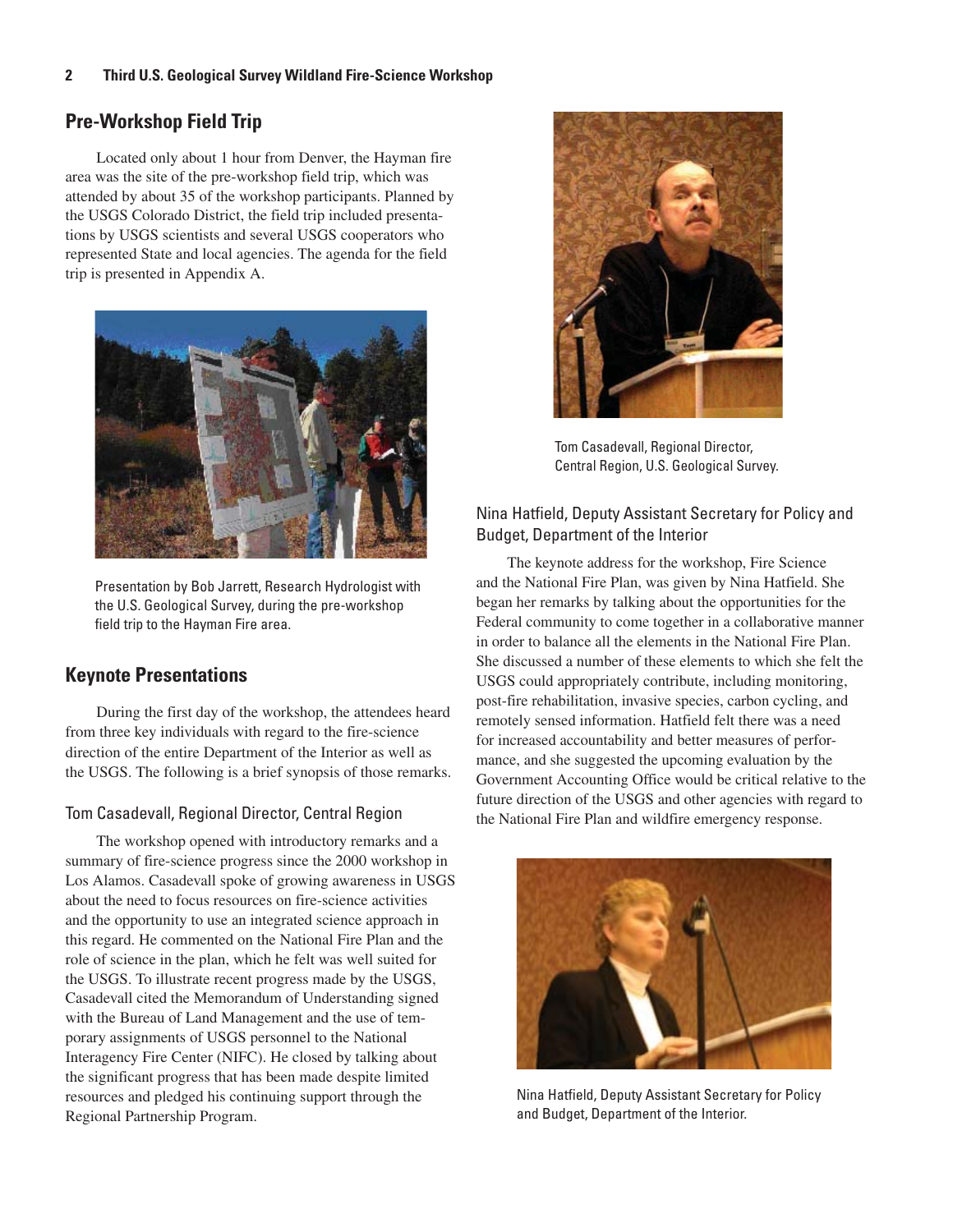#### **Summary of the Third Wildland Fire-Science Workshop 3**

#### Chip Groat, Director

During his luncheon talk, Director Groat began his remarks by acknowledging the partnership of Federal agencies relative to fire science and the ever-expanding role of USGS in that partnership. He spoke of how USGS support before, during, and after wildland fires is providing important assistance to the fire community and the public at large. Research on climate change, fire history, fire ecology, and fuels mapping was cited, providing examples of ongoing contributions that USGS scientists are making to the study of wildland fire. Groat highlighted GeoMAC (Geospatial Multi-Agency Coordination Group) as the kind of tool the USGS can develop and implement to assist agencies in managing fires during the course of a fire season. He emphasized the extensive capabilities of the USGS relative to post-fire assessment, including providing support to BAER teams; mapping burn severity; evaluating the potential for floodflows, debris flow and landslides, and water-quality and sediment effects; and determining the effectiveness of stabilization and rehabilitation activities. In closing, Groat advocated coordination of research efforts to ensure the science is relevant and duplication is avoided as we continue to address the challenges in fire science that are associated with the National Fire Plan and the 10-Year Strategy Implementation Plan. "The challenge," he said, "is how to organize, coordinate, and fund a well-focused and continuing effort to meet these significant needs."



Chip Groat, Director, U.S. Geological Survey.

### **Panel Discussions**

During the course of the workshop, four panel discussions provided an opportunity for representatives of other Federal and State agencies, as well as nongovernmental entities, to present their views on topics of common interest and concern. The panel topics and presenters were as follows:

- Strengthening USGS' Relationship with Other Federal Agencies Relative to Fire-Science Issues
	- º Susan Conard, National Program Leader, Fire Ecology Research, USDA Forest Service
	- º Lee Barkow, Director, National Science and Technology Center, BLM
	- º Jeff Whitney, Chief, Fire Management Branch, Region 2, FWS
	- º Tom Zimmerman, Fire Science and Ecology Program, NPS/NIFC



Lee Barkow, Director, National Science and Technology Center, Bureau of Land Management.

- Goals and Organization of a Fire Research Council
	- º Bob Clark, NIFC/Joint Fire Science Program
	- º Dave Cleaves, National Program Leader, Fire Science Research, USFS
	- º Stan Coloff, Fire Coordinator, USGS
- From Researcher to Land/Resource Manager: How Can Technology Transfer Be Improved?—The Non-Federal Perspective
	- º Jim Hubbard, State Forester, Colorado State Forest Service
	- º Pat Reid, Director of School of Renewable Natural Resources, University of Arizona
	- º Ayn Shlisky, Landscape Ecologist, The Nature Conservancy
- From Researcher to Land/Resource Manager: How Can Technology Transfer Be Improved?—The Federal Perspective
	- º Lee Barkow, Director, National Science and Technology Center, BLM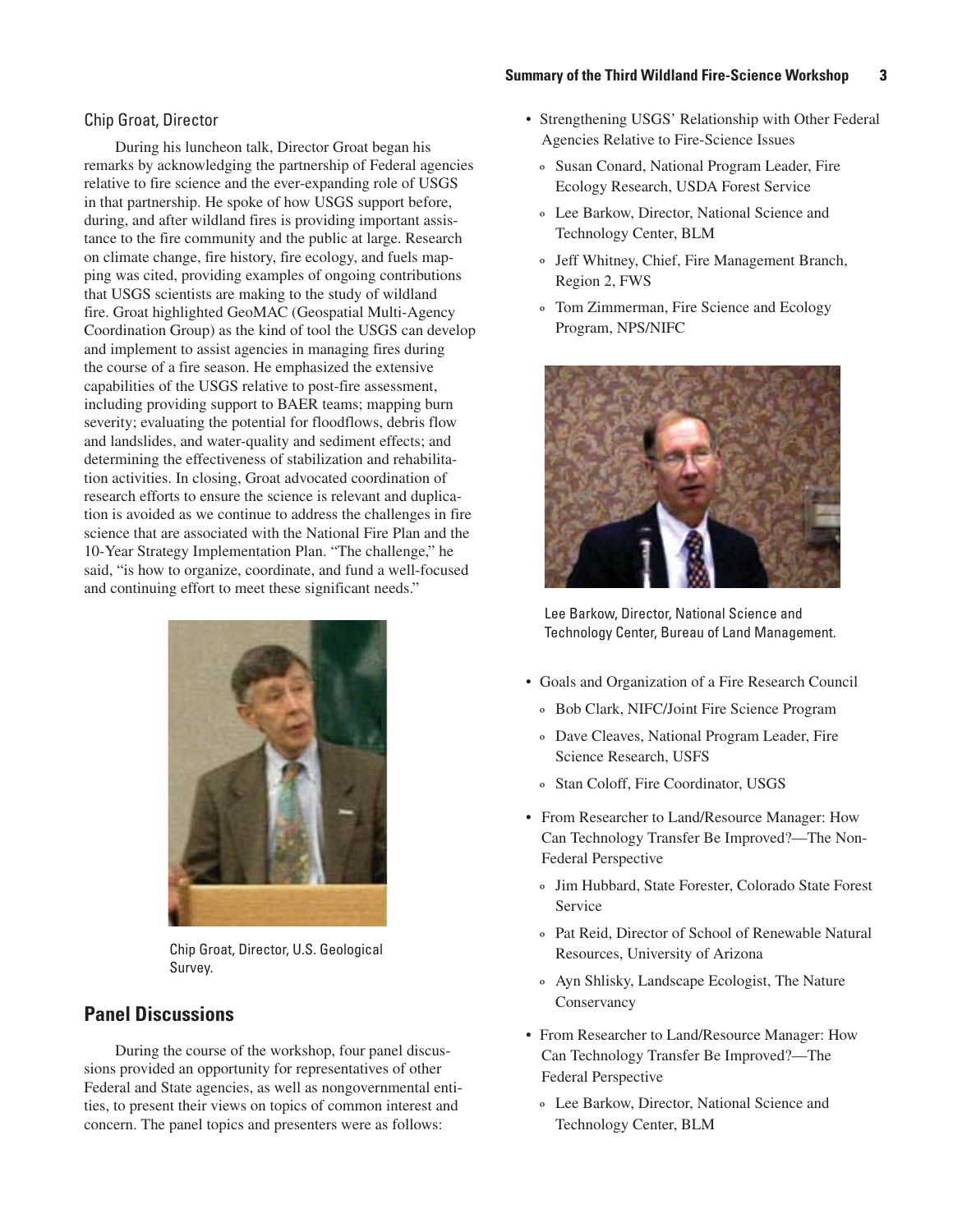#### **4 Third U.S. Geological Survey Wildland Fire-Science Workshop**

- º Doug Stephen, Fire Planner and Geographical Information Systems Specialist, NPS
- º Amanda McAdams, Region 1 Fire Ecologist, FWS
- º Craig Allen, Research Ecologist, USGS
- º Pete Robichaud, Research Engineer, Rocky Mountain Research Station, Forestry Science Laboratory, USFS



Pete Robichaud, Research Engineer, Forestry Science Laboratory, USDA Forest Service.

### **Poster Sessions**

One of the highlights of the workshop was a wellattended evening poster session. Abstracts for each of the 30 posters are presented in Appendix D.

### **White Paper Presentations and Breakout Sessions**

The objective of the "white papers" was to provide a synopsis of ongoing USGS activities, discussion of potential research and collaboration, and recommendations for future actions that could be taken by the USGS to improve our fire science. Four topics were selected for this phase of the workshop:

- Pre-fire risk assessment and fuels mapping
- Post-fire effects, including physical and biological
- Rehabilitation and restoration
- USGS fire response plan

After a presentation by a member of the team that had developed each draft white paper, the subsequent breakout session provided an opportunity for a stimulating and productive environment for the discussion of the content of



Some of the many attendees of the Poster Session.

each draft white paper and thus led to a more comprehensive document representing the ideas of a broader spectrum of interested parties. As a result of the breakout discussions, the draft white papers were revised; the revised, final versions of these documents are given in Appendices E–H.

## **Summary and Conclusions**

The overall objective of this workshop was to provide an opportunity for exchange of information on current activities and perceived research needs as the basis for future research and USGS support to other Federal agencies. From a combination of keynote presentations, panel discussions, a field trip, oral and poster technical presentations, and breakout discussions, the attendees came away from the workshop with a general feeling that the workshop was successful relative to accomplishing this objective.



Stan Coloff, Fire Science Coordinator, U.S. Geological Survey.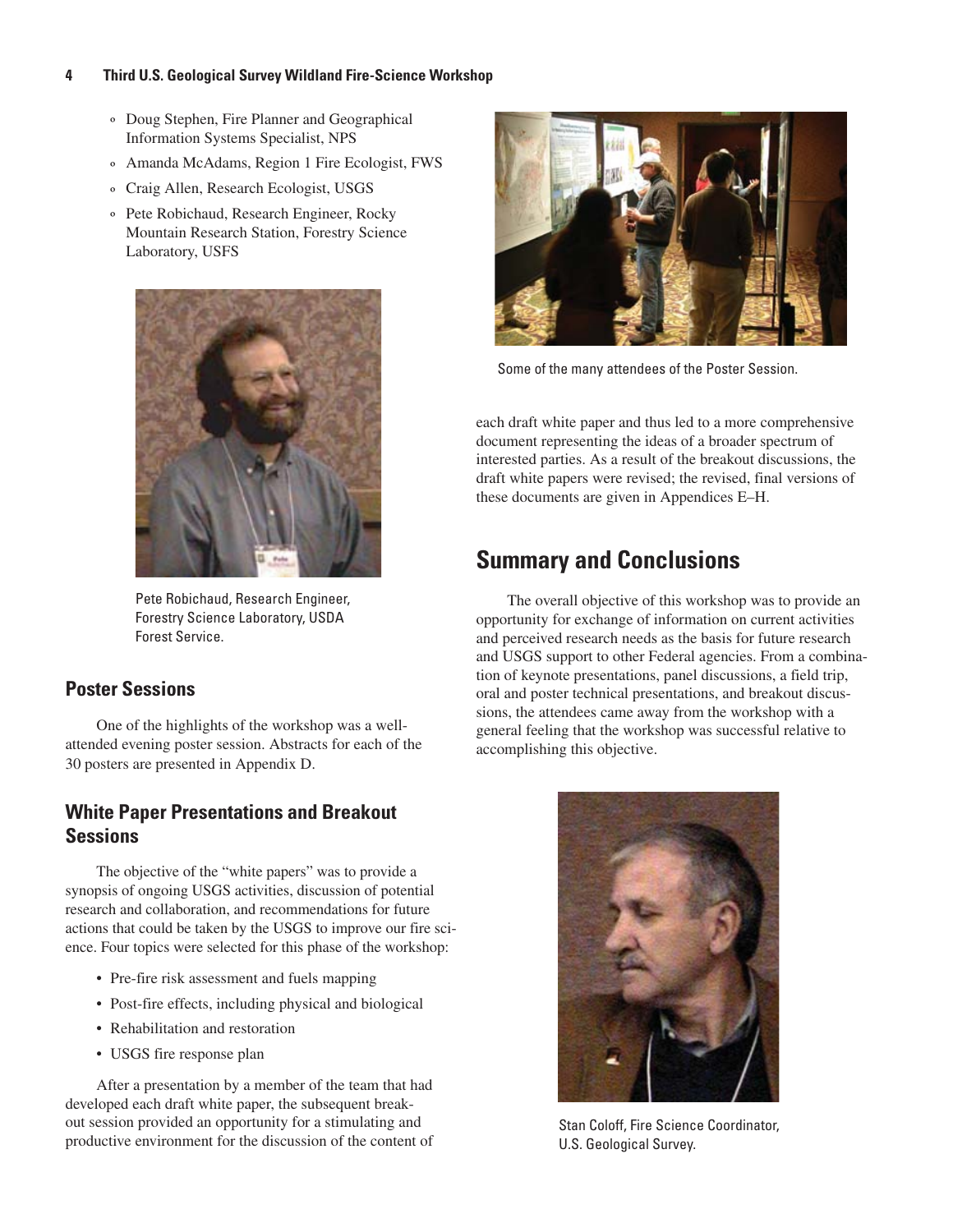Because of the growing interest in wildland fires and the need for proactive and outreach relative to USGS activities and capabilities related to fire science, a Web site has been developed that includes the PowerPoint presentations made during the workshop. This Web site is located at: *http://firescience.cr.usgs.gov/html/workshops.html*

This site also provides links to Web sites of all Federal agencies involved in wildland fire; information concerning the USGS workshops held in 1997 and 2000; discussion of USGS capabilities, programs, and products; and a directory of USGS offices and scientists.

## **References Cited**

- Coffelt, J.L., and Livingston, R.K., 2002, Second U.S. Geological Survey Wildland Fire Workshop, Los Alamos, New Mexico, October 31–November 3, 2000: U.S. Geological Survey Open-File Report 02–11, 109 p.
- Coloff, S.G., Findley, J., and Helz, R.I., 1998, U.S. Geological Survey Wildland Fire Workshop, EROS Data Center, Sioux Falls, South Dakota, July 9–10, 1997: U.S. Geological Survey, Reston, Virginia, 28 p.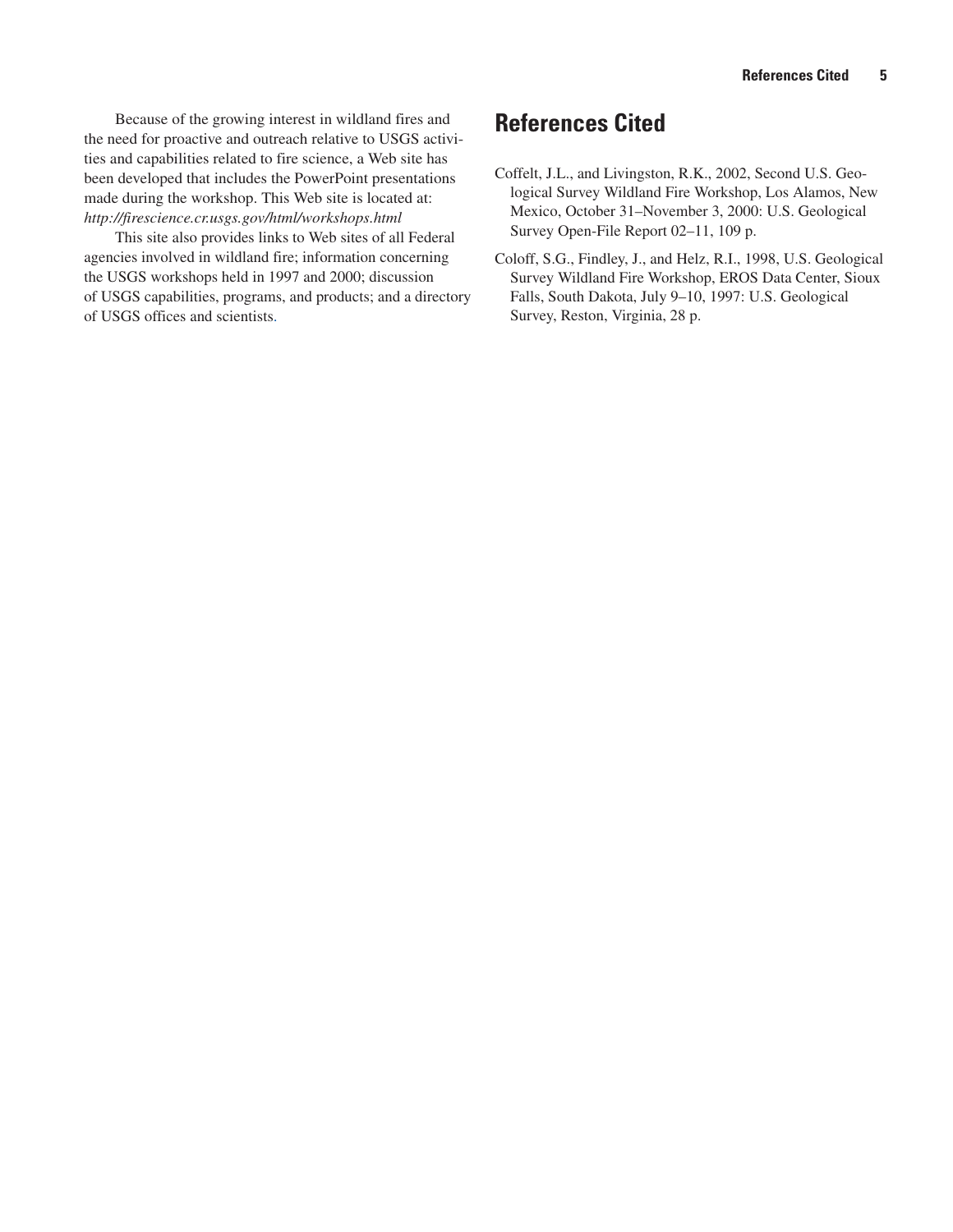# **Appendixes A–H**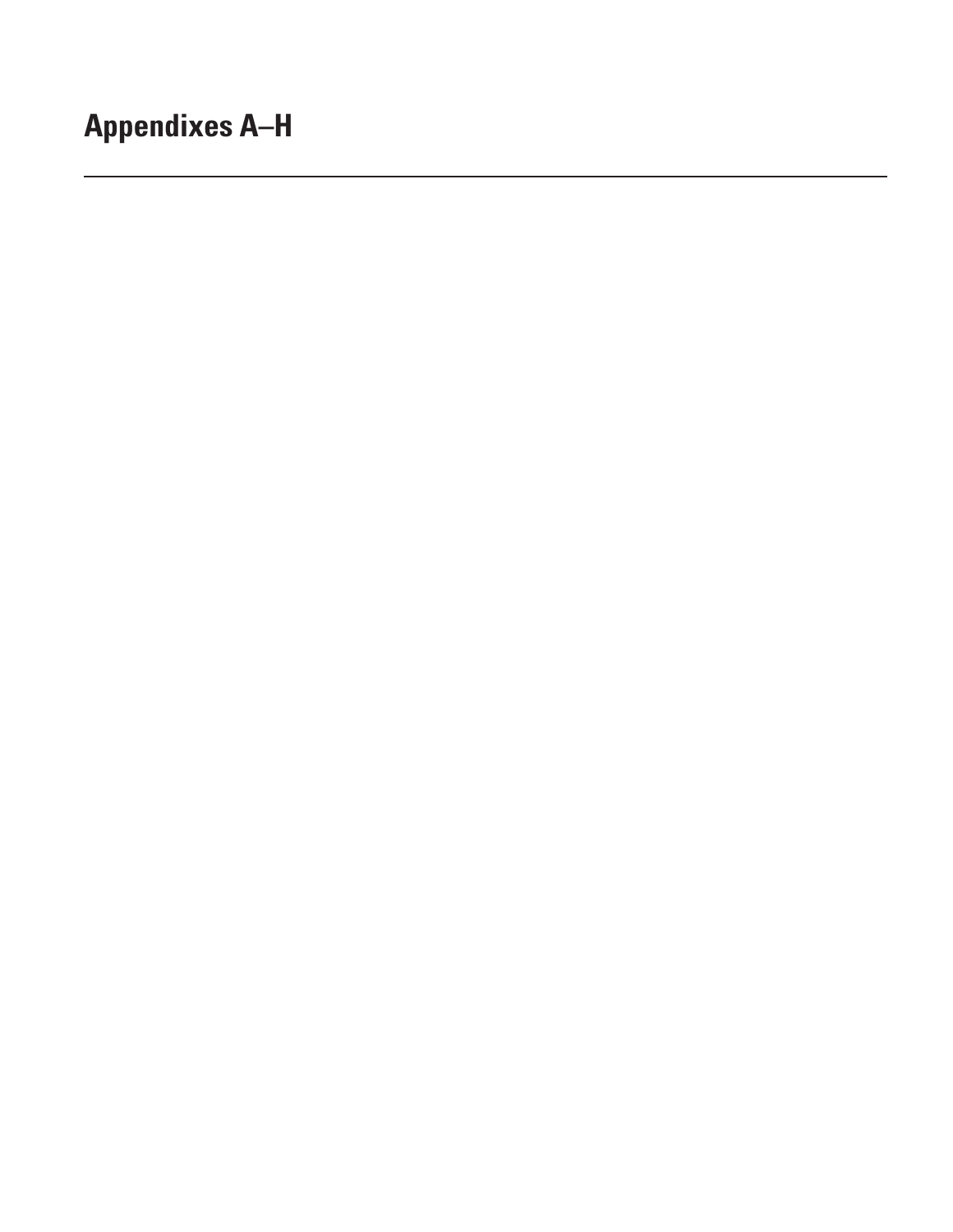## **Appendix A—Agenda for Pre-Workshop Field Trip**

#### **Primary Bus Tour Agenda**

| $11:00$ a.m. | Leave Holiday Inn parking lot (Hampden and Wadsworth).                                                                                                                                                                                                                   |
|--------------|--------------------------------------------------------------------------------------------------------------------------------------------------------------------------------------------------------------------------------------------------------------------------|
| 12:15        | Arrive at Pine to view USGS streamflow-gaging station.                                                                                                                                                                                                                   |
| 12:45        | Arrive at Community of Buffalo Creek (Bob Jarrett flood discussion).                                                                                                                                                                                                     |
| 13:00        | Leave Buffalo Creek for Cheesman Reservoir.                                                                                                                                                                                                                              |
| 13:25        | Arrive at Cheesman Reservoir.                                                                                                                                                                                                                                            |
|              | 13:30–15:00 Walking tour. Specifics of the Hayman burn area including discussion of variable fire burn intensities, soil condi-<br>tions, biological impacts, invasive species, mitigation efforts by the Denver Water Board, fire mapping efforts by<br>USGS-Geography. |

- 15:00 Leave Cheesman Reservoir.
- 17:00 Return to Holiday Inn parking lot.

#### **Speakers**

Bob Jarrett, USGS–Water. Fire impacts to flood frequency; discussion of Buffalo Creek flood.

- Greg O'Neill, USGS–Water. Brief overview of Colorado drought conditions in water year (WY) 2002.
- Dave Grey, USGS–Water. Installation of precipitation gages in the Missionary Ridge burn area.
- Greg O'Neill, USGS–Water. Stream gage/turbidity sensor at South Platte at Trumble site.
- Deborah Martin, USGS–Water. Overview of wildland fire consequences, including variable effects due to burn intensity, soil types, and so forth.
- Sue Cannon, USGS–Geology. Debris flows in the aftermath of the Missionary Ridge fire.
- Natasha Kotliar, USGS–Biology. Post-fire biological changes.
- Geneva Chong, USGS–Biology. Invasive plant species in post-fire conditions.
- Robert Steger, Denver Water Board and Ben Alexander, City of Fort Collins. Wildland fire effects on municipal water suppliers.
- Robert Steger, Denver Water Board. Effects of Hayman fire on field operations at Cheesman Reservoir.
- Jeff Sloan, USGS–Geography. Geography Discipline products and tools related to pre-fire, post-fire, and during fire events. Specific activities by Geography Discipline for Hayman burn.
- Mark Smith or John Elliott, USGS–Water. USGS/FEMA cooperative effort in the aftermath of Hayman fire.
- George Leavesley, USGS–Water. Rainfall/runoff modeling efforts, post-fire conditions.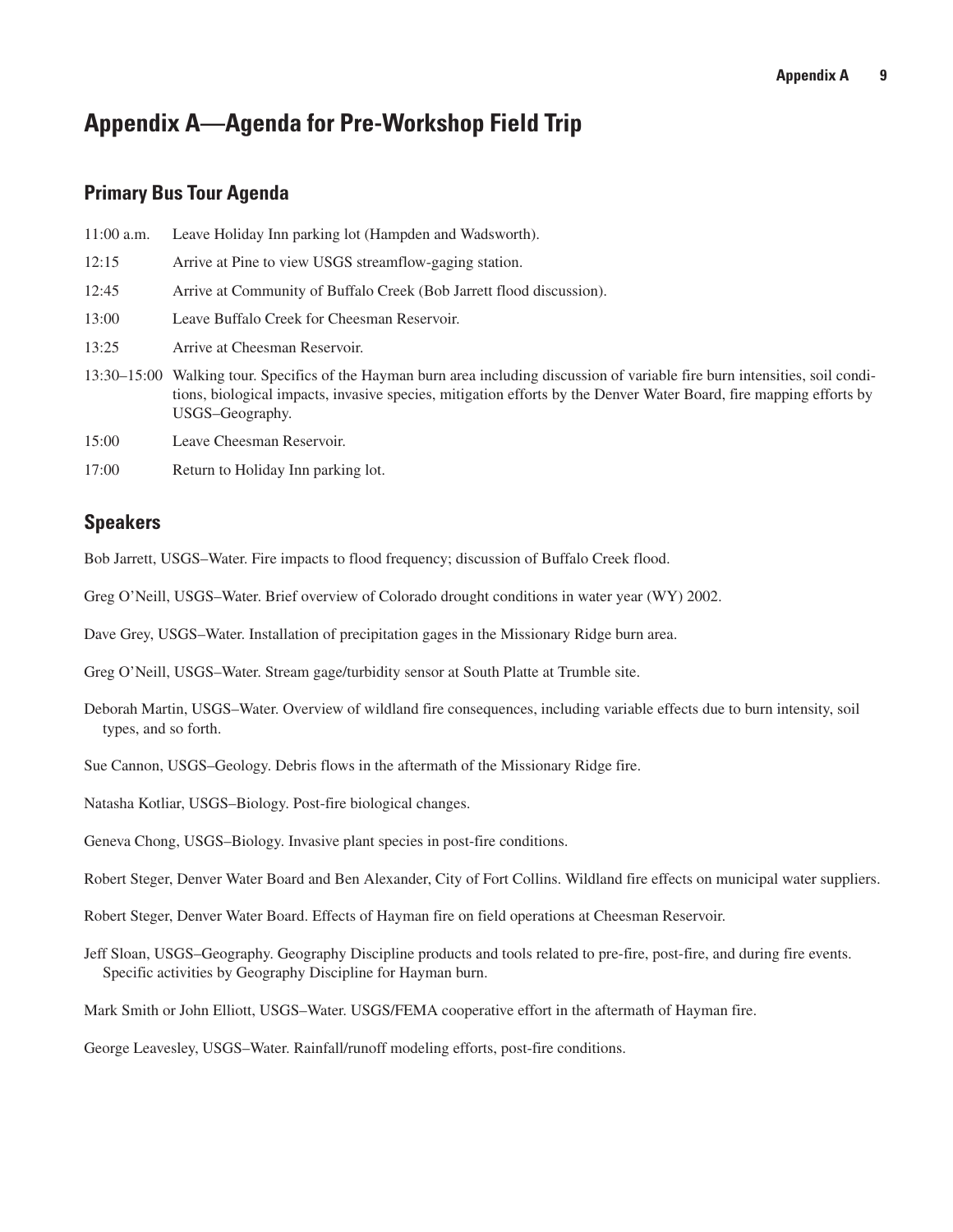## **Appendix B—Workshop Agenda**

### **Third U.S. Geological Survey Fire-Science Workshop**

**"The Role of the USGS in Support of Fire Science and the Implementation of the National Fire Plan"**

> Holiday Inn 7390 West Hampden Avenue Lakewood, Colorado

> > November 12–15, 2002

#### **Tuesday, November 12, 2002**

11:00 a.m.–5:00 p.m. Optional bus tour of Hayman fire area (2002), including review of the nearby Buffalo Creek fire (1996) Host: Staff of USGS and local cooperating agencies 6:00–7:00 Pre-workshop icebreaker Cash bar and hors d'oeuvres

#### **Wednesday, November 13, 2002**

Morning Session Moderator is *Russ Livingston, Fire Coordinator, Central Region, USGS*

| 7:30-8:15 a.m.  | Continental breakfast in the Huntington Place Room                                                                                                                                                                                                                 |  |
|-----------------|--------------------------------------------------------------------------------------------------------------------------------------------------------------------------------------------------------------------------------------------------------------------|--|
| $8:30 - 9:00$   | Welcome and Opening Remarks: Tom Casadevall, Regional Director, Central Region                                                                                                                                                                                     |  |
| $9:00 - 9:30$   | Presentation: Pre-Fire Risk Assessment, Including Fuels Mapping                                                                                                                                                                                                    |  |
|                 | Team Leads:                                                                                                                                                                                                                                                        |  |
|                 | Liz Lile, Cartographer, USGS                                                                                                                                                                                                                                       |  |
|                 | Zhi-Liang Zhu, Research Physical Scientist, USGS                                                                                                                                                                                                                   |  |
|                 | Jan van Wagtendonk, Research Forester, USGS                                                                                                                                                                                                                        |  |
| $9:30 - 10:00$  | <b>Break</b>                                                                                                                                                                                                                                                       |  |
| $10:00 - 11:15$ | Panel Discussion: Strengthening USGS' Relationship with Other Federal Agencies Relative<br>to Fire-Science Issues                                                                                                                                                  |  |
|                 | Panel Members:                                                                                                                                                                                                                                                     |  |
|                 | Susan Conard, National Program Leader, Fire Ecology Research, USFS<br>Lee Barkow, Director, National Science and Technology Center, BLM<br>Jeff Whitney, Chief, Fire Management Branch, Region 2, FWS<br>Tom Zimmerman, Fire Science and Ecology Program, NPS/NIFC |  |

11:15–11:45 Keynote Address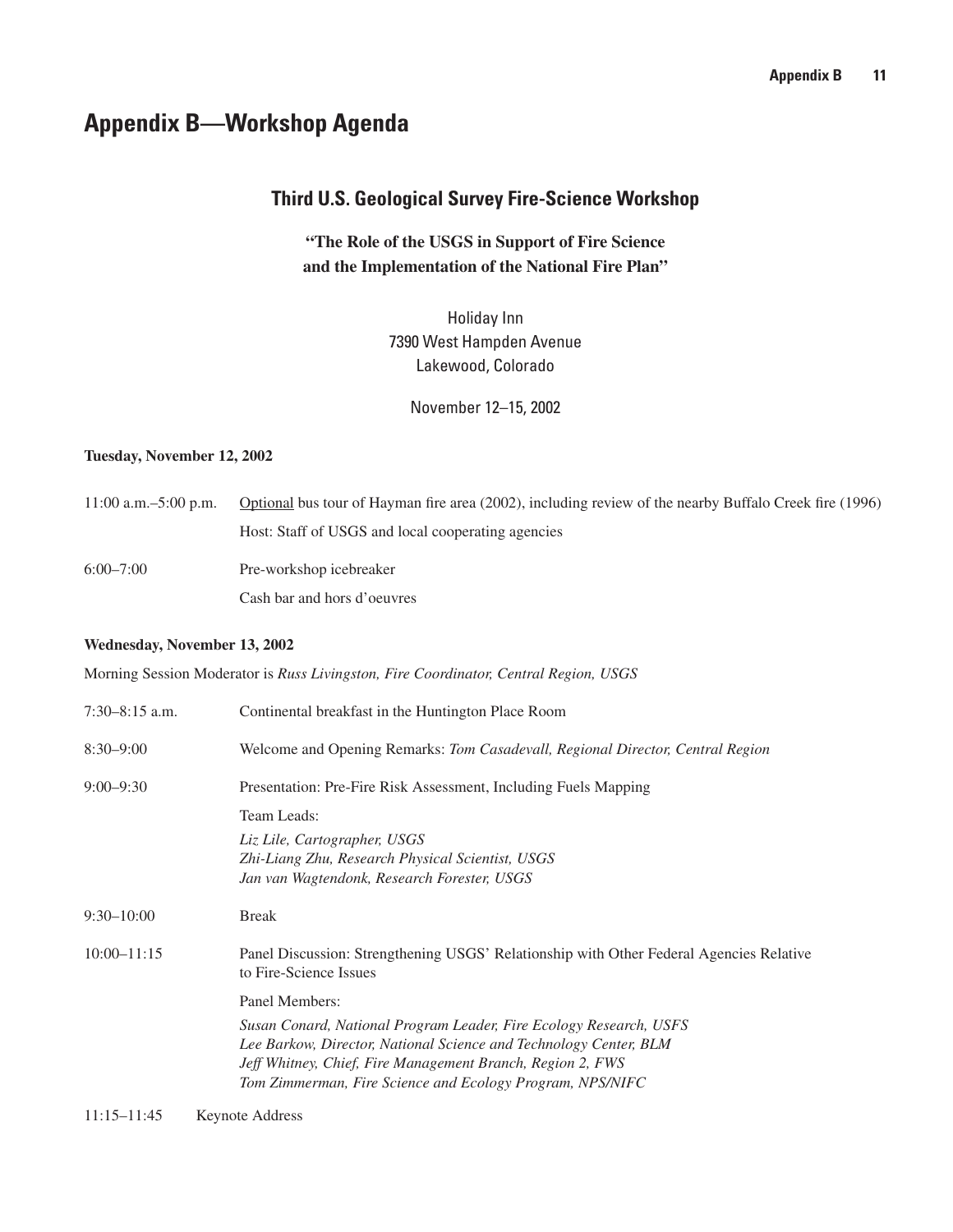Speaker: *Nina Hatfield, Deputy Assistant Secretary for Budget and Finance, Department of Interior* **"Fire Science and the National Fire Plan"**

11:45–1:10 Luncheon (held in the Winner's Circle Restaurant) Speaker: *Chip Groat, Director, U.S. Geological Survey* **"USGS Role in Fire Science and Fire Management"**

Afternoon Session Moderator is *Stan Coloff, Fire Coordinator, USGS*

| $1:10-1:40$   | Presentation: Post-Fire Effects, Including Physical and Biological |
|---------------|--------------------------------------------------------------------|
|               | Team Leads:                                                        |
|               | Matt Brooks, Research Botanist, USGS                               |
|               | Sue Cannon, Research Geologist, USGS                               |
|               | Natasha Kotliar, Research Wildlife, Biologist, USGS                |
| $1:40 - 3:40$ | Breakout A: Pre-Fire Risk Assessment, Including Fuels Mapping      |
|               | Breakout B: Post-Fire Effects, Including Physical and Biological   |
| $3:40-4:10$   | <b>Break</b>                                                       |
| $4:10-4:30$   | Breakout "A" Report                                                |
| $4:30-4:50$   | Breakout "B" Report                                                |
|               |                                                                    |
| $6:00 - 8:00$ | Social gathering and Poster Session                                |
|               | Cash bar and hors d'oeuvres                                        |

#### **Thursday, November 14, 2002**

Morning Session Moderator is *Bob Alverts, Science Advisor, Office of the Regional Biologist, Western Region, USGS*

|                 | 7:30–8:15 a.m. Continental breakfast in the Huntington Place Room                                                                   |
|-----------------|-------------------------------------------------------------------------------------------------------------------------------------|
| $8:30 - 9:30$   | Panel Discussion: Goals and Organization of a Fire Research Council                                                                 |
|                 | Panel Members:                                                                                                                      |
|                 | Bob Clark, NIFC/Joint Fire Science Program                                                                                          |
|                 | Dave Cleaves, National Program Leader, Fire Science Research, USFS                                                                  |
|                 | Stan Coloff, Fire Coordinator, USGS                                                                                                 |
| $9:30 - 10:00$  | Presentation: Rehabilitation and Restoration                                                                                        |
|                 | Team Leads:                                                                                                                         |
|                 | David Pyke, Rangeland Ecologist, USGS                                                                                               |
|                 | Randy McKinley, Senior Scientist, USGS                                                                                              |
| $10:00 - 10:30$ | <b>Break</b>                                                                                                                        |
| $10:30 - 11:15$ | Panel Discussion: From Researcher to Land/Resource Manager: How Can Technology Transfer Be<br>Improved?—The Non-Federal Perspective |
|                 | Panel Members:                                                                                                                      |
|                 |                                                                                                                                     |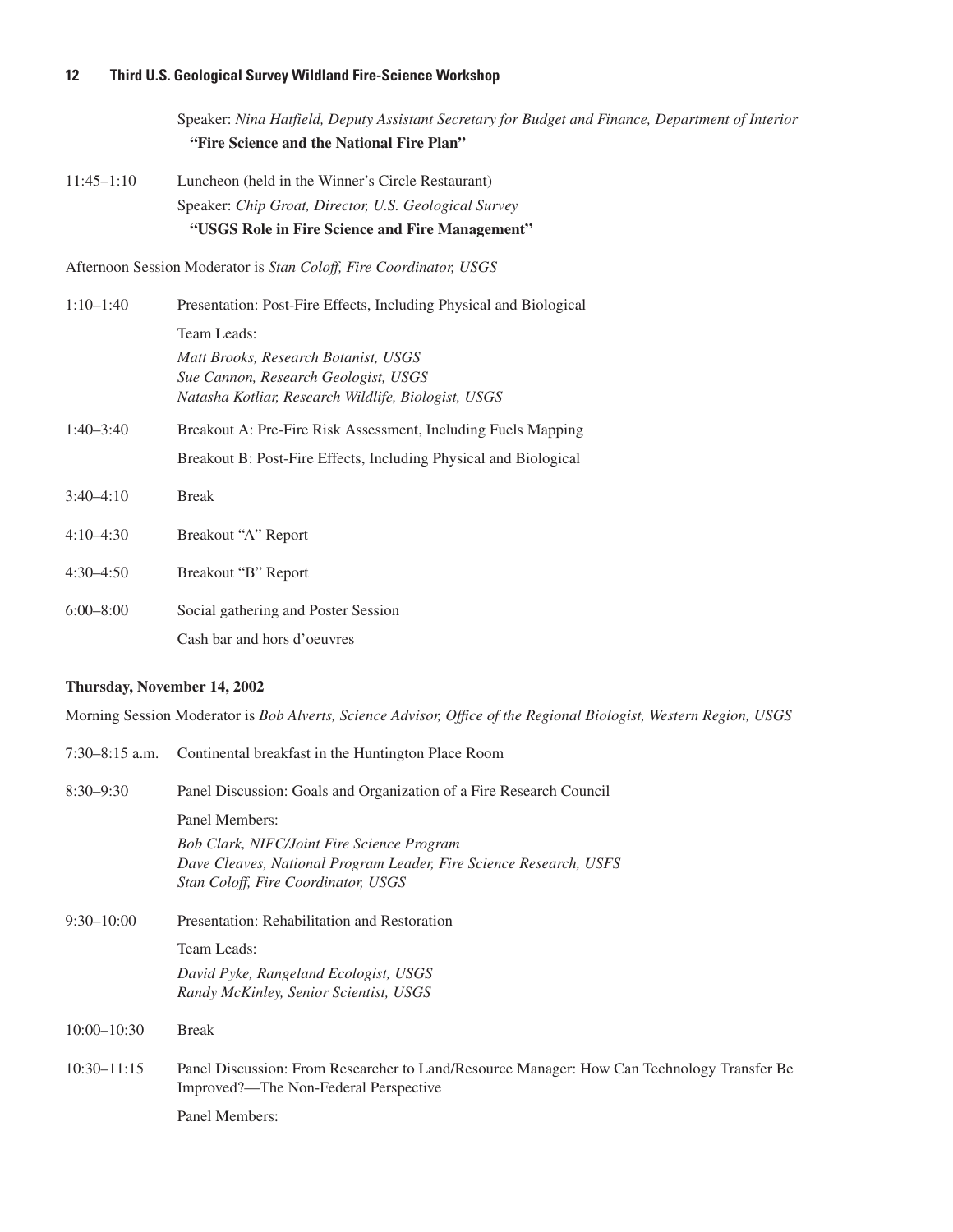*Jim Hubbard, State Forester, Colorado State Forest Service Pat Reid, Director of School of Renewable Natural Resources, University of Arizona Ayn Shlisky, Landscape Ecologist, The Nature Conservancy*

- 11:15–12:00 Workshop photo (location to be determined)
- 12:00–1:00 Lunch

Afternoon Session Moderator is *Stan Ponce, Senior Advisor for Partnerships and Business Policy, USGS*

| $1:00-1:30$   | Presentation: USGS Fire Response Plan      |
|---------------|--------------------------------------------|
|               | Team Leads:                                |
|               | Mike Hutt, Cartographer, USGS              |
|               | Deborah Martin, Research Hydrologist, USGS |
|               | Tom Dinardo, Cartographer, USGS            |
| $1:30 - 3:30$ | Breakout C: Rehabilitation and Restoration |
|               | Breakout D: USGS Fire Response Plan        |
| $3:30-4:00$   | <b>Break</b>                               |
| $4:00-4:20$   | Breakout "C" Report                        |
|               |                                            |
| $4:20-4:40$   | Breakout "D" Report                        |
| 4:40          | Adjourn                                    |
|               |                                            |

#### **Friday, November 15, 2002**

Morning Session Moderator is *Joan Fitzpatrick, Deputy Regional Director, Central Region, USGS*

| $7:30-8:15$ a.m. | Continental breakfast in the Huntington Place Room                                                                              |
|------------------|---------------------------------------------------------------------------------------------------------------------------------|
| $8:30 - 10:00$   | Panel Discussion: From Researcher to Land/Resource Manager: How Can Technology Transfer Be<br>Improved?—The Federal Perspective |
|                  | Panel Members:                                                                                                                  |
|                  | Lee Barkow, Director, National Science and Technology Center, BLM                                                               |
|                  | Doug Stephen, Fire Planner/GIS Specialist, NPS                                                                                  |
|                  | Amanda McAdams, Region 1 Fire Ecologist, FWS                                                                                    |
|                  | Craig Allen, Research Ecologist, USGS                                                                                           |
|                  | Pete Robichaud, Research Engineer, Rocky Mountain Research Station, Forestry Sciences Laboratory, USFS                          |
| $10:00 - 10:30$  | <b>Break</b>                                                                                                                    |
| $10:30 - 11:00$  | Workshop Summary: Joan Fitzpatrick, Deputy Regional Director, Central Region, USGS                                              |
| $11:00 - 11:30$  | Closing Remarks: Tom Casadevall, Regional Director, Central Region                                                              |
| 11:30            | Adjourn                                                                                                                         |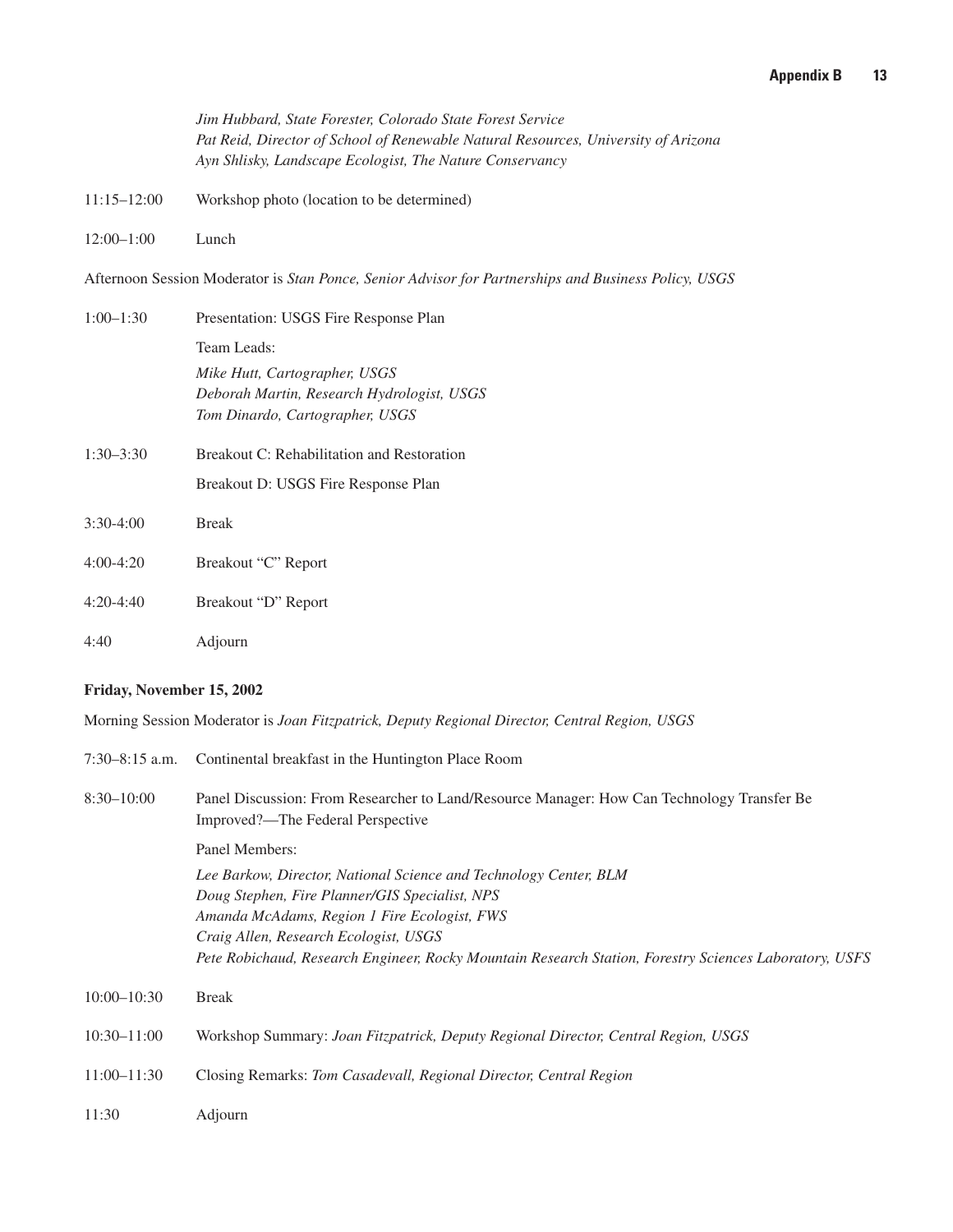## **Appendix C—List of Workshop Attendees by Agency**

#### Bureau of Land Management

Barkow, Lee Mazzu, Linda Osborne, Diane Roberts, Thomas Sydoriak, Charisse

#### Federal Emergency Management Agency

Brush, Sara Herd, Jeffrey Heyder, Diana Liou, John

#### Government Accounting Office

Savage, Megan Wright, Glenda

#### National Interagency Fire Center

Arizana, Luther Clark, Bob Zimmerman, Tom

National Institute of Standards and Technology Evans, David

#### National Park Service

Gardiner, Lisa Greco, Deanna Loy, Allen Stephan, Douglas

#### U.S. Department of Agriculture, Forest Service

Cleaves, Dave Conard, Susan Garcia, Herman Lannom, Keith Nikolov, Ned Robichaud, Pete Weise, David Zachariassen, John Zeller, Karl

U.S. Department of Agriculture, Cooperative Research Biles, Larry

U.S. Environmental Protection Agency Brobst, Bob

### U.S. Fish and Wildlife Service

Bottle, Ken Cornman, Ari McAdams, Amanda Whitney, Jeffrey

#### U.S. Geological Survey

Adams, Alisa Allen, Craig Alverts, Bob Bauer, Mark Baum, Rex Boyle, Terence Bright, Dan Britton, Linda Brooks, Matt Brown, Karl Cannon, Susan Cannon, William Capesius, Joseph Carswell, William Casadevall, Tom Chong, Geneva Coloff, Stan Costello, Catherine Despain, Don Eidenshink, Jeffrey Elliott, John Eppinger, Robert Ethridge, Max Findley, John Finn, Carol Fitzpatrick, Joan Fleming, Michael Giffin, Carol Gori, Paula Grabner, Keith Grace, Jim Gresswell, Robert Grey, Dave Groat, Chip Haverland, Pam Highland, Lynn Hostetler, Steve Howard, Stephen Hutt, Mike Jarrett, Bob Keeley, Jon Key, Carl Kircher, James Klaver, Jacueline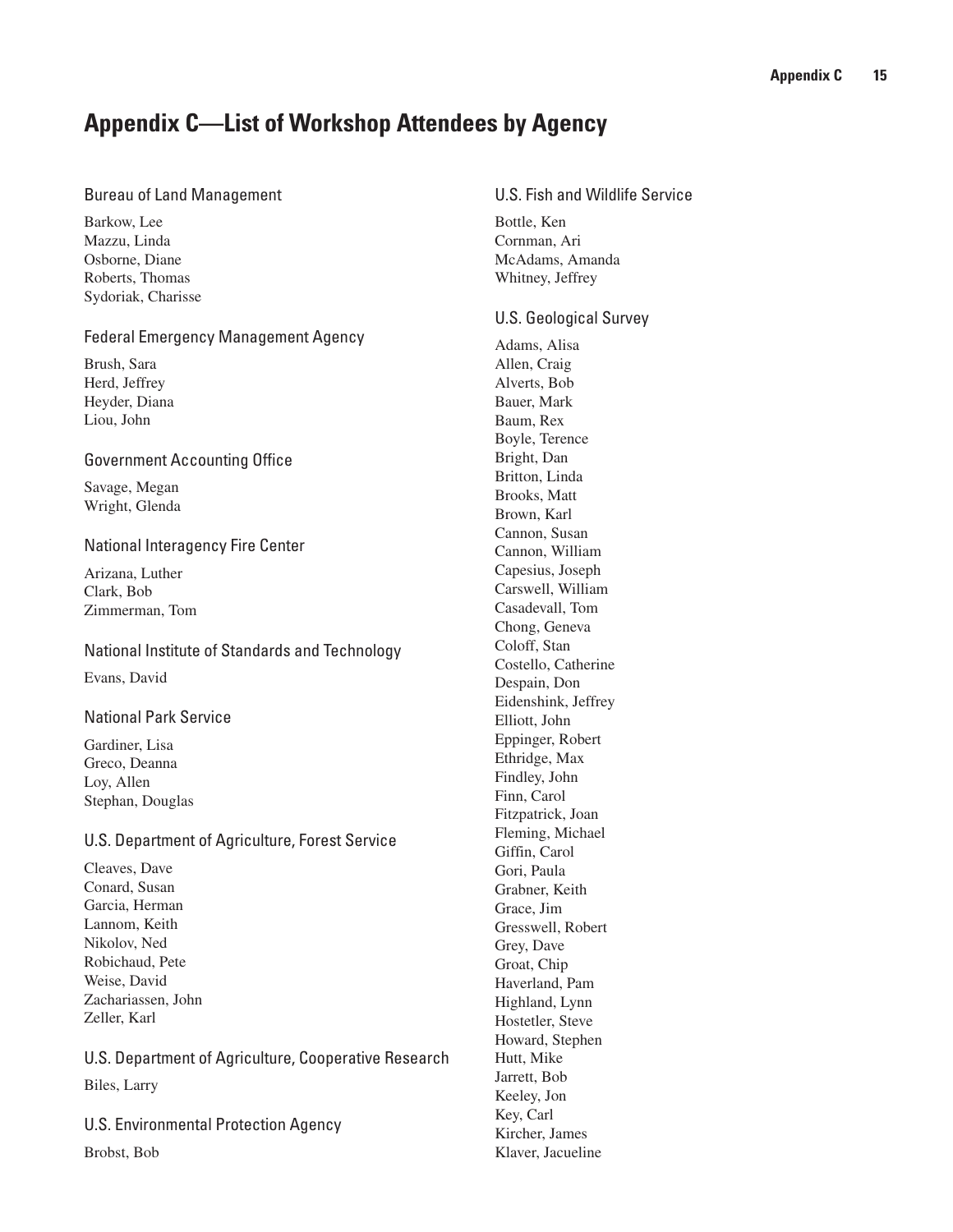#### U.S. Geological Survey—Continued

Klein, Terry Kokaly, Raymond Kotliar, Tasha Kwan, Linn Lile, Elizabeth Little, Ed Livingston, Russ Manies, Kristen Martin, Deborah McGregor, Joe McKinley, Randy McWreath, Harry Moody, John Murphy, Sheila Ohlen, Don Olsen, Randle Posson, Doug Pyke, David Reddy, Michael Ritz, George Root, Ralph Rupert, Michael Ruth, Janet Shanks, Bernard Shroba, Ralph Slate, Janet Sloan, Jeff Smith, Mark Starkey, Edward Stephens, Diane Stephenson, Nathan Stevens, Mike

Stitt, Susan Taylor, Jonathan Teller, Ralph Thormodsgard, June Tumbusch, Mary van Wagtendonk, Jan Veenhuis, Jack Ward, Janice Welborn, Toby Woodruff, Laurel Zhu, Zhi-Liang

#### U.S. Department of the Interior

Hatfield, Nina

#### Non-Federal Agency Participants

| Alexander, Ben              | City of Fort Collins           |  |
|-----------------------------|--------------------------------|--|
| Space Imaging<br>Baer, Bill |                                |  |
| Carroll, Mark               | University of Maryland,        |  |
|                             | Dept. of Geography             |  |
| Coen, Janice                | National Center of Atmospheric |  |
|                             | Research                       |  |
| Hubbard, Jim                | Colorado State Forest Service  |  |
| Matt, Diane                 | Geological Society of America  |  |
| Noe, David                  | Colorado Geological Survey     |  |
| Qu, John                    | George Mason University        |  |
| Reed, Pat                   | University of Arizona          |  |
| Shilisky, Ayn               | The Nature Conservancy         |  |
| Simmons, Carol              | Colorado State University      |  |
| Warnecke, Lisa              | Geo Management Associates      |  |
| Wright, Kenneth             | Wright Water Engineers         |  |
|                             |                                |  |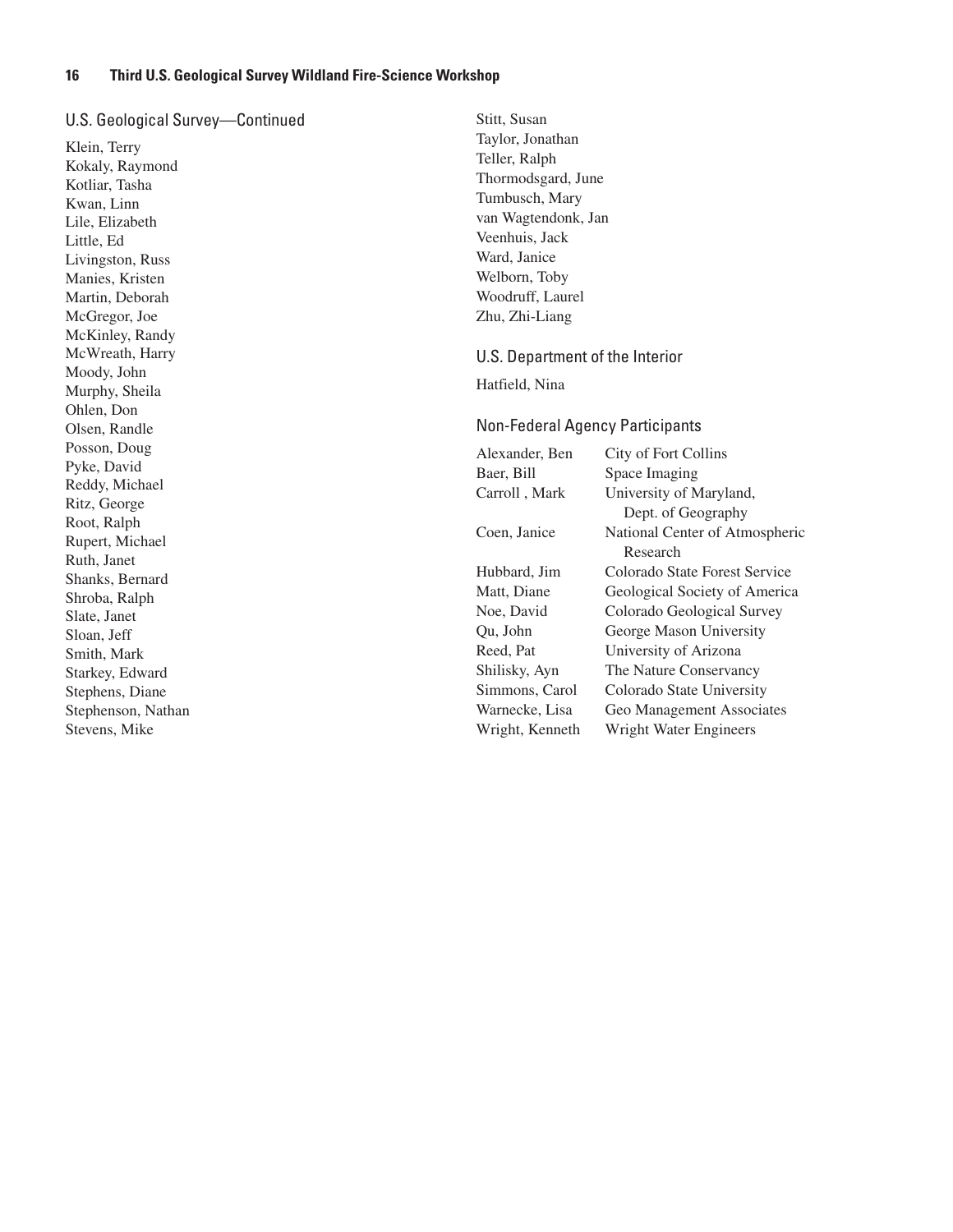## **Appendix D—Poster Session Abstracts**

(Listed in alphabetical order by senior author)

## **Behavior, Effects, and Management in Unburned and Previously Burned Blackbrush (***Coleogyne Ramosissima***) Shrublands in the Mojave Desert**

Matthew Brooks (matt\_brooks@usgs.gov), USGS, Western Ecological Research Center, Las Vegas Field Station, Henderson, Nev. (702–564–4615)

Todd Esque, USGS, Western Ecological Research Center, Las Vegas Field Station, Henderson, Nev. (702–564–4615)

J.R. Matchett, USGS, Western Ecological Research Center, Las Vegas Field Station, Henderson, Nev. (702–564–4615)

The frequency of fire and the size of human populations increased recently in the Mojave Desert, and fire is now a threat to both homes and wildlands in some areas. Land managers need tools to reduce the chance of fire spreading from wildlands into urban areas, and from urban areas, campgrounds, and roadsides into wildlands. Although most desert plant communities do not burn easily, those dominated by blackbrush (*Coleogyne ramosissima*), invasive annual grasses, or especially those dominated by both, can fuel very large fires. Prescribed fire has been used to reduce woody fuels from blackbrush, but the profusion of fine fuels from invasive annual grasses that typically follow create a new fire hazard and other threats to ecosystem integrity. Management tools are needed to reduce existing fire hazards but not create new hazards or threaten natural resources. This study will document the behavior and ecological effects of fire and evaluate the use of fire and mechanical thinning to reduce woody fuel loads from blackbrush, and fire and herbicides to reduce fine fuel loads from invasive annual grasses. Preliminary, pretreatment plant data from spring 2001 in unburned and previously burned (9–15 years post-fire) blackbrush vegetation at Joshua Tree National Park, Calif., Spring Mountains, Nev., and Beaver Dam Mountains, Utah, found previous burns reduced species richness at  $10-$ ,  $100-$ , and  $1,000-$ m<sup>2</sup> scales, and increased evenness at the  $1-m^2$  scale. Total cover was the same, but alien annual plant cover was 191 percent higher and native cover was 26 percent lower in burned than unburned areas. Results varied among the three sites, reflecting the difficulty in predicting patterns of post-fire plant succession in blackbrush scrub vegetation.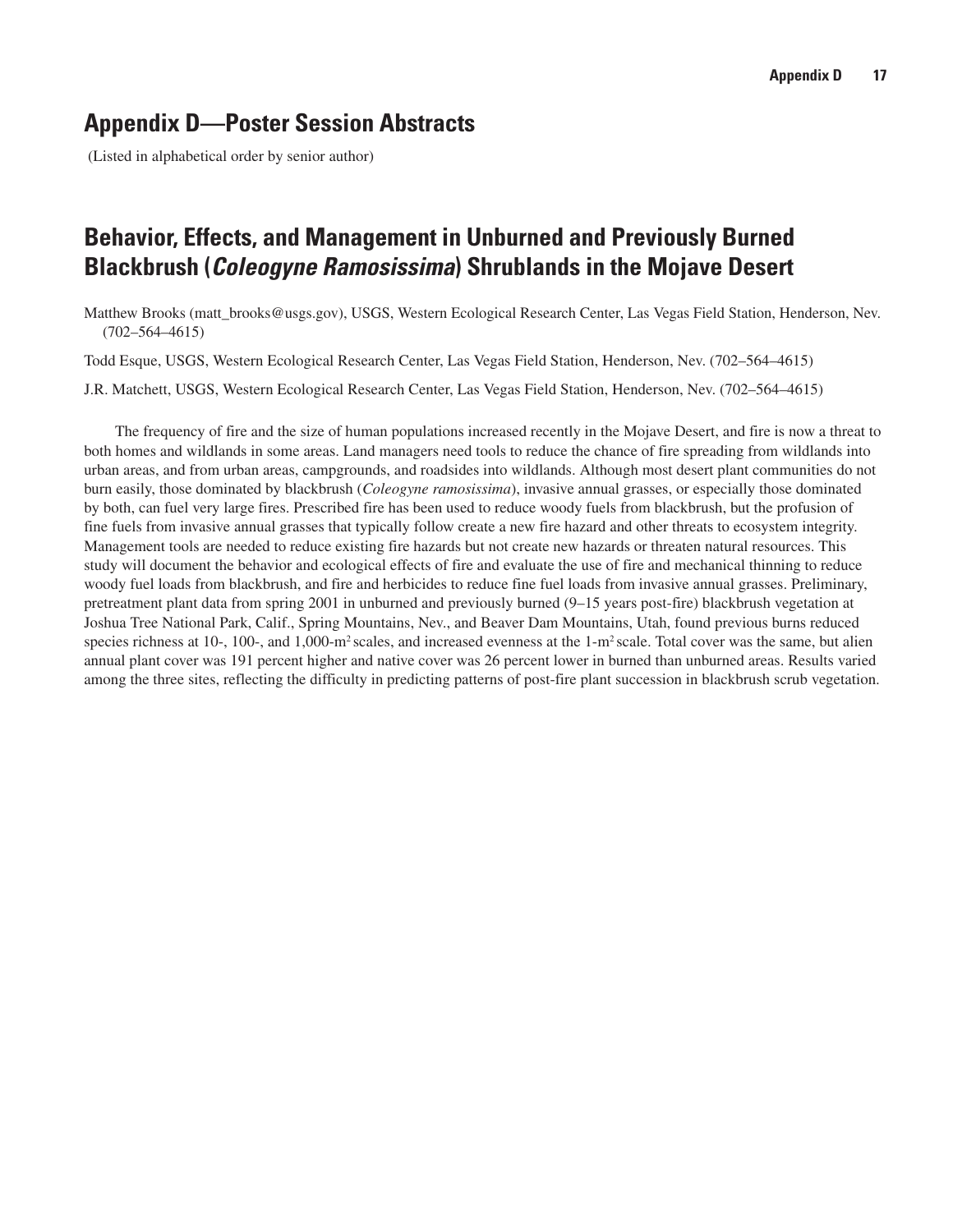## **Tools and Methodologies for the Prediction of Post-Wildfire Debris-Flow Activity and Hazard Delineation**

Susan H. Cannon (cannon@usgs.gov), USGS, Central Region Hazards Team, Denver, Colo. (303–273–9604)

Alan Rea (ahrea@usgs.gov), USGS, Boise, Idaho (208–387–1323)

Chuck Parrett (cparrett@usgs.gov), USGS, Helena, Mont. (406–457–5928)

Kenneth L. Pierce (kpierce@usgs.gov), Northern Rocky Mountain Science Center, Bozeman, Mont. (406–994–5085)

Joseph E. Gartner (jegartner@usgs.gov), USGS, Central Region Hazards Team, Denver, Colo. (303–273–9604)

Debris flows can be some of the most destructive hazards to impact an area after a wildfire. Recent fires throughout the Western United States have burned hundreds of thousands of acres of mountainous terrain (much of which is public land) and made it susceptible to increased debris-flow activity. The millions of dollars spent yearly to mitigate the effects of wildfire points to the need to develop tools to identify and quantify the potential hazards posed by debris flows produced from burned watersheds.

The focus of this project is to develop tools and methodologies for the prediction of post-wildfire debris-flow activity and hazard delineation. Land-management agencies dealing with post-wildfire rehabilitation and emergency planning need tools to determine both the probability and the magnitude of such potentially destructive events from individual drainage basins. We are developing GIS-based approaches for assessing debris-flow hazards from recently burned watersheds based on combinations of data and information readily available immediately following wildfires. In addition, we have established a monitoring network for the collection of post-wildfire peak runoff and rainfall data from basins burned during the summers of 2000 and 2001. These data are being used to develop multivariate statistical models that relate peak runoff to rainfall rates, basin morphology, soil physical properties, and burned extent. These models can be combined with digital elevation models (DEMs) to delineate the probability of fire-related debris-flow susceptibility and the magnitude of the response.

We also are working to develop models for fire-related debris-flow initiation processes. The great majority of fire-related debris flows initiate by a process of progressive bulking of storm runoff with sediment eroded from hillslopes and channels rather than by failure of discrete landslides. The focus of this task is to conduct field and theoretical studies of the mechanics of this process of debris-flow initiation. These studies will lead to the development and calibration of physically based models for debris-flow movement that can be used to predict the volume of material that can be eroded from hillslopes and channels for given rainfall conditions. The contribution of material eroded from hillslopes and channels to runoff events is a critical issue in post-wildfire hazard assessments as well as nonfire-related events.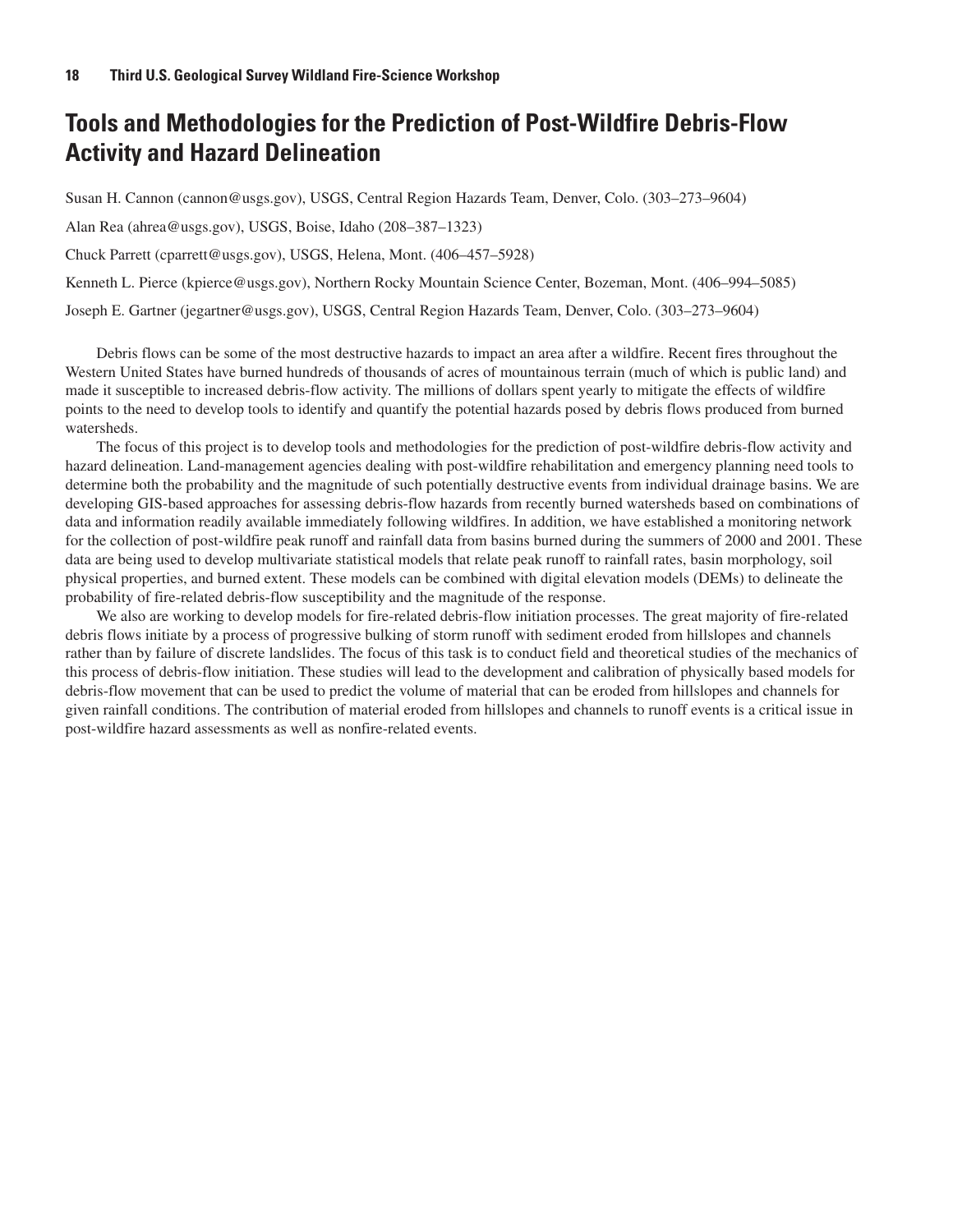## **MODIS Land Rapid Response System Near Real-Time Global Land Surface Observations**

Mark Carroll (markc@geog.umd.edu), Department of Geography, University of Maryland, College Park, Md. (301–405–9410)

Christopher Justice (justice@hermes.geog.umd.edu), Department of Geography, University of Maryland, College Park, Md. (301–405–1600)

The MODIS (Moderate Resolution Imaging Spectroradiometer) Land Rapid Response system was designed to provide rapid access to imagery for wildfires, flooding, and other natural hazards in the United States and around the world. The primary focus inside the United States has been on fire applications. For the past two fire seasons, MODIS Rapid Response has provided active fire location points to the USFS Remote Sensing Applications Center (RSAC) for the daily production of fire maps throughout the United States. Expanded efforts have included development of a Web-based GIS server to make the fire location data available to the Global Community. Outreach activities through the Global Observation of Forest Cover (GOFC/GOLD) community have been warmly received in countries from South America to Australia and Africa. Continued work includes incorporating Direct Broadcast users into this community. To this end, the Rapid Response code has been packaged and made available free of charge to all Direct Broadcast users.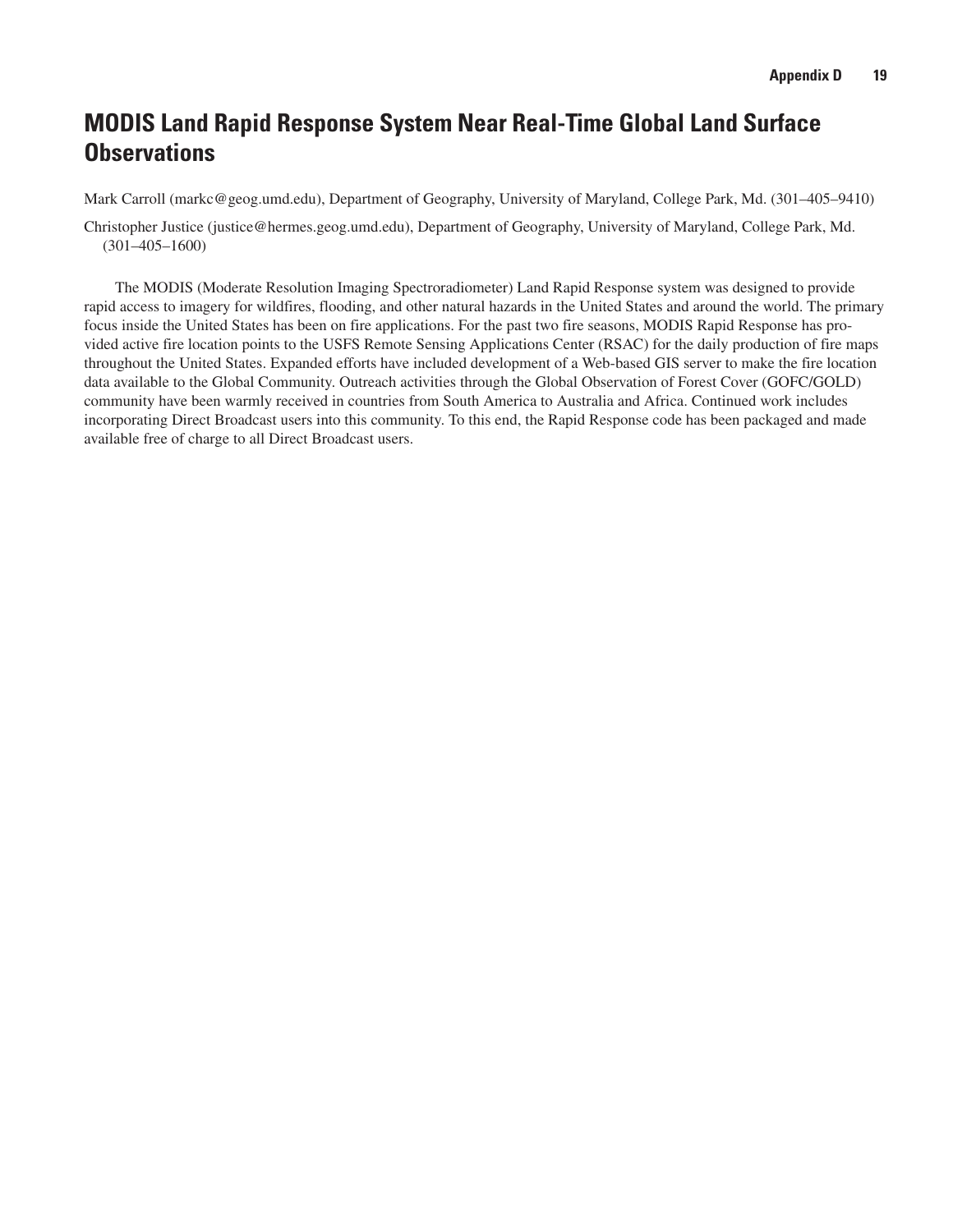## **Post Wildfire Hazard Reconnaissance Maps**

C. Costello (ccostello@usgs.gov), USGS, Lakewood, Colo. (303–202–4008)

S.R. Wilds (srwilds@usgs.gov), USGS, Lakewood, Colo. (303–202–4073)

M.E. Smith (mesmith@usgs.gov), USGS, Lakewood, Colo. (303–236–4882)

R.S. Parker (rsparker@usgs.gov), USGS, Lakewood, Colo. (303–236–4882)

D. Bausch (douglas.bausch@fema.gov), Federal Emergency Management Agency, Region 8, Lakewood, Colo. (303–235–4859)

T. Browning (tom.browning@state.co.us), Colorado Water Conservation Board, Denver, Colo. (303–866–4804)

In response to a need to conduct a statewide emergency management and risk assessment, the USGS was tasked by the Post Wildfire Hazards Inter-Agency Group to construct maps covering the sixteen most critical 2002 Colorado wildfire incidents (as of July 1, 2002). These maps, called Post Wildfire Hazard Reconnaissance Maps, were used by Federal, State, and local emergency management agencies to assess the risks to lives and property from potential flood and debris-flow processes.

The USGS approached this task by assembling a variety of geospatial data sets in a Geographic Information System (GIS) from which a variety of map and statistical products were delivered. The reconnaissance maps depict the fire burn perimeter and burn severity (provided by the USGS and the USFS) overlain on a topographic and planimetric base. Their purpose was to show the location and proximity of the burn area to a variety of natural and man-made features, as well as FEMA's Flood Insurance Rate Maps (FIRMs). The reconnaissance maps help prioritize areas where more detailed hydrologic and hydraulic analyses were needed. These maps were distributed to FEMA, the Colorado Water Conservation Board (CWCB), county governments, and the Colorado Office of Emergency Management (OEM) within 15 days of the President's Disaster Declaration for Colorado. Data sets used for the GIS and reconnaissance maps were provided by a variety of sources, including FEMA, county governments, USDA Forest Service, and the USGS. The data sets include:

- Digital Raster Graphics (DRGs) with updated transportation and structures from 1999 Digital Orthophoto Quads (DOQs)
- Digital Elevation Models (DEMs, 10 meter and 30 meter) and derived products such as slope, aspect, and shaded relief
- Hydrologic Unit Catalog boundaries
- Subdivision names and perimeters
- Flood Insurance Rate Map (FIRM) index information
- Burn perimeters
- Burn severity
- Potential Hazard Area delineations

Detailed analysis has already begun on the Hayman burn area and will be expanded to include the Missionary Ridge burn site near Durango and the Coal Seam burn site near Glenwood Springs in fiscal year 2003.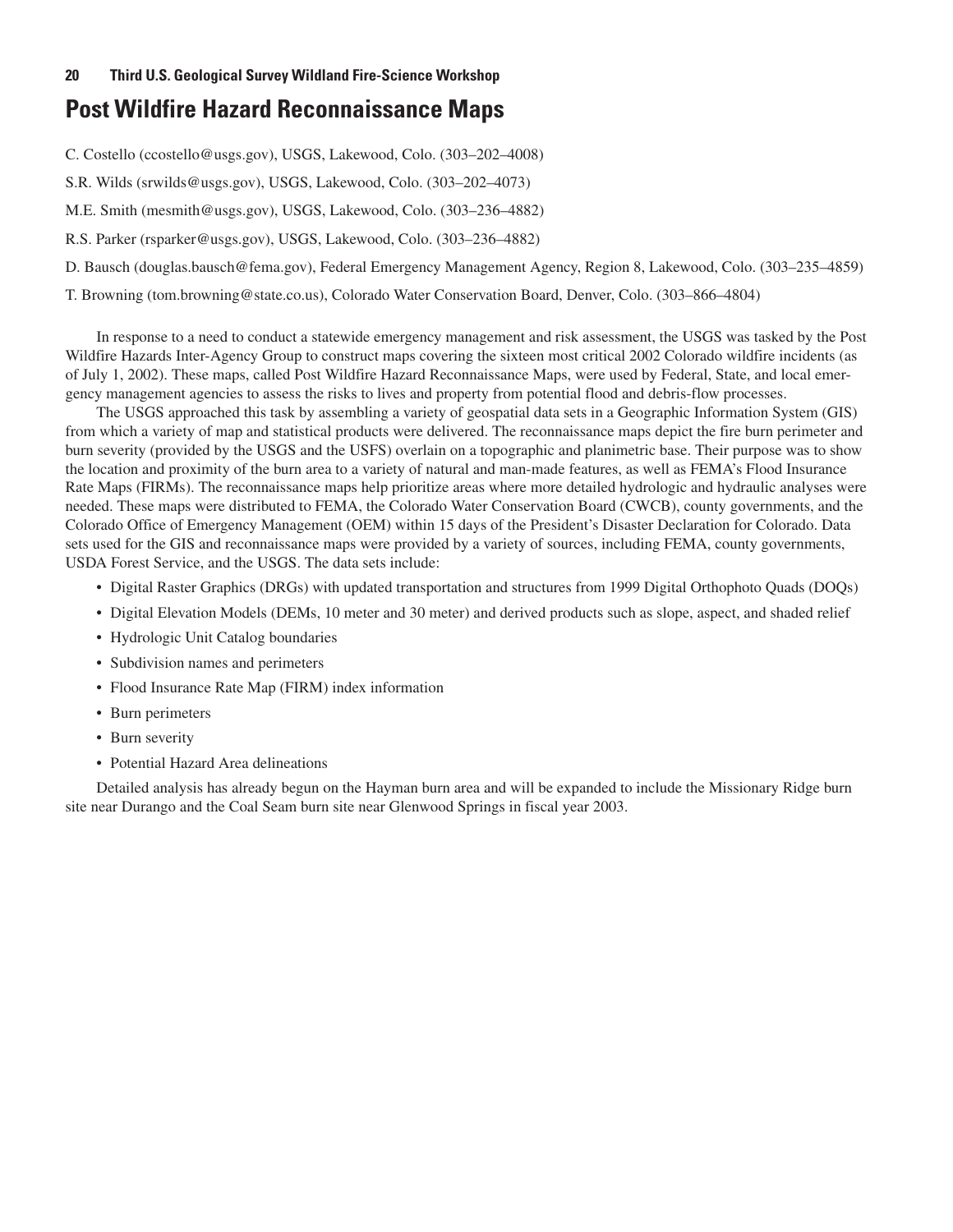### **Rocky Mountain Mapping Center Wildfire Activities**

C. Costello (ccostello@usgs.gov), USGS, Lakewood, Colo. (303–202–4008)

S.R. Wilds (srwilds@usgs.gov), USGS, Lakewood, Colo. (303–202–4073)

R. Root (Ralph\_Root@USGS.gov), USGS–Geography, Lakewood, Colo. (303–202–4339)

E. Lile (ellile@usgs.gov), USGS–Geography, Lakewood, Colo. (303–202–4326)

J.L. Sloan (jlsloan@usgs.gov), USGS–Geography, Lakewood, Colo. (303–202–4118)

*Post Fire Reconnaissance Maps.*—In response to a need to conduct a statewide emergency management and risk assessment, the USGS was tasked by the Post Wildfire Hazards Inter-Agency Group to construct maps covering the most catastrophic 2002 Colorado wildfire incidents. The USGS approached this task by assembling a variety of geospatial data sets in a Geographic Information System (GIS) from which a variety of map and statistical products were delivered. The maps depicted the fire burn perimeter, burn severity, the location and proximity of the burn area to a variety of natural and man-made features, as well as FEMA's Flood Insurance Rate Maps (FIRMs). The maps helped prioritize areas where more detailed hydrologic and hydraulic analyses were needed. Detailed analysis is underway for the Hayman site and will be expanded to include the Missionary Ridge and the Coal Seam sites.

*Wildfire Incident Support.*—The Rocky Mountain Mapping Center (RMMC) has been providing the Federal landmanagement agencies with mapping support related to wildland fire-suppression efforts for several years. Initial efforts involved the development of an integrated geospatial data set for Incident Commands (ICs) and strategic fire-planning activities. Underpinning these efforts has been the need for GIS Incident Tactical Support primarily in the form of medium to large-scale maps and corresponding digital data. Unfortunately, a great deal of these maps in high risk fire areas, such as in the wildland/urban interface, do not depict a current representation of the local area. The initial goal is to provide the Incident and Coordination Centers with current information on transportation networks, structures, and subdivisions.

*GeoMAC (Geospatial Multi-Agency Coordination Group) 2002.*—GeoMAC is hosted by the USGS under the direction of the National Interagency Fire Center (NIFC). The audience for the 2002 fire season was the wildland fire public affairs officers and the public. The project objective is to provide geospatial information related to the areas being affected by wildfires through a Web interface. Data content of the site included: thermal imagery, such as MODIS (Moderate Resolution Imaging Spectroradiometer) or AVHRR (Advanced Very High Resolution Radiometer), situation report fire locations, RAWS (Remote Automated Weather Station) data, fire perimeters, and base-layer information. The GeoMAC site received over 50 million requests this summer.

*The Advanced Remote Sensing Technologies for Monitoring Post-Burn Vegetation Trends and Conditions*.— This project is designed to apply several newly developed remote-sensing techniques to accurately describe the temporal dynamics of vegetation community composition in a shrub-grassland ecosystem following prescribed fire treatments. Imaging spectroscopy is used to estimate both the biomass and moisture content of vegetation canopies, specifically grassland and shrub fuel types. We propose to develop this state-of-the-art information as input into fire-behavior and fire-danger rating models.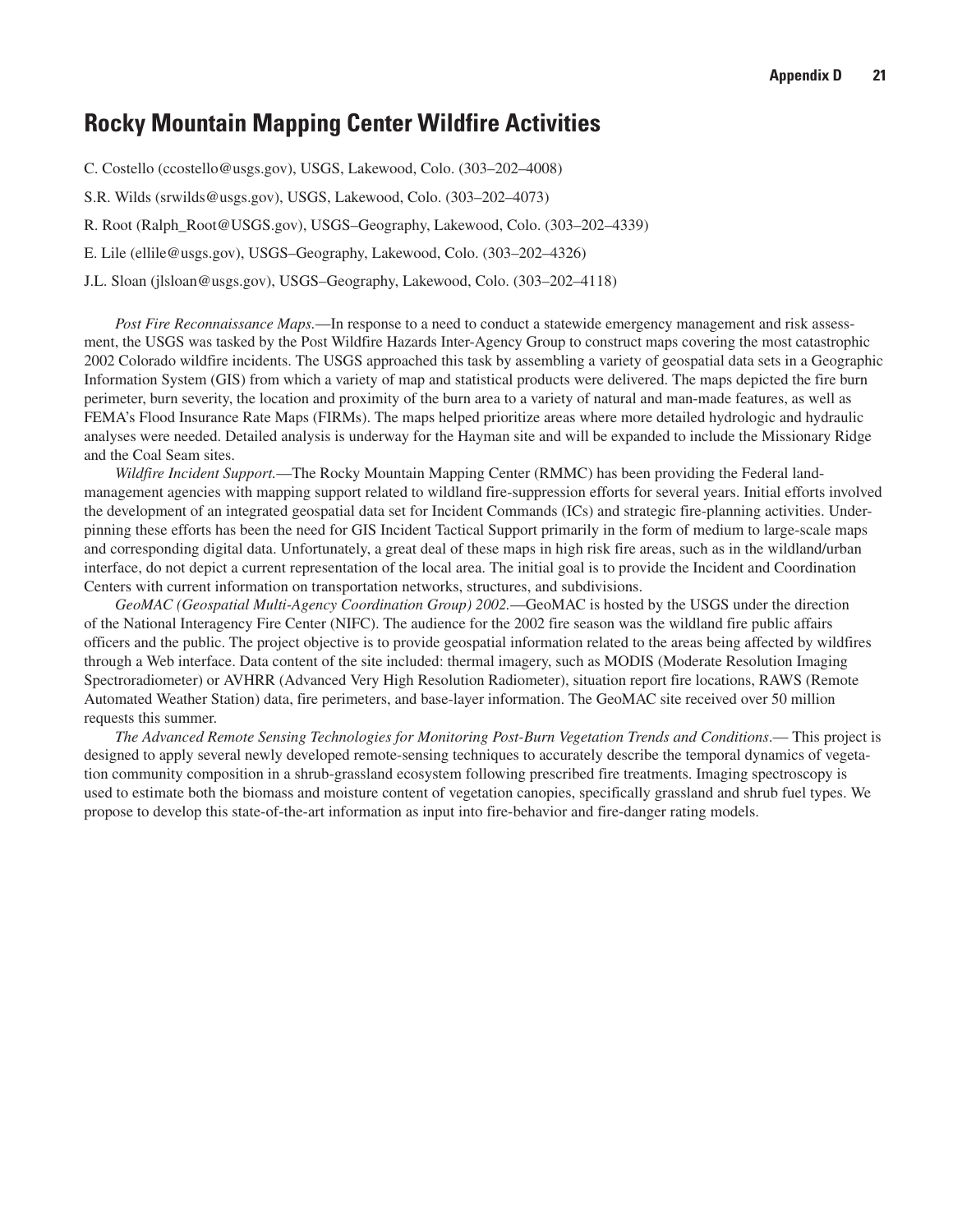## **Hazards from the 2002 Hayman, Missionary Ridge, and Coal Seam Wildfire Areas, Colorado**

J.G. Elliott (jelliott@usgs.gov), USGS, Lakewood, Colo. (303–236–4882)

M.E. Smith (mesmith@usgs.gov), USGS, Lakewood, Colo. (303–236–4882)

S.H. Cannon (cannon@usgs.gov), USGS, Golden, Colo. (303–273–8604)

C. Costello (ccostello@usgs.gov), USGS, Lakewood, Colo. (303–202–4008)

J. Wagner (jwagner@do.usbr.gov), Bureau of Reclamation, Lakewood, Colo. (303–445–3136)

The 2002 wildfires in Colorado left thousands of square kilometers of rugged forest land vulnerable to rapid rainfall runoff and erosion. The greatest threat to areas within and downstream from the burned areas at present (2002) is from flooding and debris flows. Three disciplines of the U.S. Geological Survey (Water, Geologic, and Mapping) and the Bureau of Reclamation (Water Conveyance Group) are collaborating to quantify the increased post-fire hydrologic hazards from the Hayman, Missionary Ridge, and Coal Seam fires. The Federal Emergency Management Agency will use this work to reevaluate flood- and debris-flow hazard maps in populated areas. Initial post-fire assessments of the three burned areas determined that flooding by sediment-laden water is the primary hazard along the main stem of the South Platte River in the Hayman area (Colorado Front Range) and along Mitchell Creek in the Coal Seam area (Glenwood Springs, Colo.). Debris flows are the primary hazard in smaller, perennial and ephemeral streams in the Coal Seam and Missionary Ridge (Durango, Colo.) areas.

Post-fire flood depths for the 100-year peak discharge are being estimated by calculating runoff from tributaries to the South Platte River and Mitchell Creek with the WMS/HEC–1 computer model. Tributary runoff characteristics are estimated by using the Soil Conservation Service Runoff Curve Number that accounts for soil characteristics, vegetation cover, and antecedent moisture conditions. Modeled runoff is calibrated to pre-fire discharge data from gages in or near the study area, then modified to reflect post-fire conditions, and finally adjusted for the anticipated increased sediment yield. Sediment yields are estimated by using relations derived by Moody and Martin from studies of the 1996 Buffalo Creek fire (Colorado Front Range). Watershed characteristics such as elevation, slope angle, and the percentage of the watershed area that sustained a moderate or high burn severity are determined from satellite imagery and digital elevation models.

Potential debris-flow peak discharges are being estimated from watershed characteristics derived from digital elevation models, burn-severity maps, and the model developed by Cannon that relates debris-flow peak discharge to different measures of basin gradient and the extent of the burned area. Peak discharges estimated by this approach will be used as input to the Flo–2D two-dimensional flood-routing model to generate maps of debris-flow inundation on alluvial fans.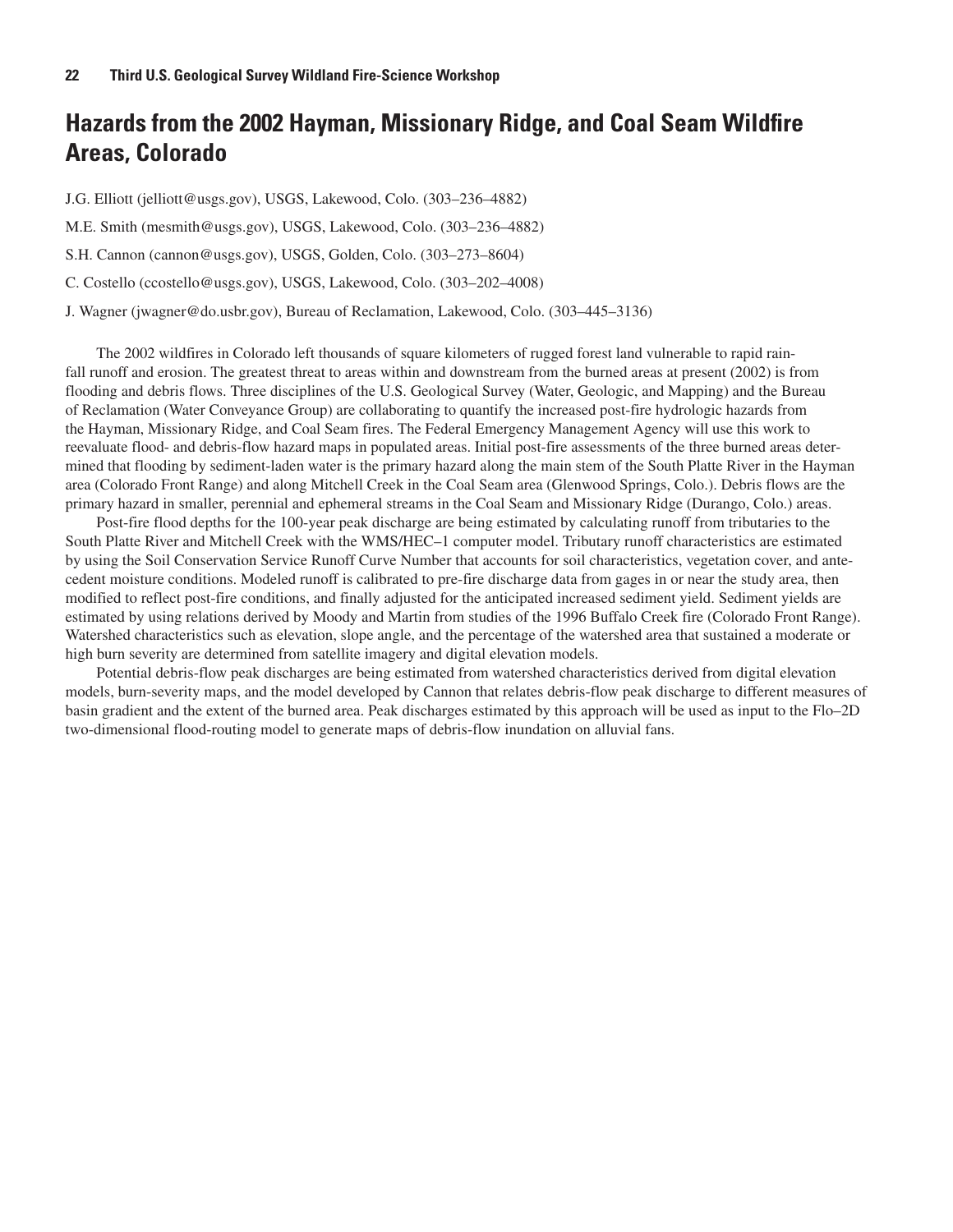## **Comparing Pre- and Post-Wildfire Stream Sediment and Water Geochemistry from Drainages Impacted by the Clear Creek and Wilderness Complex Wildfires of 2000, Central Idaho**

Robert Eppinger (eppinger@usgs.gov), USGS, Denver, Colo. (303–236–2468)

Paul Briggs, USGS, Denver, Colo. (303–236–2453)

Betsy Rieffenberger, USDA Forest Service, Salmon, Idaho (208–756–5108)

Carol Van Dorn, USDA Forest Service, Challis, Idaho (208–879–4160)

A USGS baseline stream sediment and water geochemical study was undertaken in central Idaho in 1996. The intent of the study was to provide a geochemical "snapshot" of the area, as an aid to managing land-use activities. In 2000, much of the area sampled was burned by the Clear Creek (>206,000 acres) and Wilderness Complex (>182,000 acres) fires. The area was resampled in 2001 to assess changes caused by the wildfires, in a study jointly funded by the USGS Minerals Program and Salmon-Challis National Forest.

Samples were collected during 3-week periods in July 1996 and in June 2001. In both studies, bedload stream sediment and stream-water samples were collected from main river channels and major tributaries at 93 coincident sites along Panther Creek, the Middle Fork of the Salmon River, and a portion of the Main Salmon River. While time constraints precluded the following of strict USGS Water Resources Discipline ppb-protocol water-sampling procedures, clean procedures were used throughout. Quality-assurance/quality-control concerns were addressed through the use of site duplicates, analytical duplicates, and standards. Mixed-water samples were obtained by width-integrated collection below riffles. Waters and minus-80 mesh stream sediments were analyzed for a broad suite of elements by ICP mass spectrometry, ICP emission spectrometry, and ion chromatography.

Nonparametric Wilcoxon matched pair and sign tests were used to determine statistically significant differences between the pre- and post-wildfire data sets. For stream sediments, no statistical differences (*p*-levels > 0.05) were found for Bi, Ca,  $CO_3^-$ , Ce, Fe, Ho, K, La, Nb, Nd, Sb, Te, Th, or Ti. However, post-wildfire sediments are more enriched (*p*-levels < 0.05) in the major elements Al, organic C, total C, and Mg, and the trace elements Ba, Co, Cu, Li, Mn, Ni, Pb, Sc, V, and Zn. In contrast, stream sediments collected prior to the wildfires are slightly enriched (*p*-levels < 0.05) in As, Na, and Sr. Higher total C and organic C (the main component of total C) in post-wildfire stream sediments is explained by the abundant charcoal observed in stream sediments at most sites downstream from burned areas. In post-wildfire sediments, higher concentrations of the rockforming elements, such as Al, Ba, Li, Mg, Mn, Sc, and V, are likely the result of additional sediment from debris flows following the wildfires. The trace elements Co and Cu are highest in stream sediments collected from Panther Creek and below it along the Main Salmon River. Panther Creek contains As-bearing Co-Cu mineral deposits, and sediments downstream reflect the presence of these deposits. Much of the mineralized ground burned in 2000. It is unclear from the present data why As behaves differently from Co and Cu in pre- and post-wildfire sediments.

For stream-water samples, no statistical differences (*p*-levels > 0.05) were found for the major ions Ca, F<sup>-</sup>, K, Mg, Na, and Si, indicating no significant changes between the two sampling periods. Stream waters from 1996 were variably higher in temperature, conductivity, alkalinity, and concentrations of Ba, Cl<sup>-</sup>, Co, Cu, Mn, Ni, SO<sub>4</sub><sup>-</sup>, U, V, and Zn (all with *p*-levels < 0.05). These effects may be attributed to the fact that waters collected in early June of 2001 were dilute compared to those collected in mid-July of 1996. Effects of wildfire on stream-water compositions were not observed in samples collected 10 months later.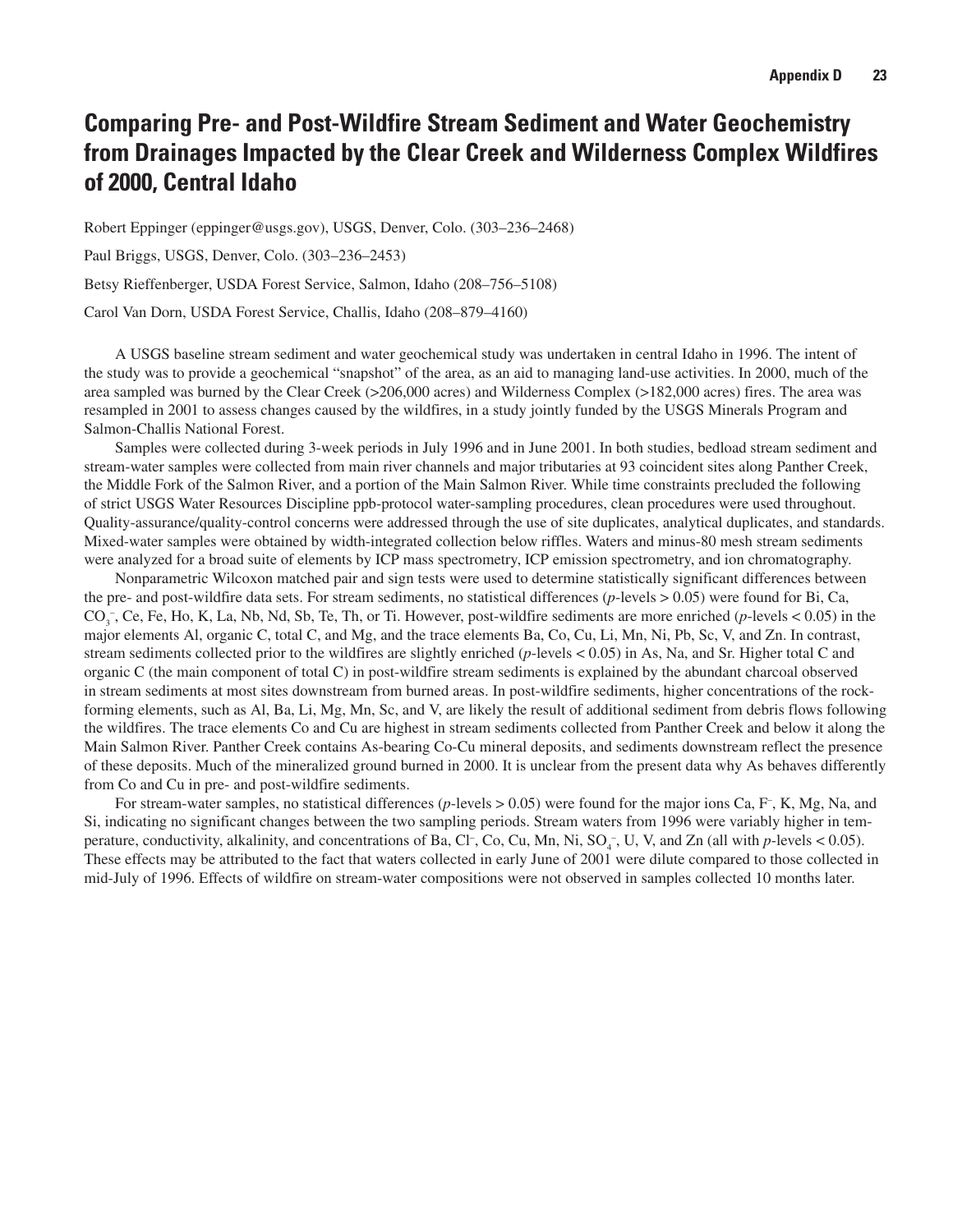## **How Do Wildfire, Granivores, and Alien Annual Grasses Change Mojave Desert Seed Banks?**

Todd C. Esque (todd\_Esque@usgs.gov), USGS, Western Ecological Research Center, Henderson, Nev. (702–564–4506)

Persistent seed banks represent the current and future potential of annual plant populations in the Mojave Desert. Fluctuations in plant populations are reflected in the seed bank, particularly when severe disturbances occur. In this experiment, we manipulated the presence and absence of granivorous ants and rodents and fire to understand mechanisms of changes in Mojave desert scrub annual plant populations, particularly with respect to the alien annual grasses: red brome (*Bromus madritensis* ssp. *rubens*) and split grass (*Schismus* spp.). Experimental data are compared to seed bank dynamics across landscapes. When averaged across microsites, annual plant species richness was significantly greater on unburned sites than burned sites and among years, but not among granivore treatments. Seed bank richness was greater on unburned sites and was likely due mostly to variable precipitation among years. Native species had greater density on unburned plots and also varied significantly among years. Preliminary data suggest that high intensity or sequential fires with short return times in combination with alien annual grass increases after fire may drive native seed banks toward local extinctions.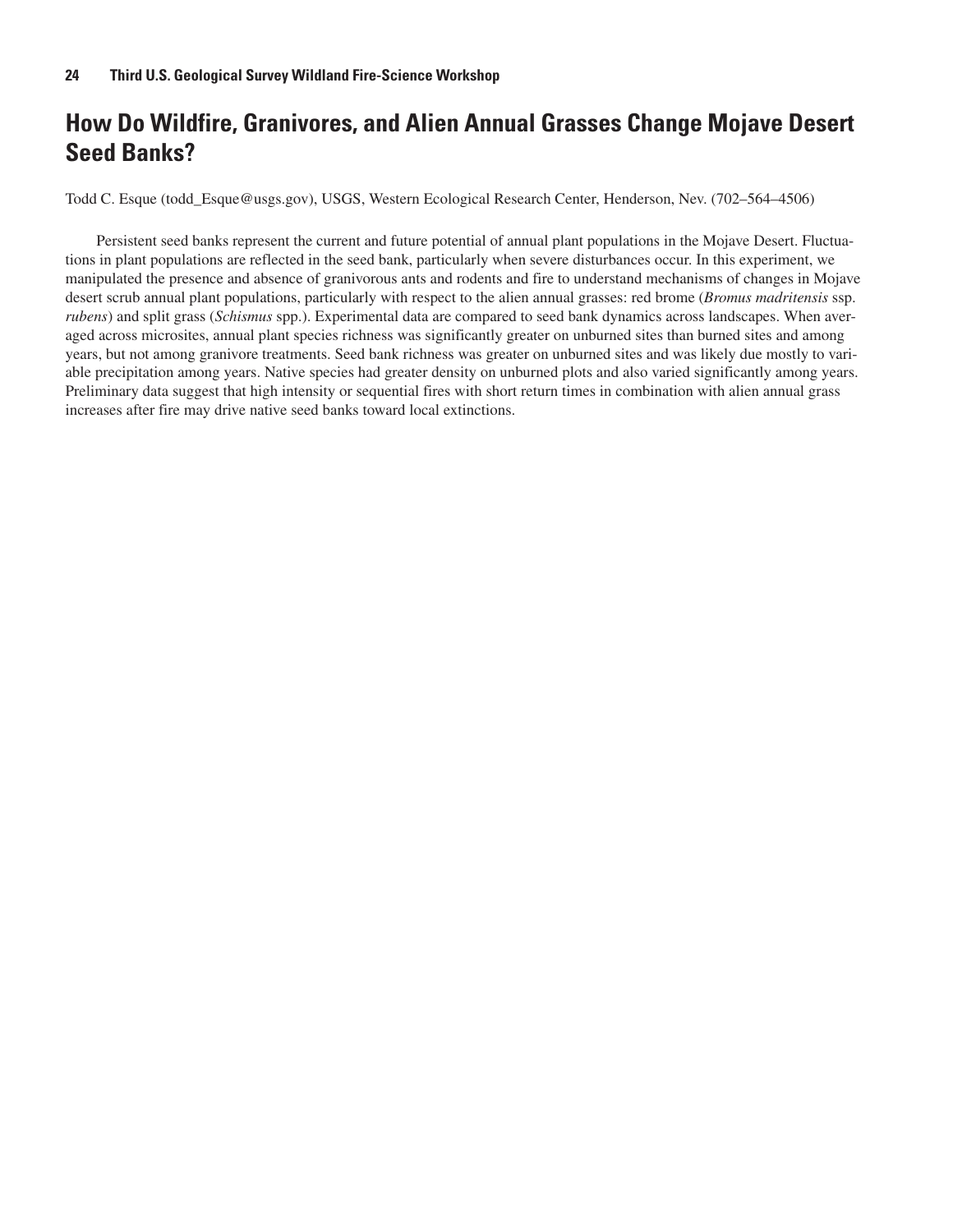## **Physics-Based Urban Wildland Interface Fire Modeling**

- David Evans (dave.evans@nist.gov), Building and Fire Research Laboratory, National Institute of Standards and Technology, Gaithersburg, Md.
- Ronald Rehm, Building and Fire Research Laboratory, National Institute of Standards and Technology, Gaithersburg, Md.
- Lisa de Jong, USDA Forest Service, Center for Urban Forest Research, c/o Dept. of Environmental Horticulture, University of California, Davis, Calif.
- Gregory McPherson, USDA Forest Service, Center for Urban Forest Research, c/o Dept. of Environmental Horticulture, University of California, Davis, Calif.

Amarilis Puig, Riverside Forest Fire Laboratory, Pacific Southwest Research Station, Riverside, Calif.

Fires initiated in wildland areas can spread to populated areas where structures can be ignited (UWI fires). The onset of burning structures introduces fire intensities and durations different from that produced by vegetation. Community fire spread and the risk of ignition for homes exposed to both burning vegetation and other structures are complex. As the geometry and types of fuels are dictated by landscaping instead of larger scale wildland fuel beds, fire models need to be constructed to account for the ignition and burning characteristics of individual fuel elements, such as trees, shrubs, decks, building siding, windows, and roofs.

Quantifying the benefits and hazards associated with urban vegetation and its placement on property is part of the research program of the Forest Service Pacific Southwest Station, Center for Urban Forest Research. The Center and its partners are developing a Web-based quantitative tool for use by property owners to make informed decisions about landscape design and management relative to energy conservation, hydrology, and fire safety.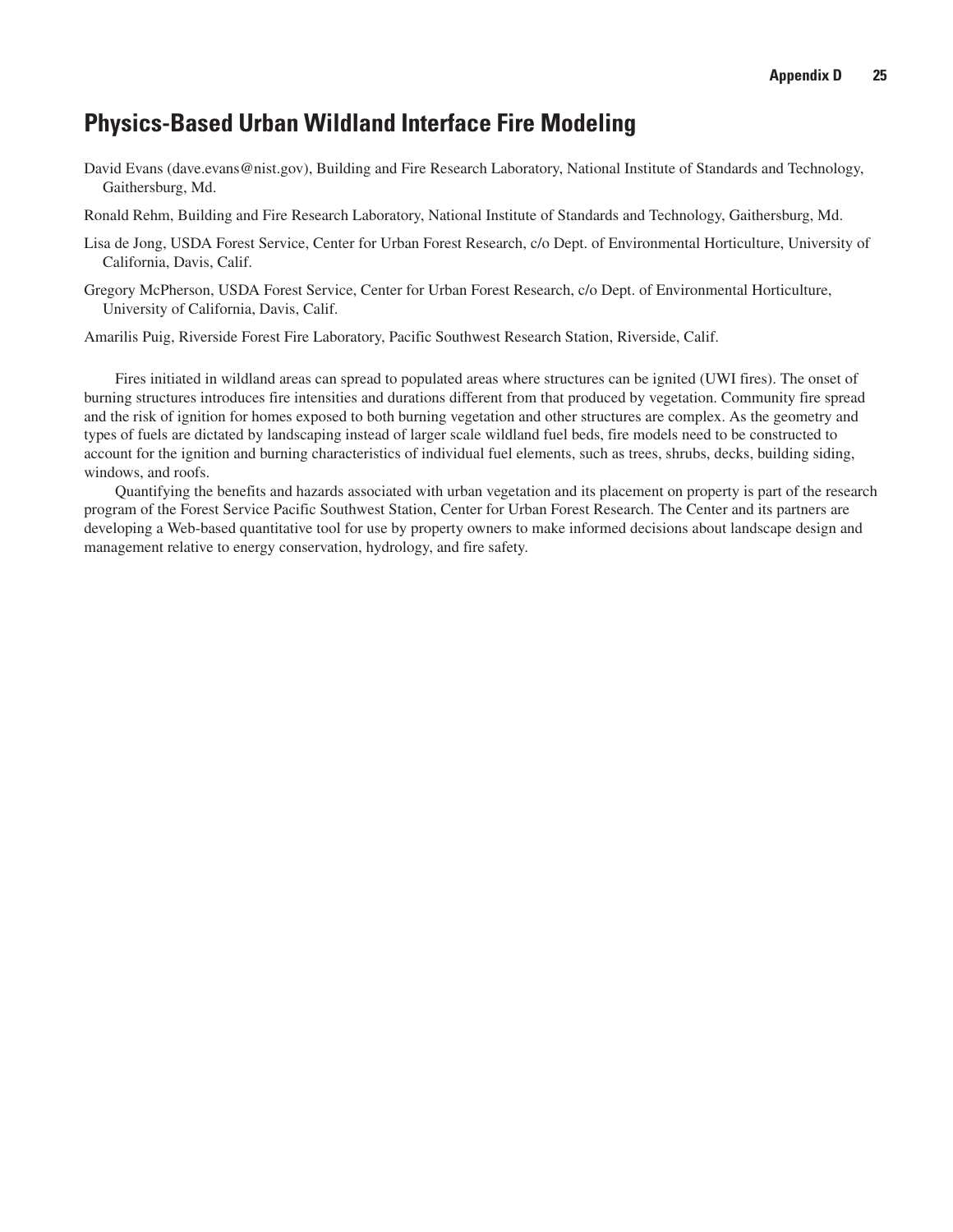## **k\_NN Mapping of Fire-Fuel Parameters Using Satellite Imagery and Field Data from Forest Inventory Plots**

Michael D. Fleming (fleming@usgs.gov), USGS, Anchorage, Alaska (907–786–7034)

Zhi-Liang Zhu (zhu@usgs.gov), USGS, Sioux Falls, S. Dak. (605–594–6131)

Michael Hoppus (mhoppus@fs.fed.us), USDA Forest Service, Newtown Square, Pa.

This project was designed to study techniques and prototype methodologies for mapping meaningful vegetation parameters that can be used as input variables to fire-management systems, such as FARSITE. Satellite remote-sensing data may be effectively used to model and map the natural vegetation types and vegetation structure classes that are essential elements of fire-fuels characterization. The k\_Nearest Neighbor (k\_NN) classification algorithm was evaluated for several parameters to yield the most useful data for fuels mapping.

When classifying pixel "x", the k\_NN algorithm finds the training plots that are most similar to x and chooses the class prevailing among these plots, where k is the number of nearest training plots. The algorithm can utilize any continuous variable for training and classification and output continuous or class values. Previous studies using a k\_NN classifier, usually to characterize land cover, have not evaluated several key input parameters for best results, especially for fire-fuels mapping. This study was conducted with the k\_NN algorithm to evaluate the size of the sample to use (number of plots), the number of neighbors (k), and the number and combination of spectral bands and dates of satellite data, from three seasons of imagery. Several additional input variables, including topography (elevation, slope, aspect, topographic position) and soils (available water content, organic carbon, and a quality index) were examined.

The k\_NN algorithm and the results of the parameter evaluation were used to map the spatial distribution of several key vegetation variables by integrating USDA Forest Service Forest Inventory and Analysis (FIA) field survey plot data with Landsat-7 Enhanced Thematic Mapper Plus (ETM+) remote-sensing imagery. Mapping results were evaluated using several methods, including a field evaluation of the classifications. The results displayed in the graphs and the table are from the analysis of a Chesapeake Bay test site. The map examples are from a southern Utah test site. Forest type classes were successfully mapped, along with estimates of basal area of coniferous and deciduous forest, total above-ground biomass, crown cover, tree height, and forest size class (saplings, pole, and saw timber). The research results will be useful for science and landmanagement agencies to map fire fuels with remotely sensed data for predicting fire behavior using models such as FARSITE.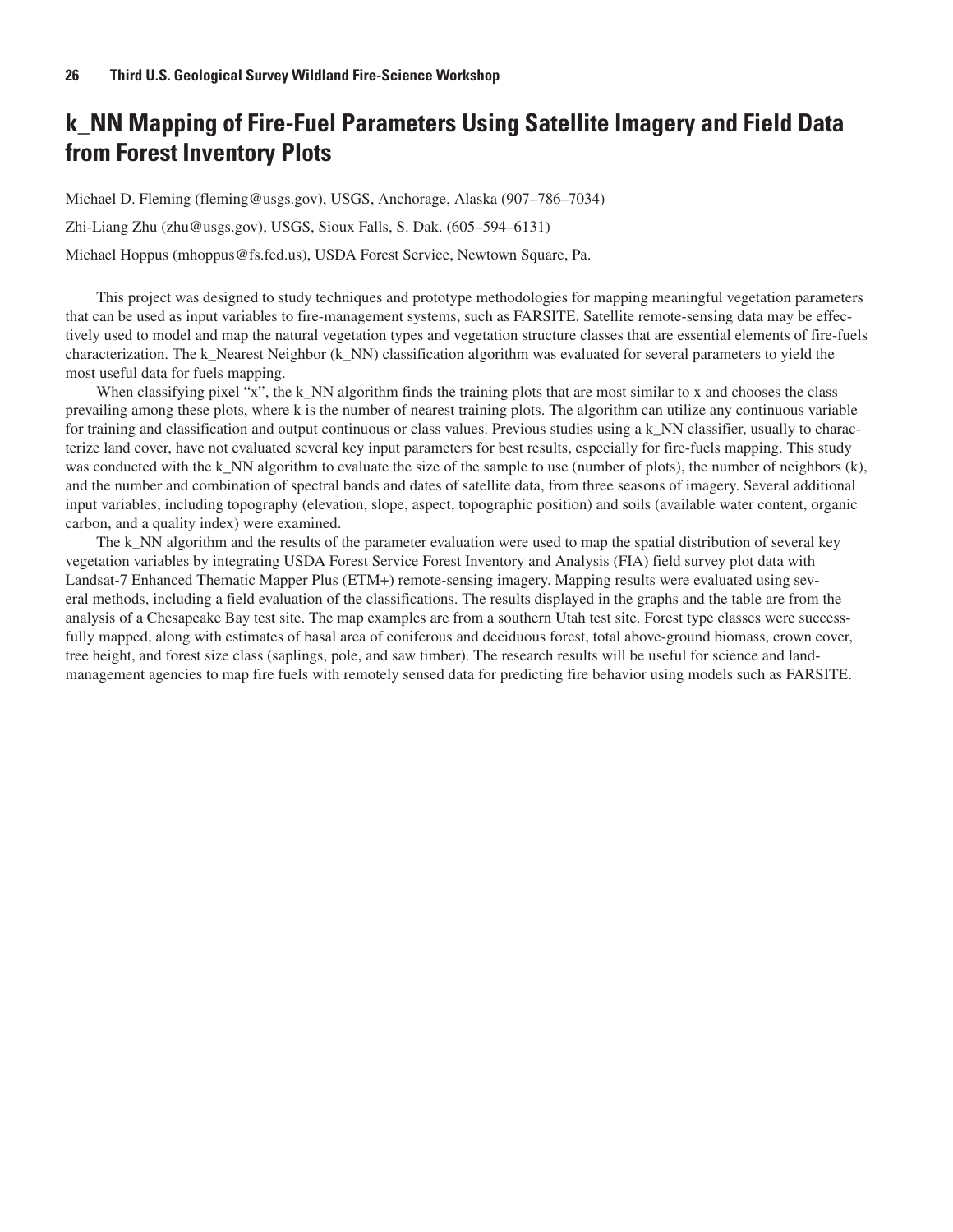## **Reducing Losses from Landslides—A National Mitigation Strategy**

Paula L. Gori (pgori@usgs.gov), USGS, Reston, Va. (703–648–6707)

Landslide losses in the United States amount to as much as \$3 billion annually. Losses occur in every State and involve Federal, State, and private lands. The Stafford Act (1974 Disaster Relief Act, 42 U.S.C. 5201 et seq.) assigns USGS responsibility to provide landslide warnings to emergency management authorities and the public in order to reduce losses. In 1999, the U.S. Congress directed the USGS to develop a comprehensive strategy to address landslide hazards and involve the parties having responsibility for dealing with the problems in the planning process. The strategy that was developed is outlined in a report entitled "National Landslide Hazards Mitigation Strategy: A Framework for Loss Reduction" (USGS Open-File Report 00–0450), which is the culmination of a coordinated effort of USGS, State, university, and private-sector partners to formulate a national loss-reduction strategy. The report is available at: *http://geology.cr.usgs.gov/pub/open-file-reports/ ofr-00-0450/*

Annual funding estimates for implementation of the National Landslide Hazard Mitigation Strategy, as outlined in USGS Open-File Report 00–0450, are:

- USGS Research, Monitoring, and Assessment (+\$10 M): USGS would (1) expand research on physical processes and develop new probabilistic landslide hazard maps and predictive models for populous and landslide-prone regions in the Pacific Northwest, California, the Appalachians, and Puerto Rico; (2) design and implement a coordinated rapid response capability; (3) expand assessments of the impacts of wildfires on landslide susceptibility; and (4) expand real-time monitoring. (\$2 M will be devoted to work by USGS scientists on Federal lands including land managed by the National Park Service, USDA Forest Service, and Bureau of Land Management.)
- State and Territory Agency Grants (+\$8 M): A matching-fund grants program with State agencies would be put in place similar to the STATEMAP component of the National Cooperative Geologic Mapping Act (US Public Law 106–148). Under such a program, States and Territories determine their own priorities, and a national review panel made up of representatives of participating State agencies and USGS sets amounts of grants.
- University Research and Private-Sector Grants (+\$2 M)*:* A university and private-sector research grant program similar to the Earthquake Hazards External Grant program would be started to augment research capabilities in engineering geology, to increase understanding of landslide processes, and to ensure local participation in loss reduction.

The National Research Council (NRC) of the Academy of Sciences is currently assessing the National Landslide Hazards Mitigation Strategy as outlined by the USGS in Open-File Report 00–0450, and their interim report gave a favorable review of the strategy.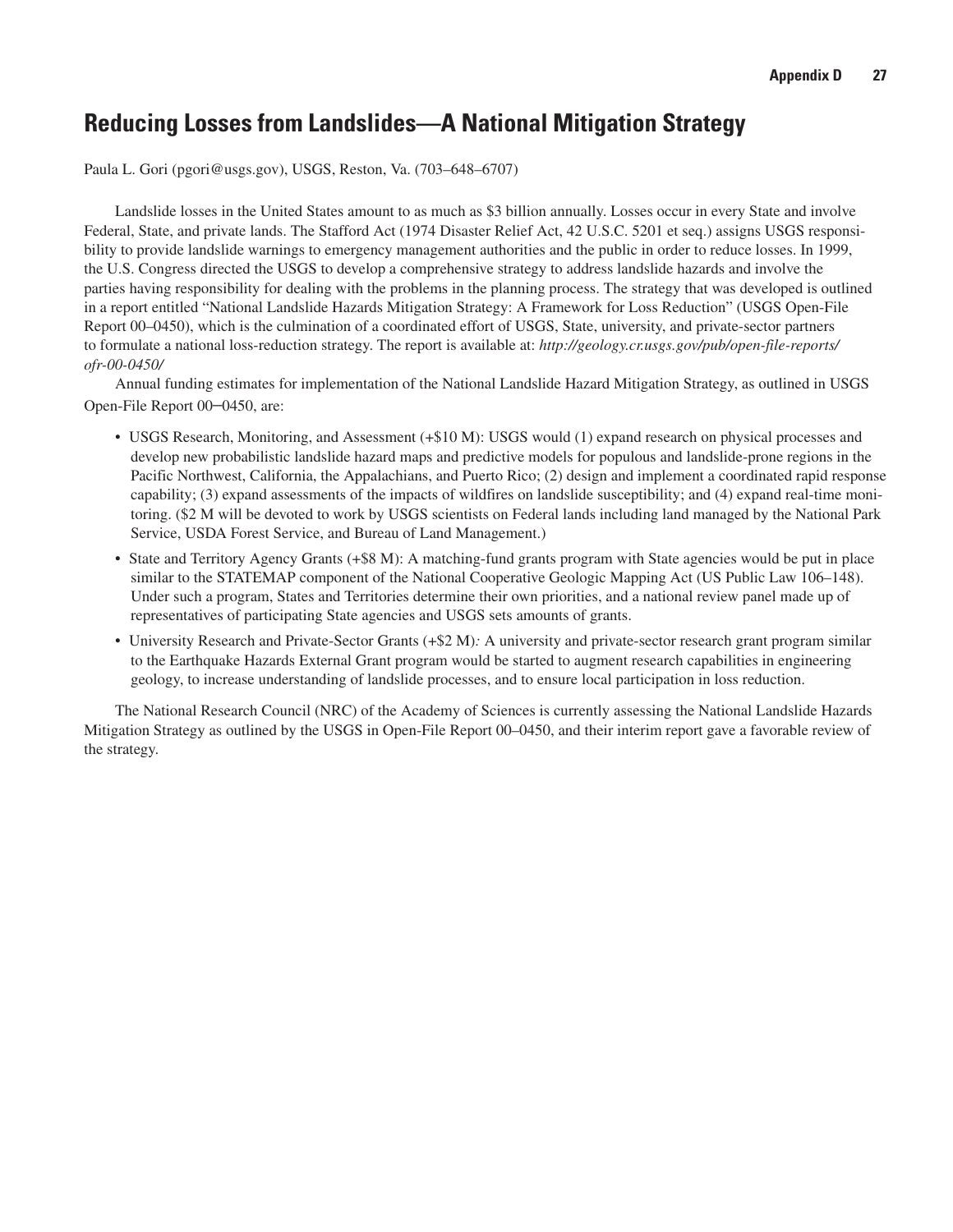## **Integrating Fuel and Forest Management: Developing Prescriptions for the Central Hardwoods Region**

Keith W. Grabner (atmokg@usgs.gov), USGS, Northern Prairie Wildlife Research Center, Missouri Field Station, Columbia, Mo. (573–882–0211)

Edward F. Loewenstein (loewenstein@auburn.edu), Assistant Prof. of Silviculture, Auburn University, Auburn, Ala.

George W. Hartman (hartmg@mail.conservation.state.mo.us), Fire Ecologist, Missouri Department of Conservation, Columbia, Mo.

Erin R. McMurry (ermfcd@mizzou.edu) and Jeremy J. Kolaks (jjkea1@mizzou.edu), Graduate Research Assistants, School of Forestry, University of Missouri, Columbia, Mo.

The oak-hickory forests of the Missouri Ozarks have developed under the influence of fire for thousands of years. Historical Ozark forest conditions were described by early explorers as open forests, thinly scattered trees, and rich in grasses and wildflowers. In the 20th century, fire exclusion, open range grazing, and timber harvesting have modified the forest vegetative structure and fuel loads. In comparing current (2002) and historical Ozark forest conditions, four general differences are noted: (1) tree density has increased; (2) midstory and shrub layers have developed; (3) shortleaf pine densities have decreased; and (4) ground cover has changed from predominantly grasses and forbs to leaf litter and shade-tolerant forbs. We are initiating a study to quantitatively evaluate the effects of prescribed fire—with and without partial overstory removal—on fuel reduction, fire behavior, and vegetation composition and structure within the Missouri Ozarks. The project will facilitate the evaluation and development of fuel-reduction methods for the Ozarks and the effects of those methods on fuel, fire behavior, ground flora, and understory and overstory woody plants.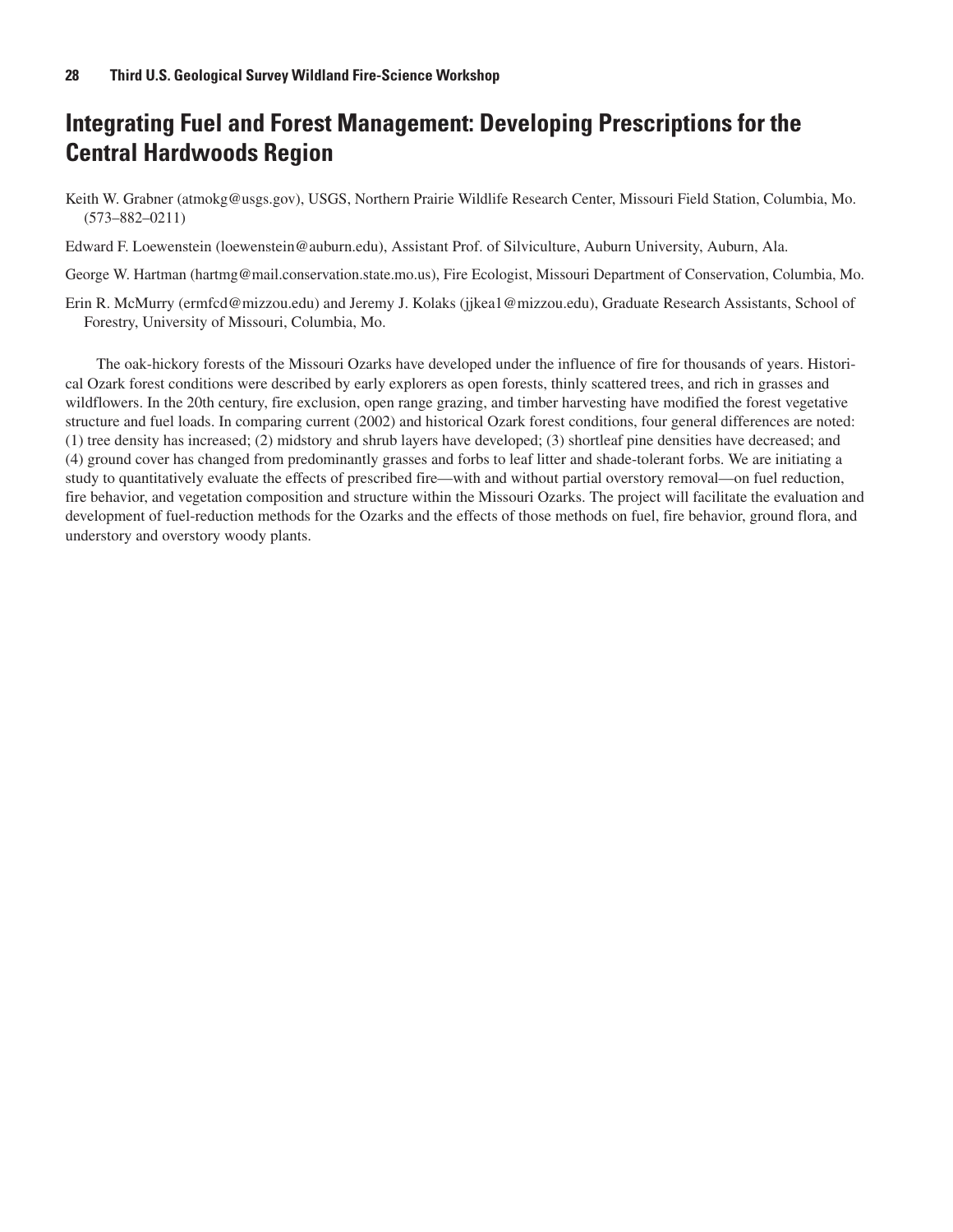## **The Firelogger: A Compact, Inexpensive Device for Measuring Wildland Fire Temperatures**

James B. Grace (Jim\_Grace@usgs.gov), USGS, National Wetlands Research Center, Lafayette, La. (337–266–8632) Arlene Billock, Johnson Controls Inc., USGS, National Wetlands Research Center, Lafayette, La. Larry Allain, USGS, National Wetlands Research Center, Lafayette, La.

Continuous recording of fire temperatures by using data loggers and thermocouples has historically been expensive and cumbersome, limiting the widespread use of such technology. This paper describes techniques for measuring fire temperatures that are based on recently developed loggers that are compact and relatively inexpensive. The data logger-thermocouple combinations described in this paper are easy to deploy and provide a wide range of options for routine measurement of fire temperatures in the field.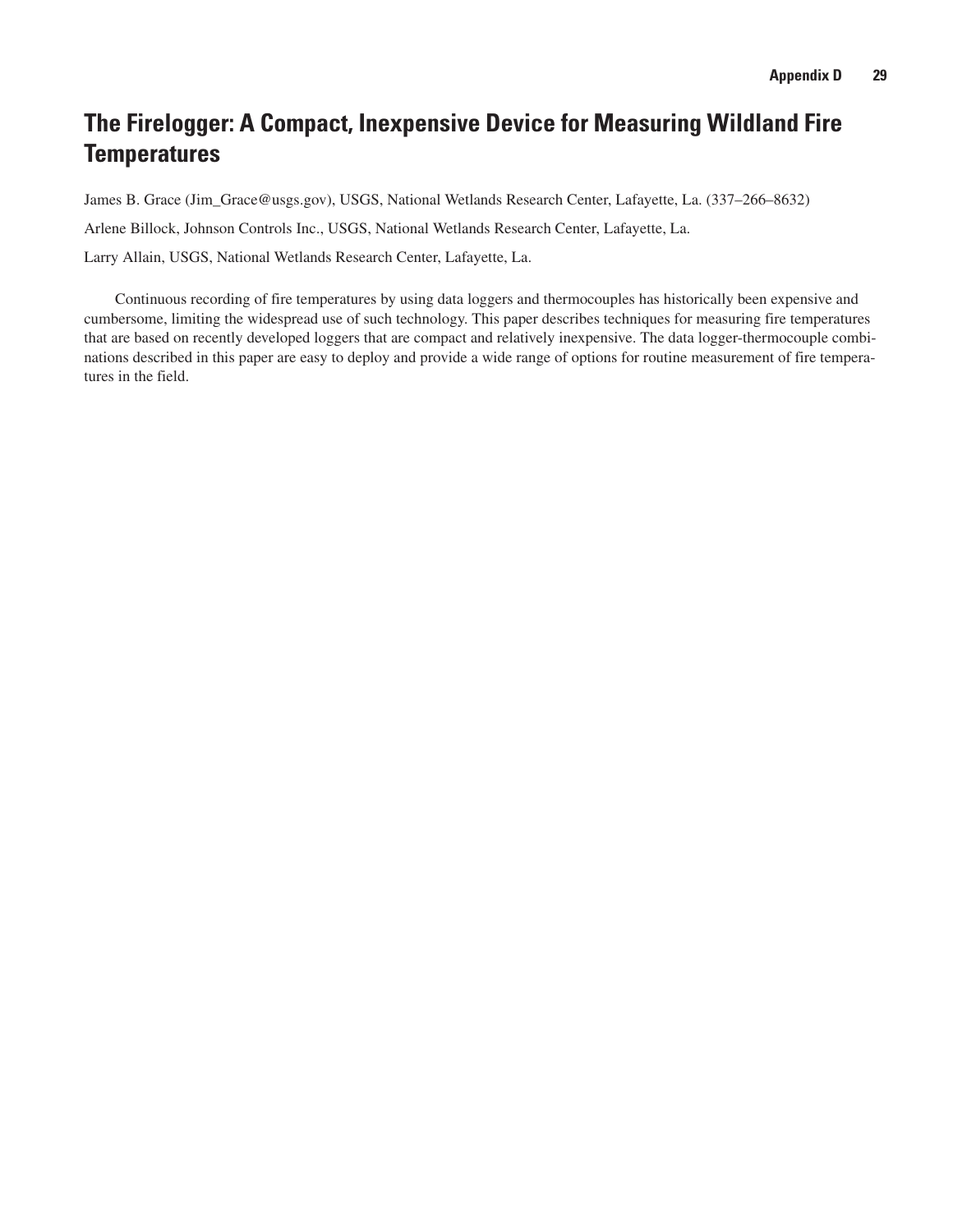## **Precipitation Stations in the Missionary Ridge Burn Area, Southwestern Colorado**

David Grey (dwgrey@usgs.gov), USGS, Durango, Colo. (970–247–4140) Mark Gress (magress@usgs.gov), USGS, Durango, Colo. (970–247–4140) Jennifer Cillessen (jlcilles@usgs.gov), USGS, Durango, Colo. (970–247–4140) Brandon Thurston (bmthurst@usgs.gov), USGS, Durango, Colo. (970–247–4140)

In July of 2002, the Burn Area Emergency Rehabilitation team and the La Plata County Office of Emergency Response recognized the potential for flooding and debris flows from the severely burned areas in the Missionary Ridge Complex fire. In response to this concern, the U.S. Geological Survey installed and maintained an early warning system of 12 satellite-telemetered precipitation gages. This poster describes the logistics involved with the installation, operation, and maintenance of the system. In addition, included on the poster is a description of the equipment used in the network and the sequence of programming that was necessary to take the rainfall data and make it available to the La Plata County Office of Emergency Response, the National Weather Service, and the public on a real-time basis. The special requirements to deploy the network in nearly inaccessible areas as well as the importance of installing the system as quickly as possible also are described. Also included is a section on how operation and maintenance of the network is handled and a brief discussion of lessons learned from the experience.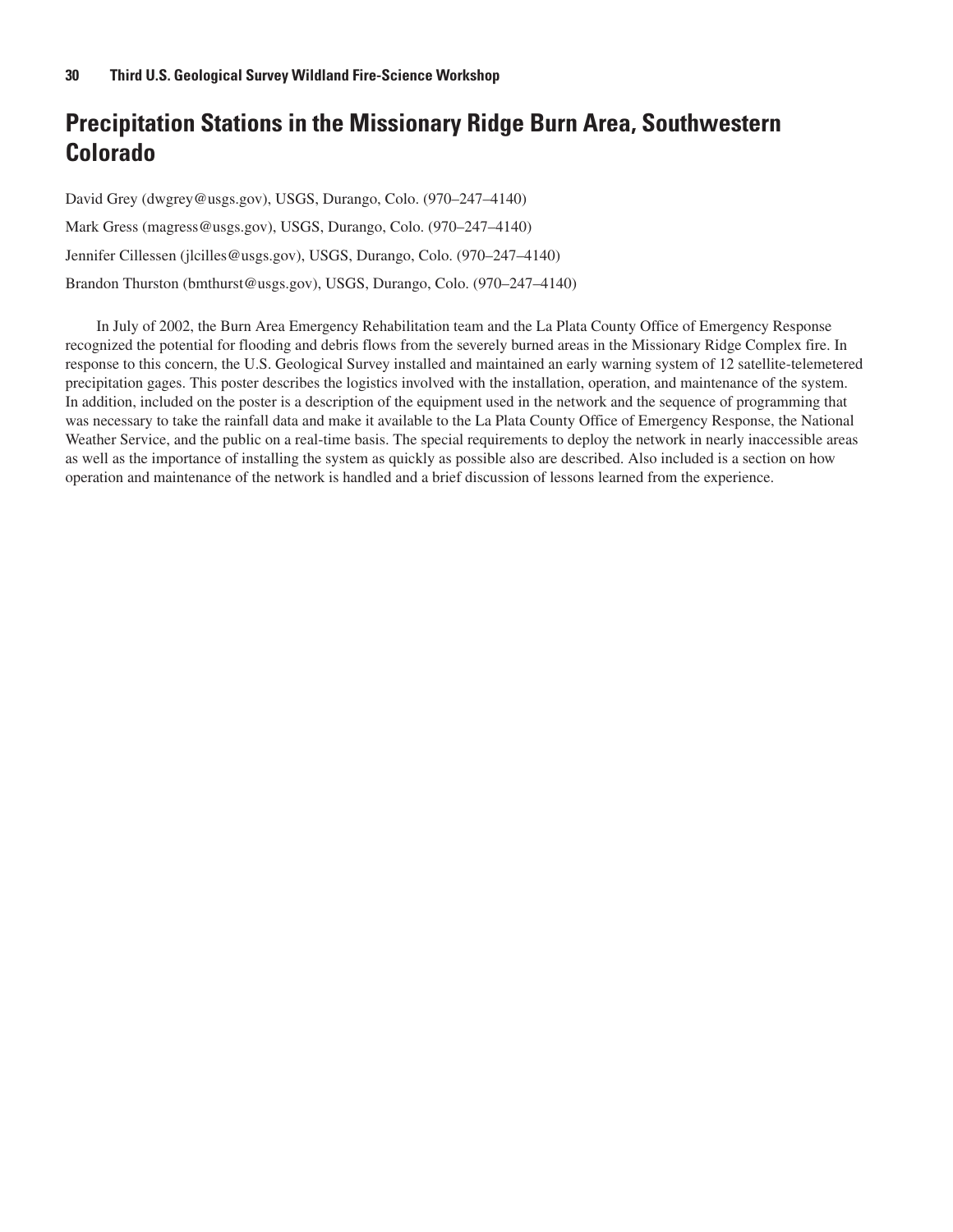## **Fire and Exotics in the Mojave Desert: An Irreversible Change? A State-Transition Model for Blackbrush (***Coleogyne Ramosissima***) Habitat**

D.F. Haines (Dustin\_Haines@usgs.gov), USGS, Henderson, Nev. (702–564–4508)

T.C. Esque (Todd\_Esque@usgs.gov), USGS, Henderson, Nev. (702–564–4506)

L.A. DeFalco (Lesley\_DeFalco@usgs.gov), USGS, Henderson, Nev. (702–564–4507)

S.J. Scoles (sscoles@usgs.gov), USGS, Henderson, Nev. (702–564–4624)

M.L. Brooks (Matt\_Brooks@usgs.gov), USGS, Henderson, Nev. (702–564–4615)

R.H. Webb (rhwebb@usgs.gov), USGS, Tucson, Ariz. (520–670–6671)

Several species of invasive exotic plants are ubiquitous in the Mojave Desert and have the potential for increasing fire frequency. Some, such as red brome (*Bromus madritensis*), occur in sufficient densities to provide continuous fine fuel in intershrub spaces, encouraging the spread of fire over large areas. Positive feedbacks between fire and exotics have been observed in some areas; exotics return in higher densities after a fire, increasing susceptibility to future fires. Our goal is to describe a state-andtransition model for blackbrush (*Coleogyne ramosissima*) habitat in the Mojave Desert. Areas that have burned once usually have a higher biomass of exotic species, different species composition, and less perennial cover than adjacent unburned habitat for burns as much as 50 years old. Blackbrush recovery is very slow and could take millennia in a once-burned area. Some areas that have burned more than once appear to have been converted from desert scrub to annual grassland, with exotics dominating the landscape between scattered native perennials. While once-burned areas often show signs of native species recovery, areas with multiple burns typically show little natural recovery. Annual exotic grasslands may require significant environmental changes for transition reversal to occur, and the transition from desert scrub to annual grassland may be irreversible under the current climatic regime.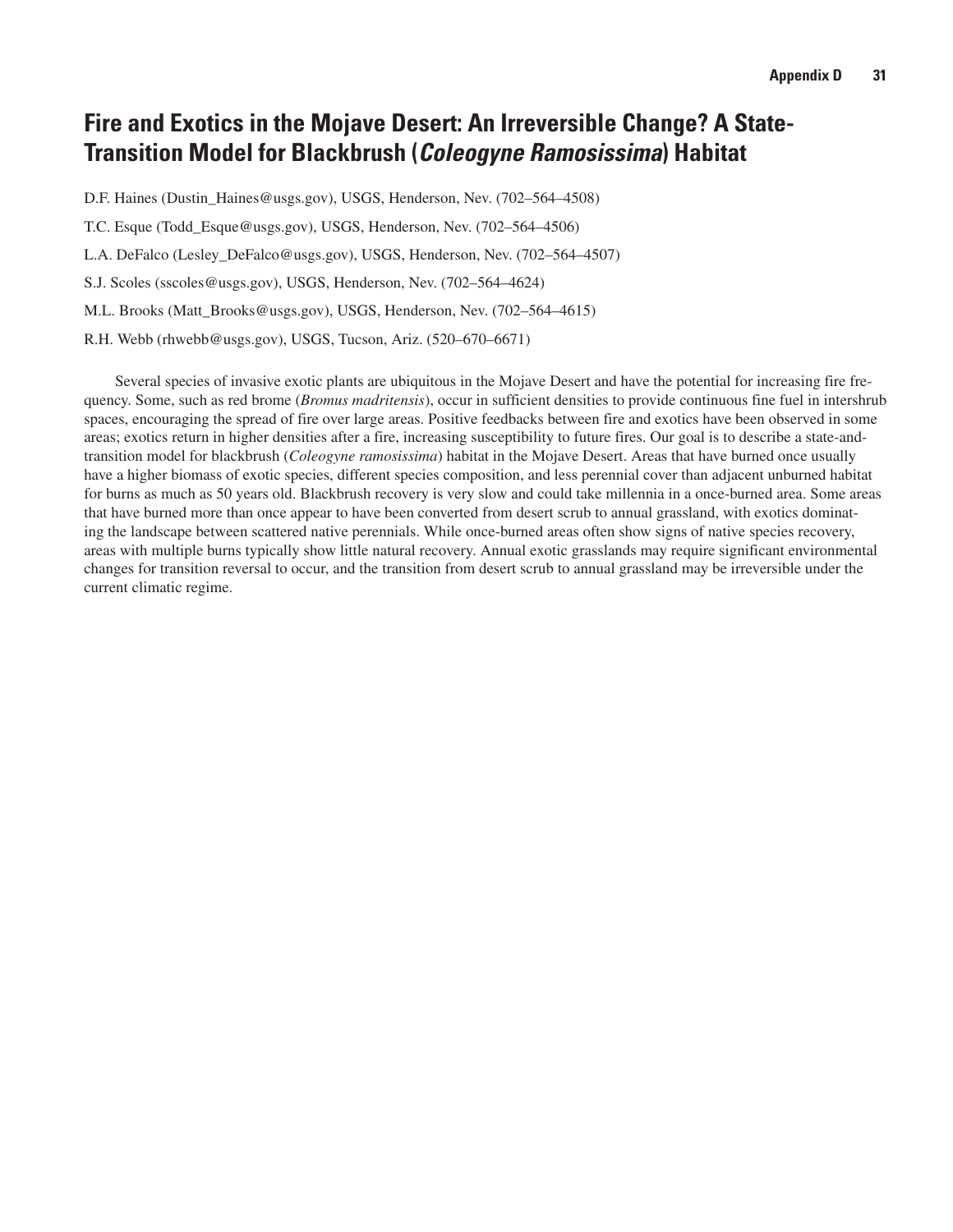## **Multiscale Climatic Controls of Fire in the Western United States: From the Atmosphere to Ecosystems**

Steve Hostetler (steve@coas.oregonstate.edu), USGS, Corvallis, Ore. (541–737–8928)

Patrick Bartlein (bartlein@oregon.uoregon.edu), Department of Geography, University of Oregon, Eugene, Ore. (541–346–4967) Allen Solomon (solomon@cor.epa.gov), U.S. Environmental Protection Agency, Corvallis, Ore. (541–754–4772) Sue Ferguson (sferguson@fs.fed.us), USDA Forest Service, Seattle, Wash. (206–732–780) Sarah Shafer (sshafer@usgs.gov), USGS, Corvallis, Ore. (541–754–4498)

The dependence of fire on current and antecedent weather conditions is relatively well understood, and this understanding forms the basis of hourly-to-weekly predictions of fire behavior. In contrast, relations between climate (i.e., monthly to multiannual variations of atmospheric circulation) and fire are less well understood. Our research focuses on decomposing and quantifying the hierarchy of climatic controls that influence surface-climate conditions prior to and during the fire season in the Western United States. We are employing an approach in which we will examine and jointly analyze observational (and simulated, or "reanalysis") records of climate (including both observed and "reanalysis" data) and historical records of fire using (1) data-analytical procedures employed in climate-diagnostic studies, and (2) a hierarchy of appropriate regional climate and vegetation models. Through this hierarchical approach, we are quantifying climate-fire relations, evaluating scaling issues associated with the use of atmospheric models in fire research, and initiating research aimed at linking long-term climate to ecosystem responses with the goal of understanding the potential role of climate in natural restoration and reduction of fuel loading.

In our poster, we will demonstrate our joint analyses of synoptic and regional scale climate fields and historical fire records (1986–96) from the Western United States. We also will present preliminary modeling results that quantify the climatic conditions that led to the 2002 fires in the Southwest United States and to the Biscuit fire in southwestern Oregon.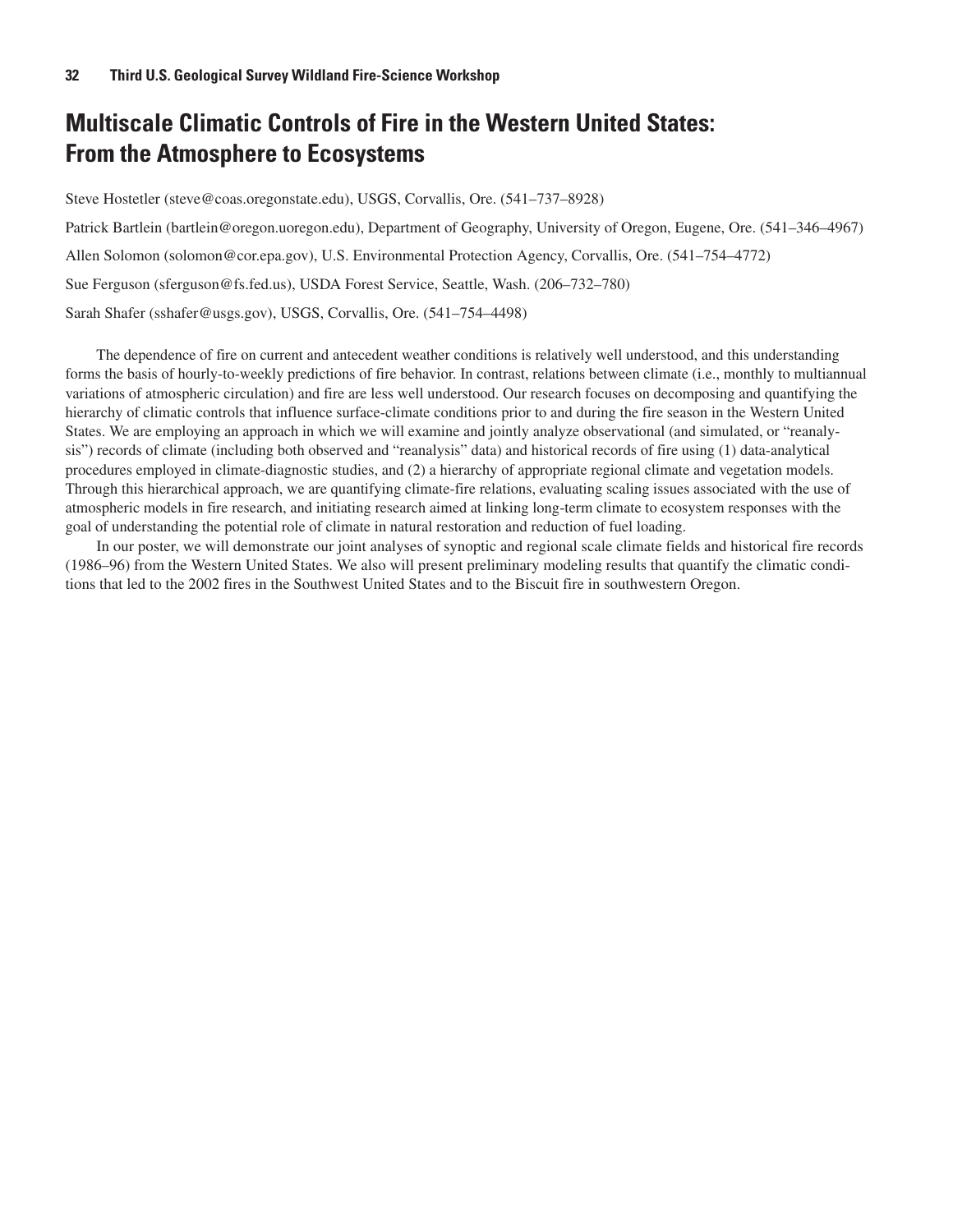## **Historical Fire-Severity Mapping from Landsat Data**

S.M. Howard (smhoward@usgs.gov), Raytheon Information Technology and Scientific Services, EROS Data Center, Sioux Falls, S. Dak. (605–594–6027)

D.O. Ohlen, Raytheon Information Technology and Scientific Services, EROS Data Center, Sioux Falls, S. Dak.

R.A. McKinley, Raytheon Information Technology and Scientific Services, EROS Data Center, Sioux Falls, S. Dak.

Z. Zhu, USGS, EROS Data Center, Sioux Falls, S. Dak.

Jim Kitchen, National Park Service, Mesa Verde National Park, Colo.

Landscape variation is driven by many elements, the fire regime of the ecosystem being one of the dominant elements. Variable fire behavior such as variations of intensity and duration, and the resulting patterns of burn severity, strongly influence the species, structure, and composition of the land cover for decades to come. Understanding the fire history of the landscape is an important consideration in any fire or land-management planning processes.

The National Park Service and the U.S. Geological Survey have developed a technique to quickly map burn severity at the landscape scale. The process utilizes temporal analysis of satellite data. Near infrared and short wave infrared bands provide the best contrast between healthy vegetation and burned vegetation. The Landsat Thematic Mapper and Enhanced Thematic Mapper Plus bands 4 (near infrared) and 7 (short wave infrared) are combined in a band ratio transformation called the Normalized Burn Ratio (NBR =  $(B4 - B7)/(B4 + B7)$ ). NBR transformations are computed for a pre-fire scene and a post-fire scene, which are then subtracted, resulting in the Differenced Normalized Burn Ratio (DNBR). Variations of the DNBR within the fire perimeter are related to variations in burn severity. This process, combined with the 30-year archive of Landsat data, permits the development of a "fire atlas" that reconstructs the fire history of the landscape.

Mesa Verde National Park was selected to prototype a burn-severity atlas. This park is located in southwestern Colorado and is characterized by an arid climate with frequent summer thunderstorms. These summer storms cause many fires and the park experienced major fires in 1959, 1972, 1989, 1996, and 2000. While no Landsat data exist for the 1959 fire, its effect upon the landscape is still clearly visible in the 2000 imagery. Landsat data and the DNBR were used to map burn severity of the fires after 1972. A better understanding of the fire history provides park officials the opportunity to better understand and manage the park's landscape.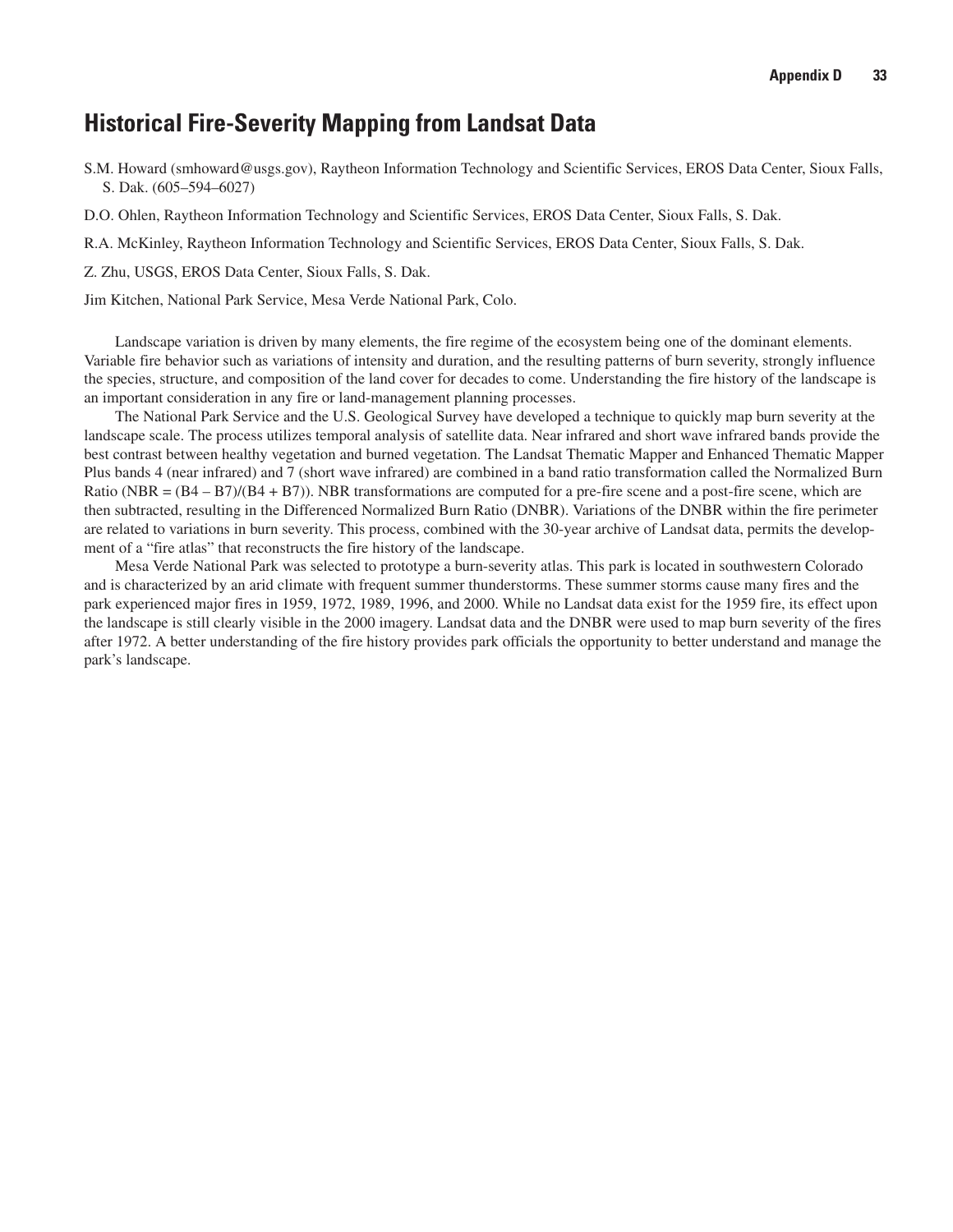## **A National Burn-Severity Project: From Concept to Reality**

Carl Key (carl\_key@usgs.gov), USGS, Northern Rocky Mountain Science Center, West Glacier, Mont. (406–888–7991) Nathan Benson (nate\_benson@nps.gov), National Park Service, Everglades National Park, Homestead, Fla. (305–242–7851) Brian Sorbel (brian\_sorbel@nps.gov), National Park Service, Alaska Regional Office, Anchorage, Alaska (907–257–2559) Zhi-Liang Zhu (zhu@usgs.gov), USGS, EROS Data Center, Sioux Falls, S. Dak. (605–594–6131) Donald Ohlen (ohlen@usgs.gov), USGS, EROS Data Center, Sioux Falls, S. Dak. (605–594–6026) Stephen Howard (smhoward@usgs.gov), USGS, EROS Data Center, Sioux Falls, S. Dak. (605–594–6027) Brian Clement (clementb@usgs.gov), USGS, EROS Data Center, Sioux Falls, S. Dak. (605–594–2713)

In 1999, Key and Benson presented a new remote-sensing measure called the Normalized Burn Ratio and a field sampling protocol called the Composite Burn Index. These acted together as tools for landscape assessment of fire effects, quantifying burn severity over broad regions from 30-meter Landsat data. Various ecosystems were examined to make techniques as transportable as possible. By early 2001, and with support from national leadership in the NPS fire community, we began working with the USGS EROS Data Center on means to produce, archive, and distribute burn mapping and severity assessment for NPS fires across the country. Implementation on this national level ensued throughout the following 2 years. Lessons learned along that path may be relevant to other endeavors in fire science, as research is tested and put into practice. Initially, research precedes implementation and designs in portability and feasibility. A small working group with clearly defined purpose and buy-in from the field is critical. People need to be engaged who understand the problem and who recognize the potential value and usefulness of products. As implementation begins, other important principles emerge: build programs from the field up; maintain relatively small, close-knit core working groups; and be responsive to needs of the field, encouraging their participation in program development. For effective production, distribution, and validation of products, three key elements are important: (1) field personnel geographically distributed to tap local and regional expertise; (2) a centralized facility capable of large-scale production; and (3) continued oversight, coordination, and technology transfer from product developers. As a national program evolves, three final issues prove vital: (1) digital archive and distribution of data and metadata with flexible Web-site design, and access tailored to needs of the field; (2) institutionalized feedback between users and program managers; and (3) continued education about products, potential applications, and what can be gained from product use.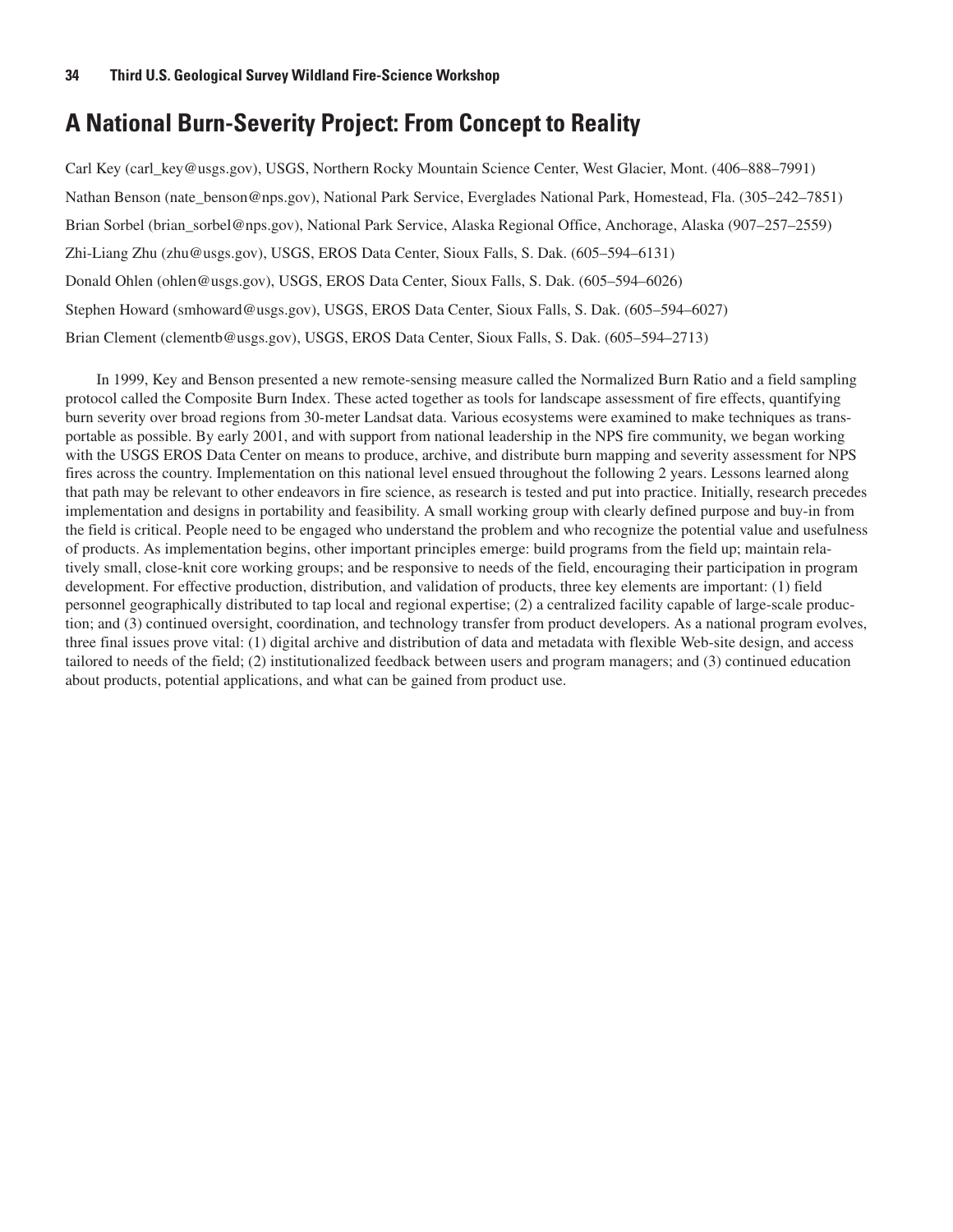## **Post-Fire Characterization of the Land Surface and Vegetation Using Imaging Spectroscopy Data for Cerro Grande NM and Left Hand Creek WY**

Raymond F. Kokaly (raymond@usgs.gov), USGS, Denver, Colo. (303–236–1359)

Barnaby Rockwell (barnabyr@usgs.gov), USGS, Denver, Colo. (303–236–1851)

Laurie Morath (lmorath@usgs.gov), USGS, Denver, Colo. (303–236–5361)

Ralph R. Root (ralph\_root@usgs.gov), USGS, Denver, Colo. (303–202–4339)

Susan Goodman (Susan\_Goodman@blm.gov), Bureau of Land Management, Denver, Colo. (303–236–4202)

Historically, fire has been among the dominant disturbances in the Rocky Mountain Region of the United States. Recent occurrences of large wildfires, due in part to the increased abundance of fuels resulting from the past century of wildfire suppression, necessitate that resource managers acquire information on the post-fire state of the land surface to plan erosion hazard mitigation strategies and to guide revegetation efforts. This paper reports on the spectroscopic analysis of remotely sensed data collected post-wildfire. Two areas were studied: (1) the May 2000 Cerro Grande fire in Los Alamos, New Mexico, and the Left Hand Creek BLM area in central Wyoming, which has been subject to wildfires in 2000 and 2001. AVIRIS (Airborne Visible InfraRed Imaging Spectrometer) data collected on September 4, 2000, over the Cerro Grande fire site were atmospherically corrected and converted to reflectance by using a single ground calibration site. The spectral signatures in these data were examined in relation to known spectral responses of vegetation, mineral, and post-fire ash materials. The results of this study indicate that the presence of ash-covered surfaces and bare soil/bedrock surfaces can be identified and mapped. Variations in vegetation reflectance arising from chlorophyll and lignin/cellulose absorption features indicate that vegetation within fire perimeters can potentially be discriminated into unburned vegetation, fire-killed nonphotosynthetic needles/leaves, and regenerated vegetation. Hymap imaging spectrometer data over the Left Hand Creek study site were collected on July 2, 2002. In conjunction with the remote-sensing data collection, field measurements of vegetation reflectance and surveys of plant species composition were made for 33 sites within the study area. Measurements of vegetation cover and species composition were made in order to assess the impact of fire on vegetation regeneration in this sagebrush ecosystem. Ongoing efforts in both study areas seek to utilize the post-fire characterization of the land surface in conjunction with *in situ* studies of erosion and vegetation regrowth to develop predictive models of landscape recovery from wildland and prescribed fires.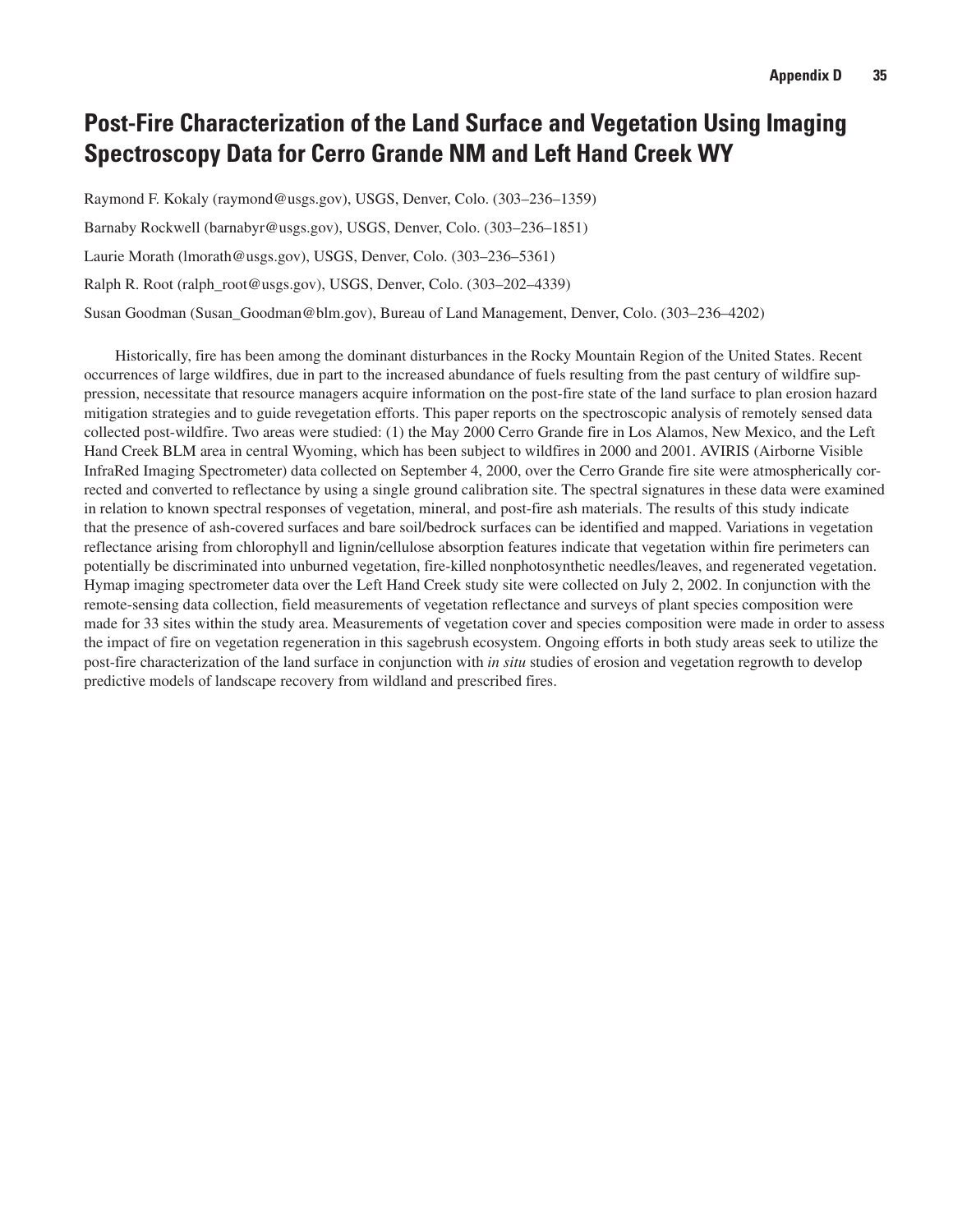## **Burn-Severity Patterns in Ponderosa Pine Forests: Implications for Avian Communities**

Natasha B. Kotliar (tasha\_kotliar@usgs.gov), USGS, Fort Collins Science Center, Fort Collins, Colo. (970–226–9446) Sandra Haire, USGS, Fort Collins Science Center, Fort Collins, Colo. (970–226–9446)

Concern that the size and severity of recent fires were "beyond the range of natural variability" in ponderosa pine (*Pinus ponderosa*) and mixed conifer systems has provided justification for "ecological restoration" programs. However, there are a number of untested assumptions about historic fire regimes and forest structure that affect the validity of the paradigm on which ecological restoration is based. Moreover, it is assumed that specific forest structures will ensure the integrity of natural communities (for example, wildlife). The potential consequences of these assumptions for the ecological integrity of ponderosa pine forests will be discussed, drawing from the results of a study of six burns that occurred in the southern Rocky Mountains and the Colorado Plateau in 2000 and the Hayman fire in 2002. There were striking differences among burns in spatial patterns of burn severity, which correspond, in part, to geography and cover type. Avian responses to burns varied with burn severity and, in some cases, among burns as well. The implications of these results for ecological restoration programs will be discussed.

A first-order model for burning intensities of vegetation and the ignition resistance of structures has been assembled to quantify, in the simplest way, the fire risk posed by nearby vegetation and other structures in the event that wildfire strikes the community. Consideration also is given to the intensity of burning from neighboring structures. The first-order model considers radiative ignition process only. New data from burning structures illustrates the importance of the burning of even small structures to the spread of fires in a community.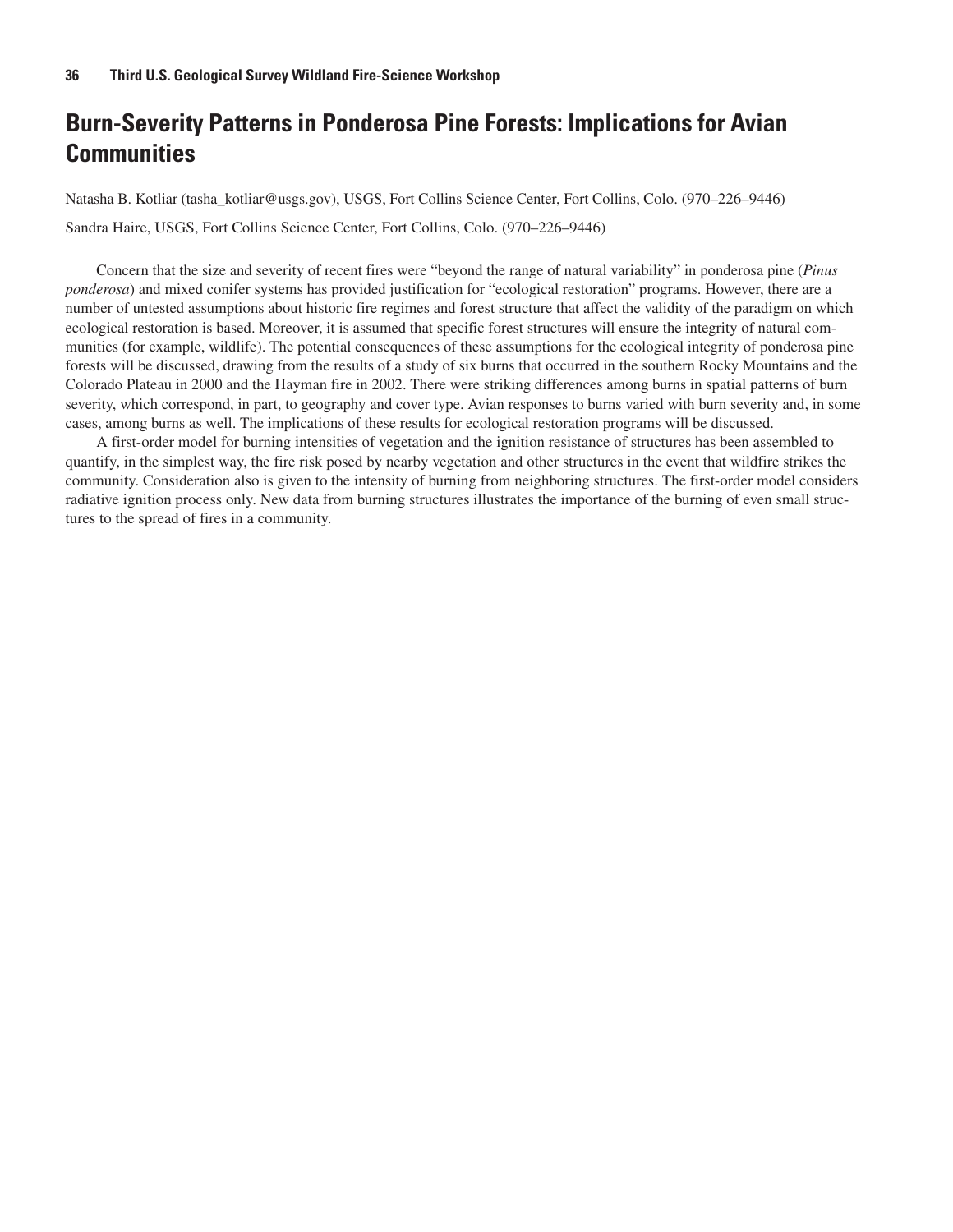## **Environmental Implications of Fire-Retardant Chemicals**

Edward E. Little (edward\_little@usgs.gov), USGS, Columbia, Mo. (573–876–1817) Robin Calfee, USGS, Columbia, Mo. (573–876–1817) Susan Finger, USGS, Columbia, Mo. (573–876–1817)

Each year in the United States, millions of liters of chemicals are used to suppress wildland fires. Since 1995, the Columbia Science Center has been involved in the evaluation of the toxicity of fire-suppressant chemicals to fish and wildlife. In recent studies with long-term retardants, we found that the presence of YPS (sodium ferrocyanide) increases the toxicity of fire retardants. In laboratory and field tests, the toxicity of fire retardants containing YPS significantly increased in the presence of solar ultraviolet radiation and toxic concentrations of cyanide were observed. Fish are capable of avoiding streams containing fire-retardant chemicals. Fire-retardant residues in soil samples obtained from unburned sites in the vicinity of Lake George in the Hayman Reservoir watershed remained toxic for at least 90 days after application; therefore, toxicity of fire retardants may persist in rainwater runoff, particularly from sandy or rocky substrates. Persistence declines with increasing content of organic matter in the soil and cation-exchange capacity. Combustion eliminates the toxicity of the retardant. Other fire-related factors such as ash effluents and high temperatures may cause harmful effects that exceed the effects from chemical toxicity of fire-retardant chemicals. The environmental risk posed by the use of fire-retardant chemicals is event- and site-specific because risk is a function of the toxicity of the substance, the amount applied, persistence in the environment, area treated, and dilution/ mixing ratios of the watershed.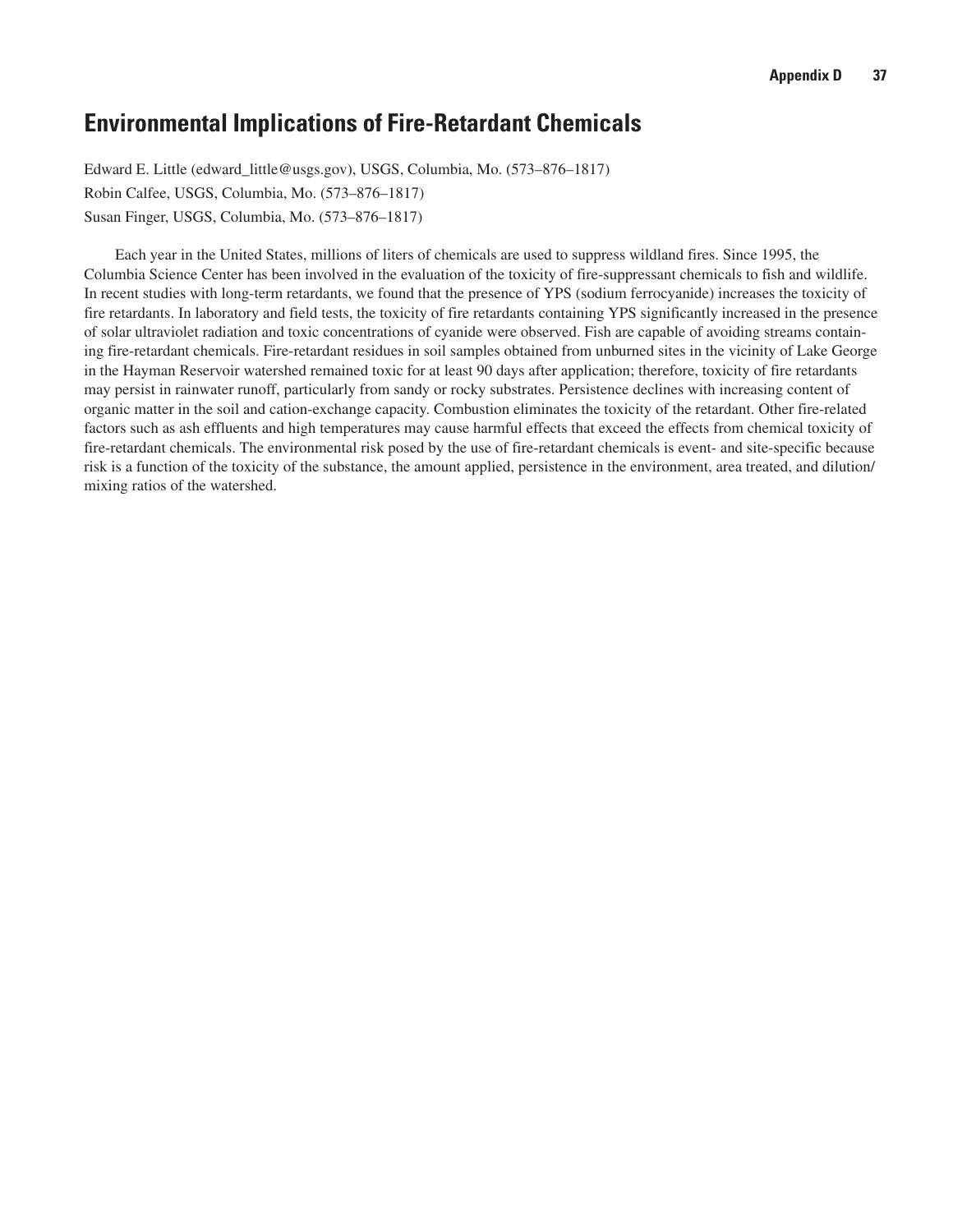## **The Effect of Soil Drainage on the Consumption of Organic Soil Horizons in Boreal Forests**

Kristen L. Manies (kmanies@usgs.gov), USGS, Menlo Park, Calif. (650–329–5010)

Jennifer W. Harden (jharden@usgs.gov), USGS, Menlo Park, Calif. (650–329–4949)

Boreal forests, which are predicted to be strongly influenced by climate change, contain a significant portion of the world's terrestrial carbon in their surface fuels and organic soil horizons. Fire, the main disturbance of these forests, plays an important role in regulating the exchange of this carbon to and from the atmosphere. One of the main impacts of these fires is the reduction of organic layer thickness, which affects soil temperature, permafrost degradation, decomposition rates, and ecosystem recovery. In addition, the organic material combusted by these fires has a strong impact on the atmosphere through trace gas emissions (for example,  $CO_2$  and  $CH_4$ ) and smoke aerosols. The amount of organic matter lost to fire is strongly affected by soil drainage. Therefore, we are examining the interactions between fire, soil drainage type, and carbon storage at several locations within Alaska and Canada. At each site, we measured pre- and post-burn thickness, bulk density, and carbon and nitrogen content of the soil organic layer in order to estimate pre- and post-burn C and N storage, fuel consumption, emission chemistry, and fire severity. Carbon isotopes also are being utilized to improve estimates of fire severity and evaluate effects of fire on the isotopic composition of atmospheric  $CO_2$ . Through these data, we hope to provide a better understanding of the impact of fire on carbon storage within the boreal forest, how this impact is influenced by soil drainage class, and how changes in the global climate might effect the carbon cycling within this system.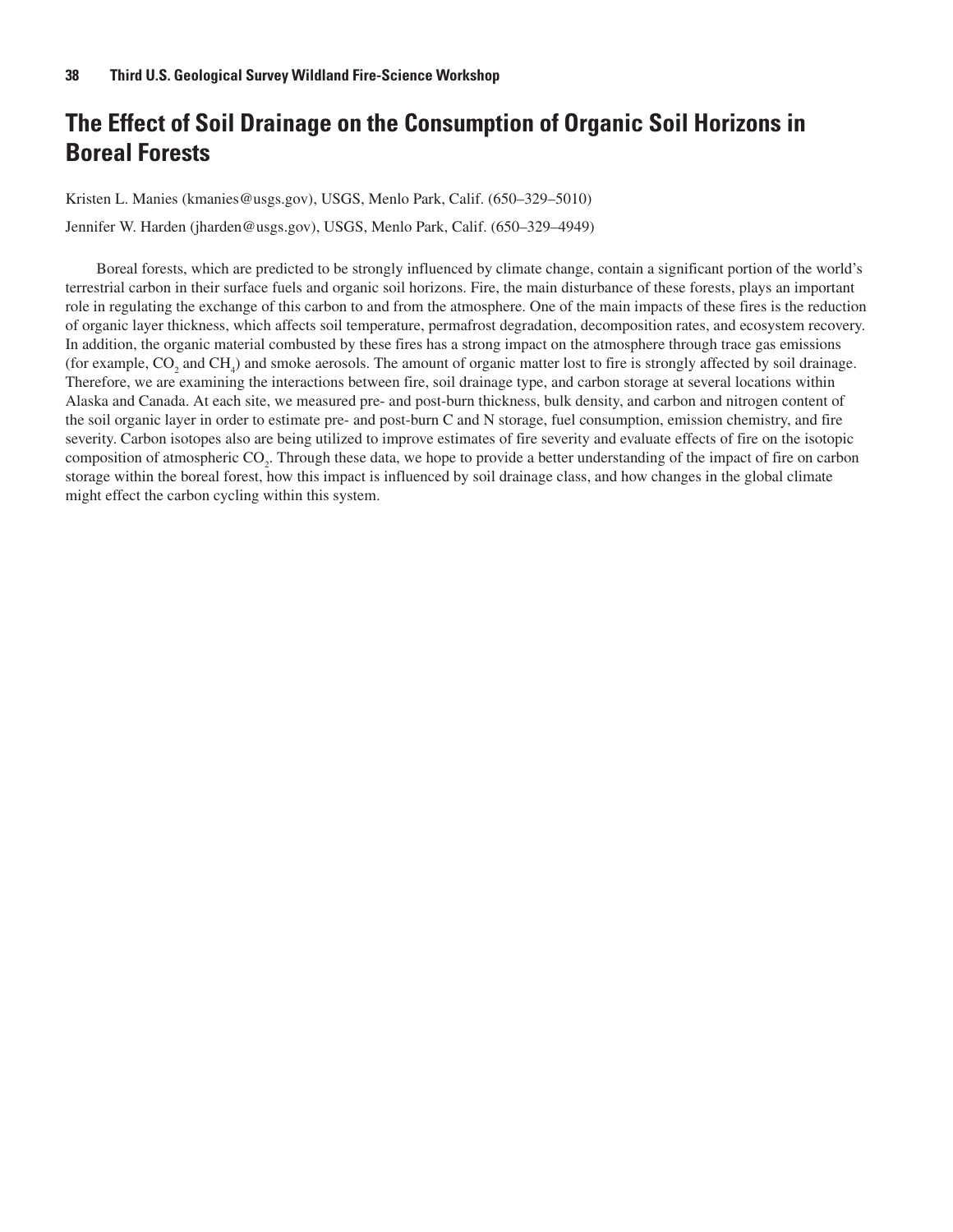## **Wildland Fire and Post-Burn Effects on Water Quality: A Literature Synthesis and Protocol Development**

Deborah Martin (damartin@usgs.gov), USGS, Boulder, Colo. (303–541–3024)

Sheila Murphy (sfmurphy@usgs.gov), USGS, Boulder, Colo. (303–541–3023)

Tony Ranalli (tranalli@usgs.gov), USGS, Denver, Colo. (303–236–4882)

In 2002, nearly 70,000 fires burned over 6 million acres of land in the United States. Many fires occurred in watersheds that provide drinking water for the public. Fire can cause extensive changes in a watershed, including: burning of vegetation and litter, which releases plant nutrients (such as N, P) and metals (such as Hg, Mn); heating of soils, which alters soil properties and flow paths; and post-fire erosion, which may increase turbidity and sediment loads. These changes can impact water quality; however, the nature and degree of the impact is largely unknown, leaving water managers unprepared to mitigate water-quality impairment.

The USGS is conducting a literature review of research that has reported post-burn effects of fires on water quality of streams, rivers, lakes, or reservoirs. Information about fire behavior (such as area of watershed burned, fire intensity, year and season of fire), watershed characteristics (slope, geology, vegetation), and post-fire water chemistry will be compiled. This compilation will then be analyzed to determine if post-burn water quality can be predicted from a given set of characteristics. The literature review will be submitted to a peer-reviewed journal for publication.

Several other products also will be produced as a result of the literature review. The USGS will host a workshop in Denver, Colorado, in April 2003 to share critical post-fire water-quality information with public water suppliers and Federal, State, and local governmental agencies and to assess data needs of water-quality managers to minimize water-supply impairment. In addition, two databases will be produced. First, the articles used in the literature review will be provided in a searchable Web-based water-quality bibliography. Second, the USGS will create a searchable geospatially based post-fire water-quality database. Our initial ideas include using GeoMAC (Geospatial Multi-Agency Coordination Group) or a similar approach to allow a user to pinpoint an area of interest. Layers such as watershed boundaries, locations of gaging stations, soils, geology, land use, presence of threatened and endangered species, and locations of previous water-quality studies could be activated by the user. These tools could be used by water-supply managers to plan for future impacts of both wildland and prescribed fire.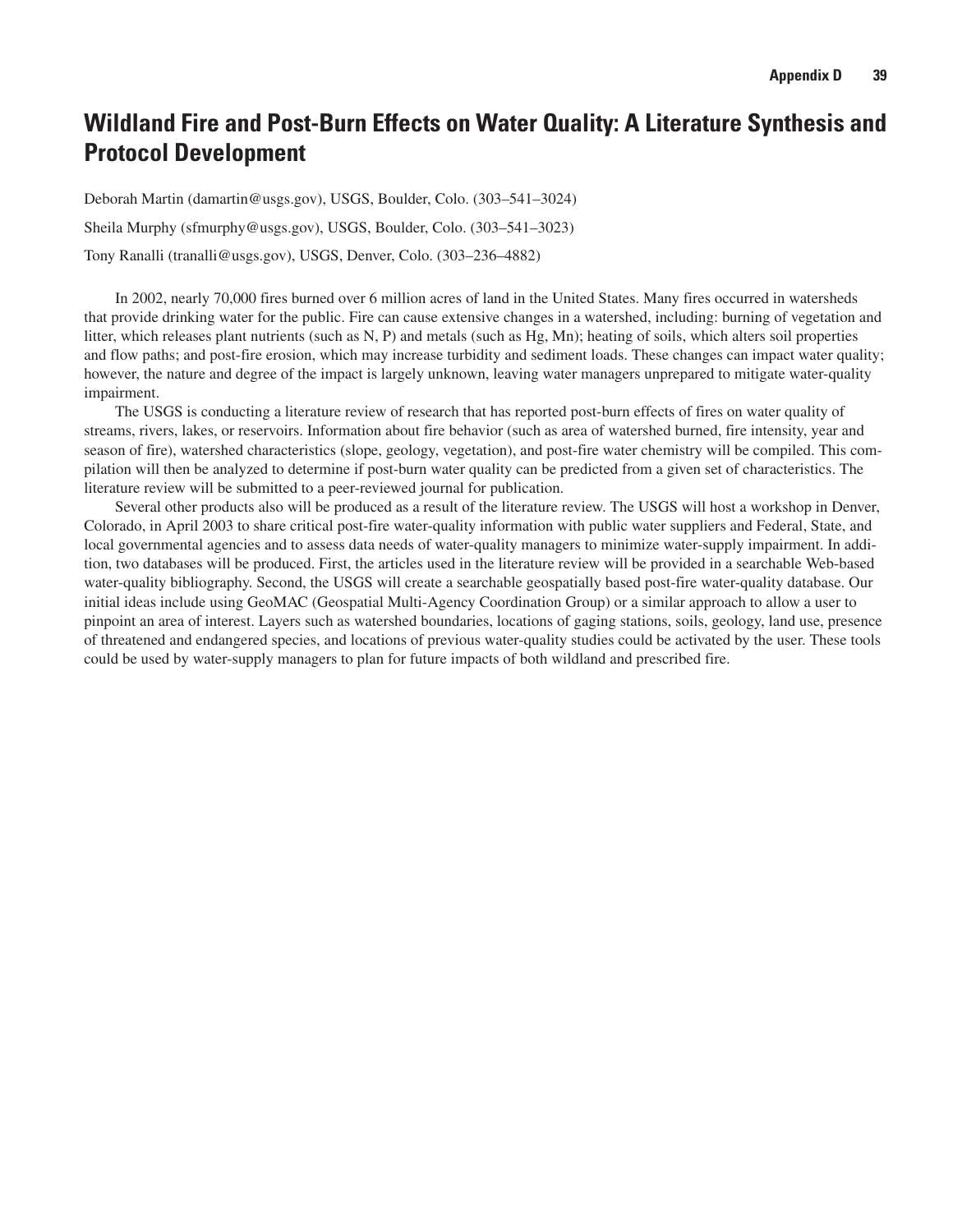## **Plant Community Response to Crown Fire in Yellowstone National Park**

Eric A. Miller (eric\_miller@nps.gov), Wildland Fire, Yellowstone National Park, Wyo. (307–344–2474) Don G. Despain (don\_despain@usgs.gov), USGS, Northern Rocky Mountain Science Center, Bozeman, Mont. (406–994–7257) Roy A. Renkin (roy\_renkin@nps.gov), Yellowstone Center for Resources, Yellowstone National Park, Wyo. (307–344–2161)

Few studies have specifically addressed the long-term response of plant communities to disturbance by crown fire. Most studies consist of one to a few sites and fail to describe succession in the context of soils, slope aspect, elevation, and other differences in environment. We present results from a series of 11 vegetation plots installed between 1977 and 1989 in forests of Yellowstone National Park. Six plots were installed prior to burning and five 1-year post-burn. Two plots reburned in 1988. Ground-layer vegetation and understory and overstory trees were sampled every 1–5 years. Detrended Correspondence Analysis was used to place samples (plot-years) and plant species in the context of environment, and to track the trajectory of individual plots through environmental space over the 13- to 25-year study period. Initial results indicate that magnitude of change in plant community composition is related to burn severity. Pre-fire and early successional plant communities show marked differences related to site environment. The different plant communities appear to behave individualistically, but some trends related to site conditions appear. Recovery of plant species is individualistic and related to reproductive strategy.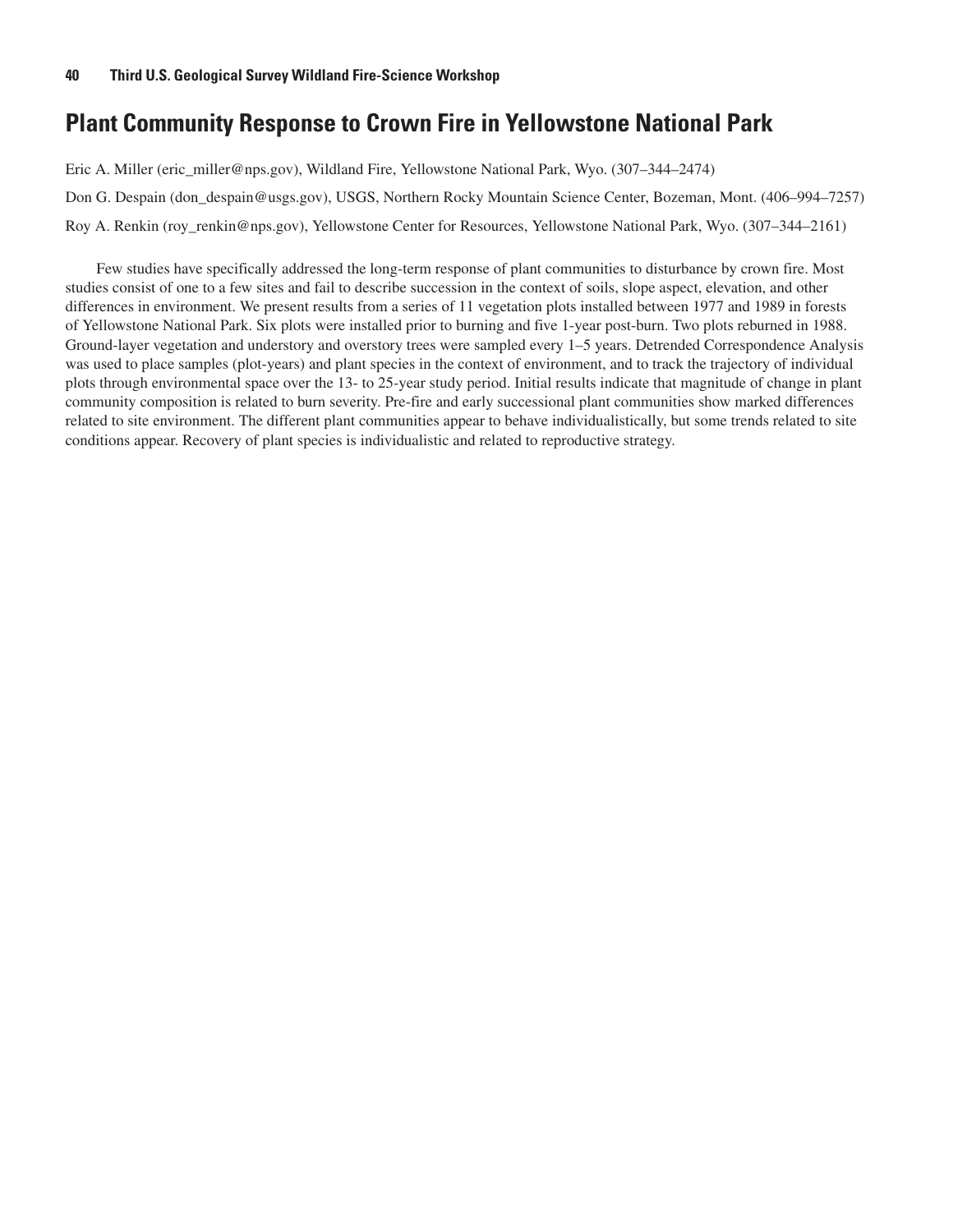## **Fuels, Fire Severity, and Invasive Plants: An Example from the Cerro Grande Fire, Los Alamos, New Mexico**

Philip N. Omi (phil@cnr.colostate.edu), WESTFIRE and Colorado State University, Fort Collins, Colo. (970–491–5819)

- Erik J. Martinson (erik@cnr.colostate.edu), WESTFIRE and Colorado State University, Fort Collins, Colo. (970–491–1779)
- Mohammed A. Kalkhan (mohammed@nrel.colostate.edu), The Natural Resource Ecology Laboratory and Colorado State University, Fort Collins, Colo. (970–491–5262)
- Geneva W. Chong (geneva\_Chong@usgs.gov), USGS, Fort Collins Science Center and The Natural Resource Ecology Laboratory, Fort Collins, Colo. (970–491–5835)

Molly Hunter (mhunter@cnr.colostate.edu), Colorado State University, Fort Collins, Colo. (970–491–0614)

Thomas J. Stohlgren (tom\_stohlgren@usgs.gov), USGS, Fort Collins Science Center and The Natural Resource Ecology Laboratory, Fort Collins, Colo. (970–491–1980)

Scant information exists on the efficacy of pre-fire fuel treatments for mitigating wildfire severity. Even less information exists regarding the influence of fuel treatments on second-order fire effects, such as invasive plants. An opportunity to address this research void was provided by the 2000 Cerro Grande fire near Los Alamos, New Mexico. This fire burned over multiple dispersed stands that had previously been treated with a variety of methods, which included thinning with and without slash removal. Immediate post-fire sampling focused on fire-severity comparisons in adjacent treated and untreated stands. Ratings of crown damage and ground char were lower in treated stands than in adjacent untreated stands (paired t-test *p* < 0.05). We attribute these differences primarily to lower tree density in treated stands  $(p < 0.05)$ . We greatly expanded our sampling effort in the summer of 2001 with a stratified random sampling design and multiscale plots to assess the relations among fuel treatments, stand conditions, fire severity, and invasive plants. Strata included aspect, elevation, cover type, fuel-treatment type, and fire severity. Preliminary results indicate that relative invasive species cover (%) is higher in ponderosa pine stands compared to other vegetation types sampled, though lower in fuel-treated areas. Relative invasive cover also was highest in severely burned areas and lowest in unburned stands. Further, the invasive threat is lowest in stands that were both thinned and burned. Continuing analyses should greatly improve our understanding of the potential ecological consequences of expanded fuel-treatment activities.

This poster was developed from the paper:

Omi, Philip N., Martinson, Erik J., Kalkhan, Mohammed A., Chong, Geneva W., Hunter, Molly, and Stohlgren, Thomas J., 2002, Fuels, fire severity, and invasive plants within the Cerro Grande fire, Los Alamos, N. Mex., *in* Engstrom, R.T., and de Groot, W.J., eds., Proceedings of the 22dTall Timbers Fire Ecology Conference: Fire in Temperate, Boreal, and Montane Ecosystems, Tall Timbers Research Station, Tallahassee, Fla.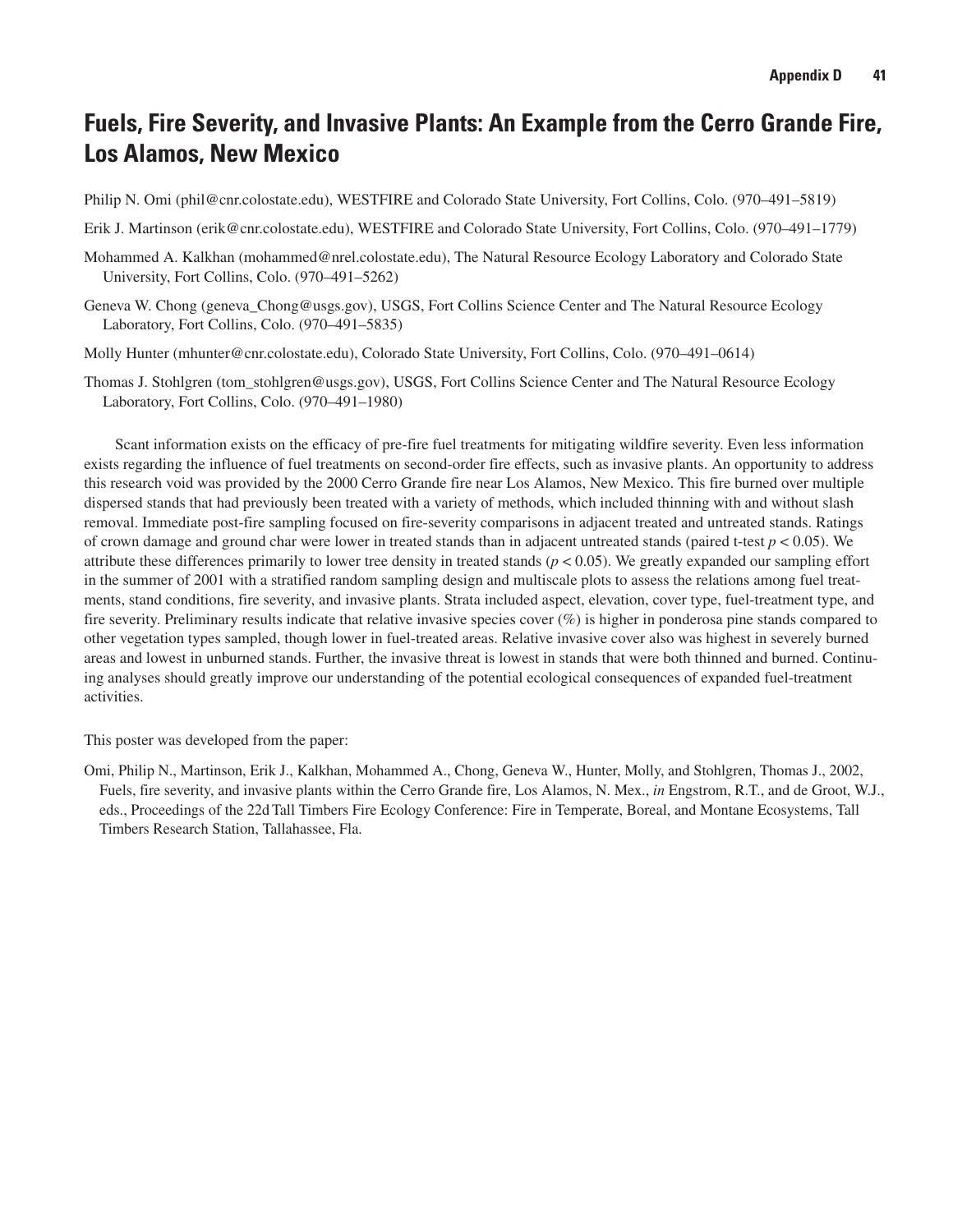## **Supporting the Burned Area Emergency Response (BAER) Program with Remotely Sensed Imagery**

Andrew Orlemann (aorlemann@fs.fed.us), USDA Forest Service, Remote Sensing Applications Center, Salt Lake City, Utah (801–975–3769)

In the immediate aftermath of a wildfire, a Forest Service Burned Area Emergency Response (BAER) team is dispatched to the site to do an initial assessment of burn severity and to estimate the likely future downstream impacts due to flooding, landslides, and soil erosion. One of the first tasks for this team is the creation of a burn-severity map that highlights the areas of high, moderate, and low burn severity. This map then serves as a key component in the subsequent flood modeling and Geographic Information System (GIS) analysis. Traditionally, the BAER burn-severity map was created by sketch mapping on a topographic map—or even a forest visitor map—from a helicopter or road-accessible overlook. In 2001, however, Remote Sensing Applications Center (RSAC) established a program to provide remotely sensed satellite imagery to assist Forest Service BAER efforts. To that end, RSAC monitors daily fire activity, tracks satellite acquisition schedules, and acquires the best available post-containment imagery of each fire. RSAC delivers satellite imagery, preliminary burn-severity maps, 3-D visualizations, and hard-copy map products to BAER teams as they arrive at the incident. These items assist the teams in the preparation of rehabilitation and restoration plans. During the 2002 fire season, RSAC supported over 70 BAER teams, mapped 2.6 million acres of burn severity, and provided 80 satellite images.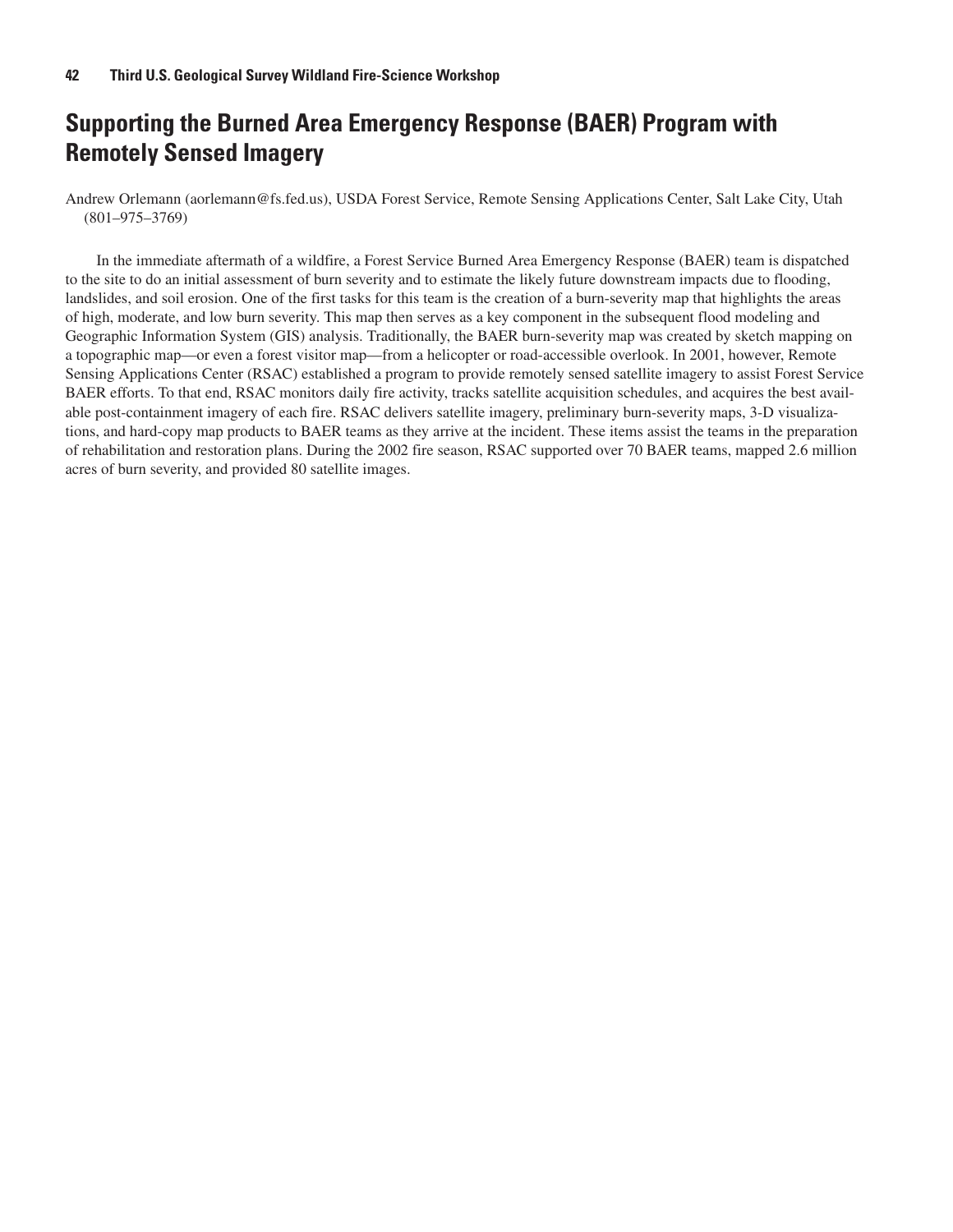## **Monitoring Wildland Fire Activity at the National Level Using Remotely Sensed Data**

Brad Quayle (bquayle@fs.fed.us), USDA Forest Service Remote Sensing Applications Center (RSAC), Salt Lake City, Utah (801–975–3737)

The USDA Forest Service Remote Sensing Application Center (RSAC), in collaboration with NASA-Goddard Space Flight Center (GSFC) and the University of Maryland, processes Moderate-resolution Imaging Spectroradiometer (MODIS) data to produce active fire map and information products. MODIS-derived fire detections are used to produce active fire maps for the entire United States twice daily. Further geospatial analysis and image processing also is conducted to create associated fire information and image products. The maps and associated products are delivered via the Internet (*www.fs.fed.us/eng/rsac/ fire\_maps.html*) and provide the interagency fire community with a synoptic view of the wildfire situation for the intent of aiding in the strategic allocation of firefighting resources and assets throughout the country as well as provide information for the general public.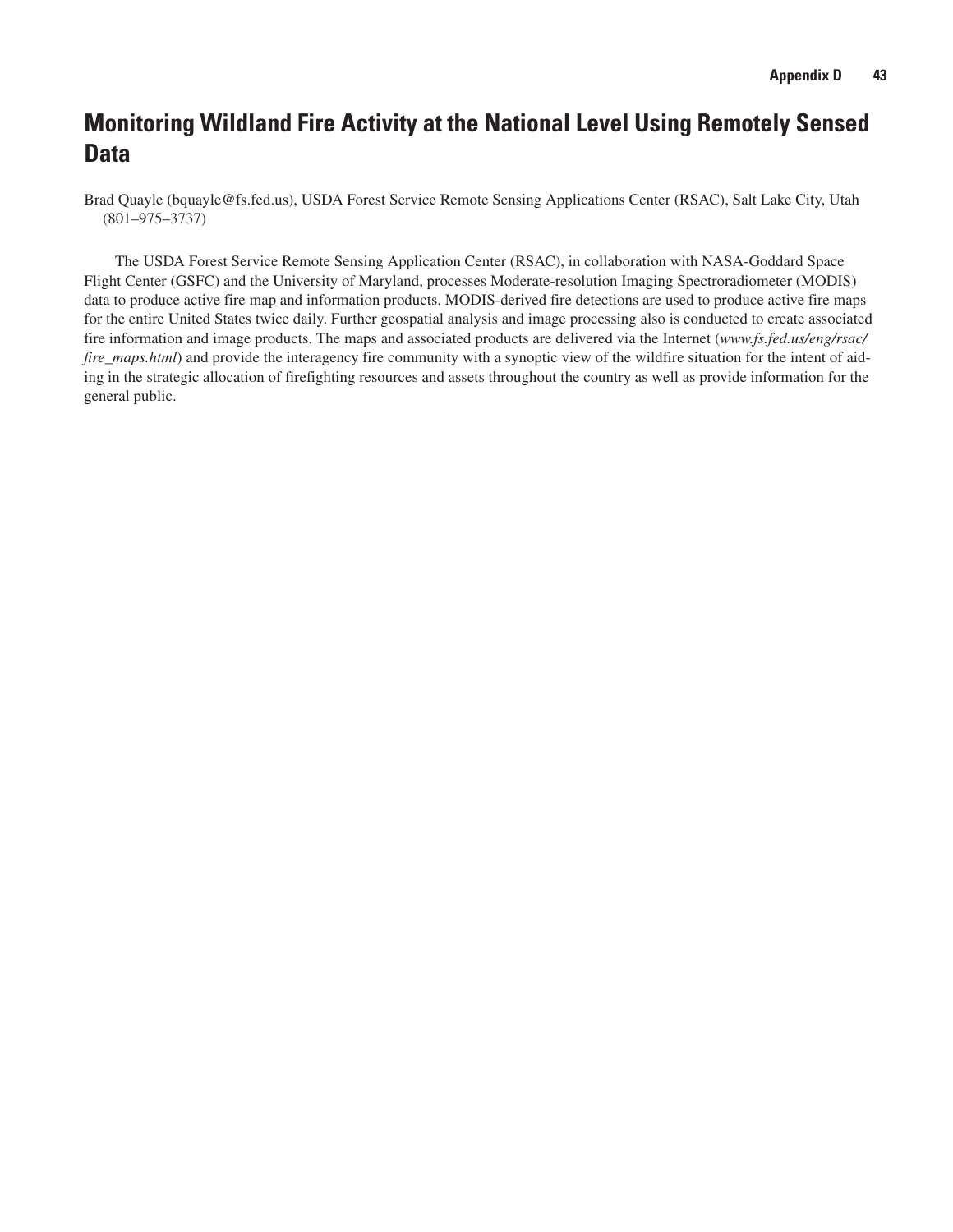## **Regulating Post-Fire Surface Erosion: The Relative Efficacy of Reseeding**

Kevin M. Schmidt (kschmidt@usgs.gov), USGS, Menlo Park, Calif. (650–329–5302)

Aided by high winds and drought, the 1988 "49'er fire" in the Sierra foothills, northwest of Grass Valley in northern California, burned ponderosa pine and oak trees including tree roots, exposing mineral soil and depositing white ash. To assess subsequent surface erosion on burned hillslopes devoid of vegetation and the effectiveness of a regional aerial reseeding campaign, a 3,890-m<sup>2</sup> hollow with an average channel slope of  $25^{\circ}$  was observed during the first winter following the fire and revisited 13 years later. Following the fire, one hollow flank was seeded by hand with predominantly Blando brome (*Bromus hordeaceus*) while the other was not seeded for control. Three sediment traps (one in the channel and one on each flank of the hollow) were installed to estimate erosion rates during the following winter. Seventy 15-cm-long spikes, installed with a 7.5-m-grid spacing, provide surface-lowering estimates over a 13-year period. Denudation rates calculated from the sediment traps during the first winter following the fire were distinct with the unseeded, burned slope producing a minimum of 136 tonnes  $km^{-2}$  yr<sup>-1</sup> resulting in a surface-lowering rate of 0.12 mm yr<sup>-1</sup>. The seeded hillslope, in contrast, produced a modest 62 tonnes  $km^{-2}$  yr<sup>-1</sup> and a lowering rate of 0.05 mm yr<sup>-1</sup> corresponding to 55 percent less sediment production. The 55 percent reduction in erosion is a minimum as the sediment trap on the control flank filled between site visits. Using a metal detector to locate the spikes in 2002, measurements of post-fire surface erosion for the entire hollow spanning 13 years reveal a minimum, hollowaverage surface-lowering rate of about 3 mm yr<sup>-1</sup> and a denudation rate of roughly 3,600 tonnes km<sup>-2</sup> yr<sup>-1</sup>. The lowering rate on the seeded flank (3.2 $\pm$ 4.6 mm yr<sup>-1</sup>) did not differ from the rate on the control flank (3.7 $\pm$ 3.7 mm yr<sup>-1</sup>). Although lowering rates through the first winter after the fire differed markedly between the seeded and native portions of the hollow, the effectiveness of seeding was short-lived with no apparent long-term statistical difference. Surface erosion generally increased downslope with spikes absent from the lower portion of the hillslope. Local areas of aggradation clustered near the top of the hollow. Where the spikes are present, charcoal fragments were found at depths of 0 to 4 cm within the soil in 2002. The soil has a soft rupture resistance when dry and a penetration resistance of 0.02 MPa. Downslope where the spikes are absent, the soil retains no fire record, has a moderately hard rupture resistance when dry, and a penetration resistance of 0.3 MPa. In addition, the decade-scale, post-fire denudation rates exceed catchment-scale rates representative of thousands of years inferred from cosmogenic nuclide concentrations by Riebe and others (2001) for the Sierra Nevada.

Riebe, C.S., Kirchner, J.W., Granger, D.E., and Finkel, R.C., 2001, Strong tectonic and weak climatic control of long-term weathering rates: Geology, v. 29, p. 511–514.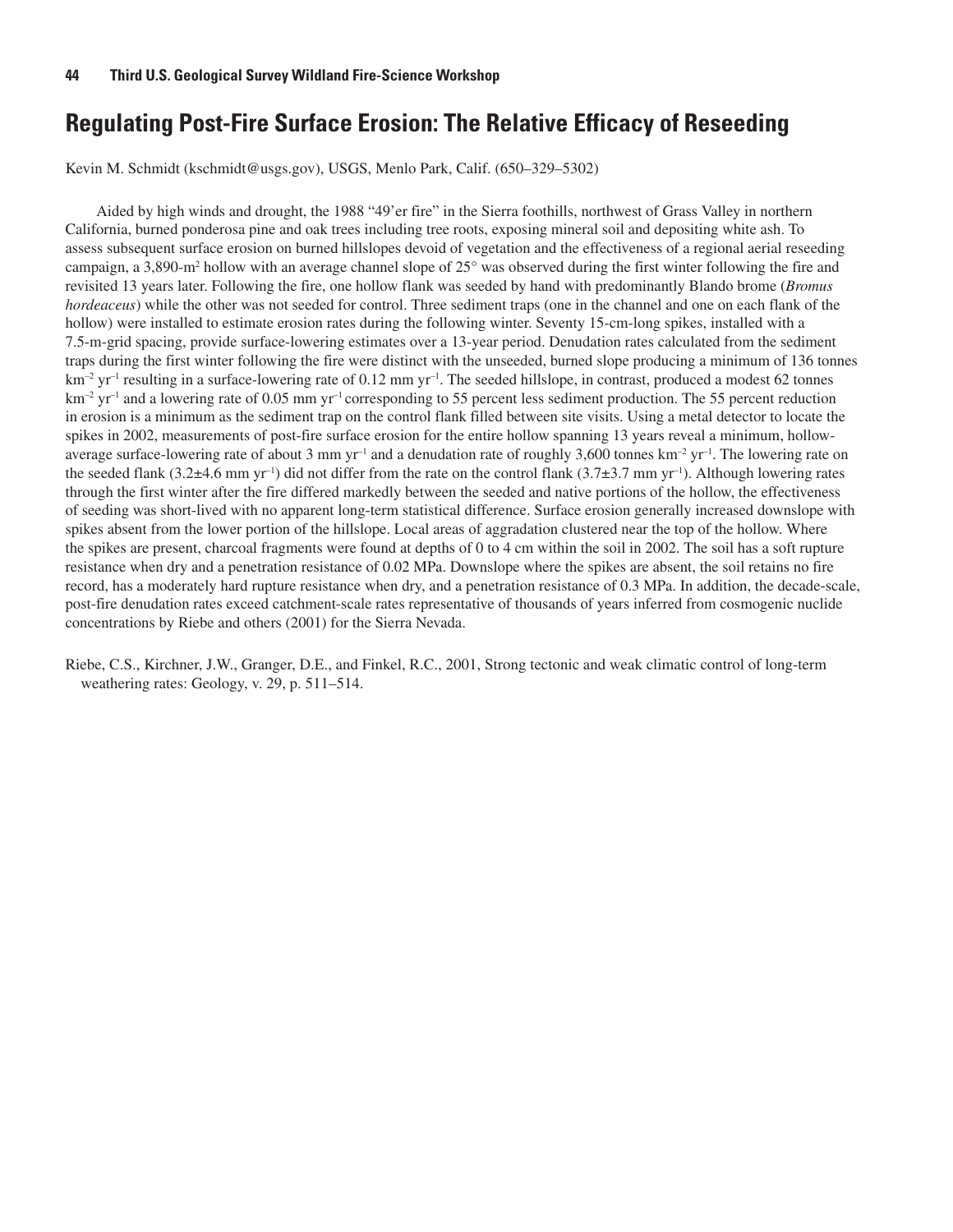## **Hydrologic Recovery of Watersheds in the Los Alamos Area After the Cerro Grande Wildfire, New Mexico**

Jack E. Veenhuis (jeveenhuis@usgs.gov), USGS, Albuquerque, N. Mex. (505–830–7957)

During the past 25 years, three major wildfires have burned large, mostly forested areas on the eastern side of the Jemez Mountains, part of the Rio Grande watershed in north-central New Mexico. In 1977, the La Mesa fire burned 15,270 acres in the Santa Fe National Forest and Bandelier National Monument; in 1996, the Dome fire burned 16,516 acres in the Santa Fe National Forest and Bandelier National Monument. In 2000, the Cerro Grande fire burned 47,650 acres in Bandelier National Monument, the Santa Fe National Forest, Santa Clara Pueblo, San Ildefonso Pueblo, the Los Alamos National Laboratory (LANL), and the City of Los Alamos. A recently published report by Veenhuis (2002) documented the hydrologic effects of the La Mesa fire in Rito de los Frijoles Canyon and the Dome fire in Capulin Canyon; both canyons are located in Bandelier National Monument, which is at the south end of the Cerro Grande fire area. Maximum post-fire flood magnitudes in those two watersheds were about 160 times the magnitudes of the pre-fire annual peak flows immediately following the fires; these flows returned to slightly greater than pre-fire annual peak flows after 3 years.

The aftermath of the Cerro Grande fire caused concern about post-fire flooding, resultant damage to LANL property, and potential mobilization and migration of hazardous LANL material offsite. Structural controls were used in the burned watersheds to mitigate this potential flood damage. These structural controls included aerial seeding, straw mulching, the placement of straw wattles, log silt barriers, rock check dams, contour tilling of the upper layer of burned soil, and contour tree felling.

The timing, nature, and magnitude of the flooding in the burned and unburned watersheds after the Cerro Grande fire have been documented for the subsequent three summer runoff periods. Peak flows at the 32 streamflow stations operated by LANL within and near their boundaries were recorded for the 2 1/2 summers since the fire.

Watersheds burned in the Cerro Grande fire showed increased peak flows for three summer seasons after the fire. Although the frequency of occurrence of large peak flows increased, these maximum peak flows were not as large per unit of drainage area as in the Rito de los Frijoles and Capulin watersheds. However, the 60-minute maximum rain from Realtime Automated Weather Stations (RAWS) upstream from watersheds gaged by LANL also were not as large as the 60-minute rainfall that occurred after the wildfire in Capulin Canyon, Bandelier National Monument.

Veenhuis, J.E., 2002, Effects of wildfire on the hydrology of Capulin and Rito de Los Frijoles Canyons, Bandelier National Monument, New Mexico: U.S. Geological Survey Water-Resources Investigations Report 02–4152, 39 p.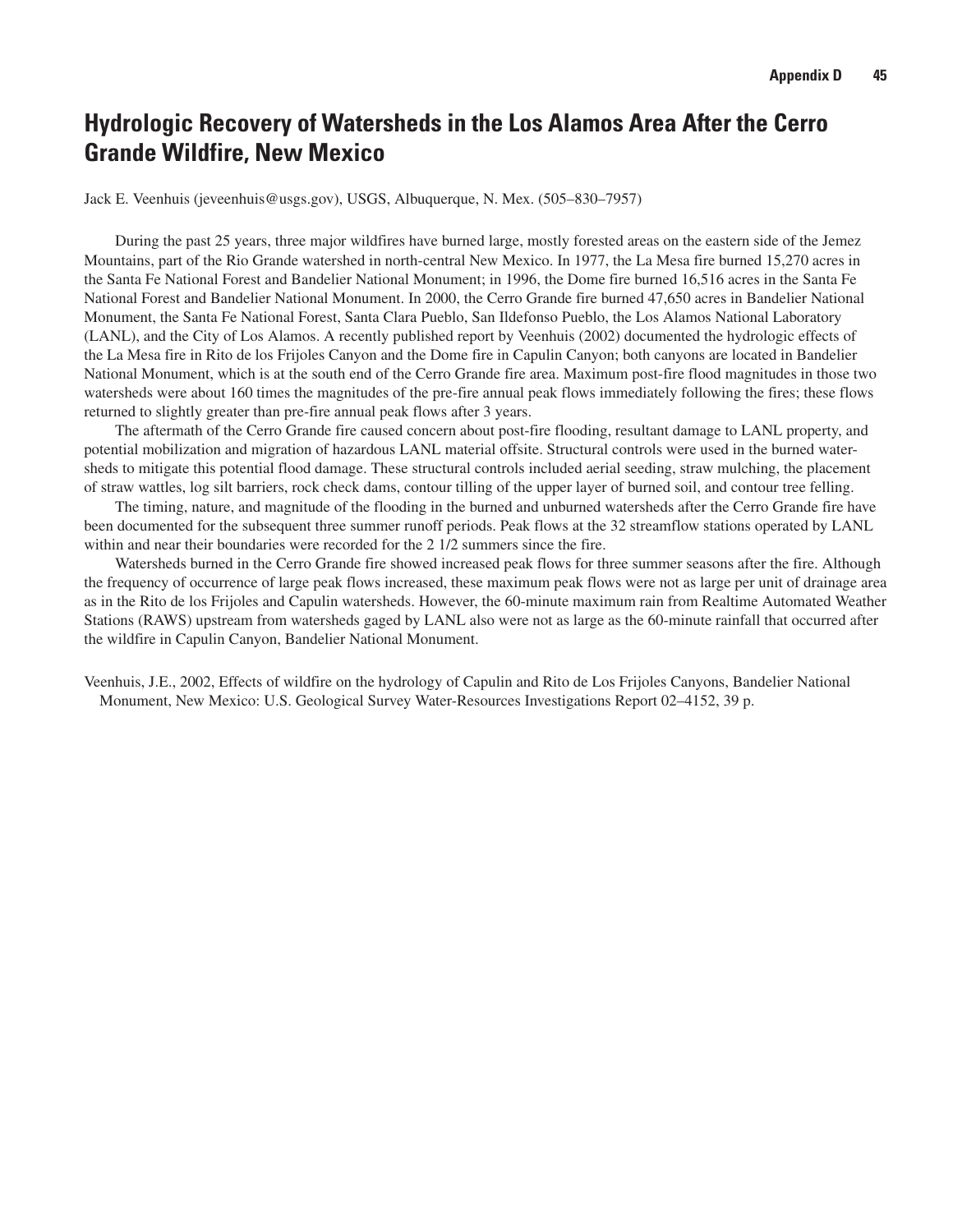## **Impact of Fire on the Geochemistry of Forest Soils**

Laurel Woodruff (woodruff@usgs.gov), USGS, Mounds View, Minn. (763-783-3291)

William Cannon (wcannon@usgs.gov), USGS, Reston, Va.

Connie Dicken (cdicken@usgs.gov), USGS, Reston, Va.

We are investigating ongoing geochemical effects of fire on the forest floor and mineral soils in an area of the Superior National Forest in northern Minnesota, which was burned in a fuel-reduction prescribed fire by the USDA Forest Service on October 11, 2000. The scheduled fire gave us the opportunity to establish 10 study sites in the proposed burn area. At each site, forest floor material (forest litter, and/or O-horizon) and mineral soil horizons (A-, E-, B- and C-horizons as available) were measured and collected.

On October 13, prior to any post-fire rainfall, we resampled the sites. Burn severity was estimated and, where possible, samples comparable to pre-burn samples were collected. Fire severity was high (100 percent of organic forest floor material consumed, mineral soil exposed) at four sites, moderate at one site (some forest floor material burned, mineral soil not exposed), and light at three sites (surface material charred with minimal loss at the forest floor). Two sites were untouched by fire. The sites were sampled again in May 2001 and May 2002.

Because the footprints of historical fires are apparent in studies of soil geochemistry in both Voyageurs and Isle Royale National Parks (Cannon and others, 2002; Woodruff and Cannon, 2001), it seems apparent that over time severe fire can lead to decreases in carbon and elements bound to carbon from the forest floor. Based on pre-burn analyses and measured thickness and density of organic material and assuming that all mercury in litter and an O-horizon is emitted during high-severity burns, average mercury emissions from this prescribed fire were about 2 kg/km<sup>2</sup>. This estimate only takes into account mercury bound to organic material on the forest floor and does not include burned foliage or woody fuels. Immediately after the fire, mercury and carbon contents of A-horizon mineral soils were unchanged, even at sites of high burn severity. However, analyses of A-horizon soils collected in May 2001 show a decrease in carbon but a marked increase in mercury contents. The increase in mercury may be the result of leaching of mercury from the overlying ash layer. One year later, mercury contents in A-horizon soils were lower than the previous May, while carbon contents were little changed. In contrast, lead in A-horizon soils was higher in samples collected immediately after the fire, compared to pre-burn values. Lead contents decreased in both May 2001 and May 2002, although most samples still have higher lead values than pre-burn levels. The increase of lead in soils immediately following the fire may be the result of the concentration of residual lead remaining after the burning of forest vegetation.

#### References cited:

Cannon, W.F., Woodruff, L.G., Dicken, C.L., and Saari, S., 2002, Prolonged influence of wildfires on the geochemistry of forest soils, Isle Royale National Park, Michigan, and Voyageurs National Park, Minnesota: Geological Society of America Abstracts with Programs, v. 34.

Woodruff, L.G., and Cannon, W.F., 2001, The effect of fire on mercury and carbon in forest soils—Results from northern Michigan and Minnesota: Geological Society of America Abstracts with Programs, v. 33, p. A186.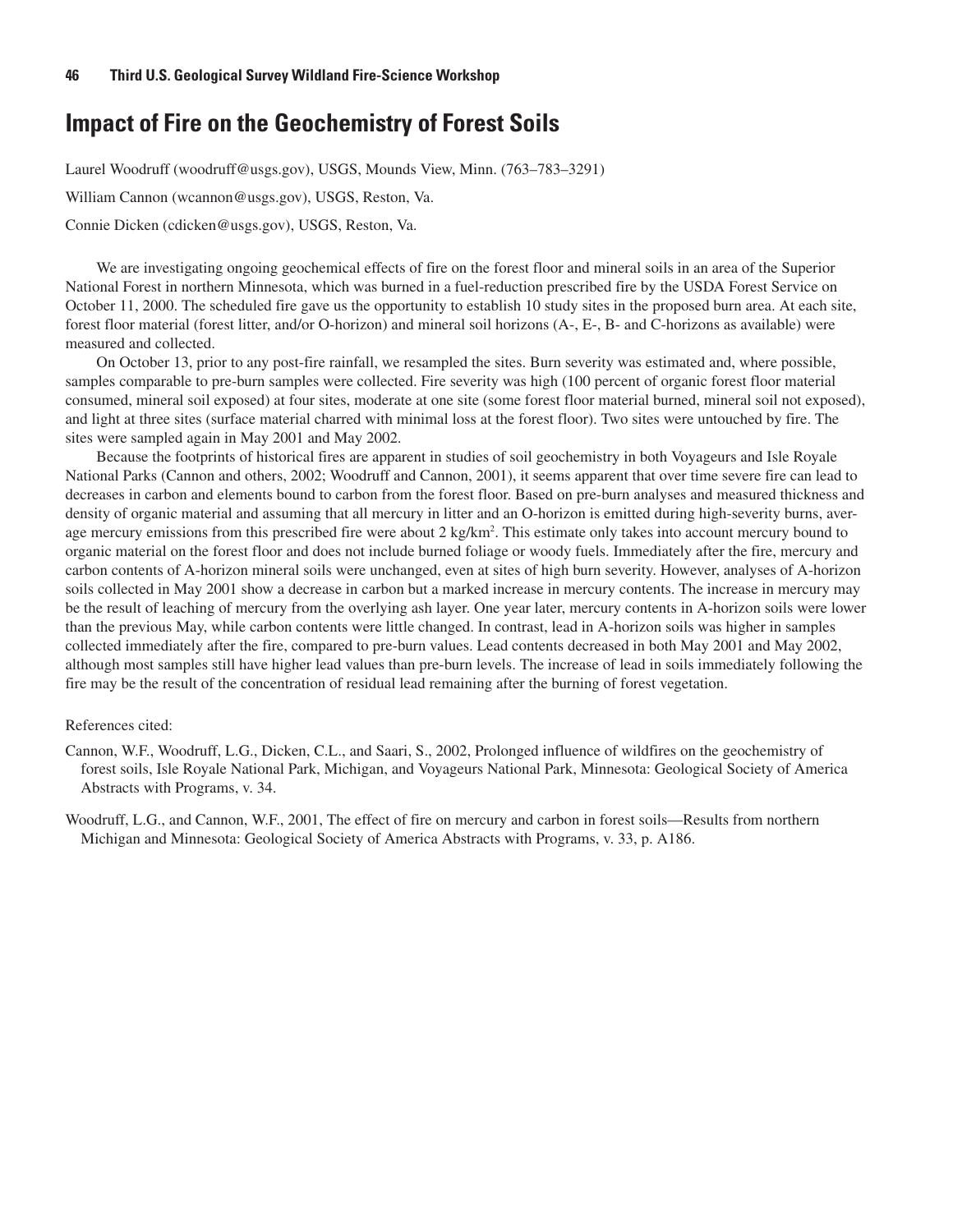## **Rocky Mountain Center: An Example of the USDA Forest Service's Fire Consortia for Advanced Modeling of Meteorology and Smoke, FireCAMMS**

Karl Zeller (kzeller@fs.fed.us), USDA Forest Service, Rocky Mountain Research Station, Fort Collins, Colo. (970–498–1238)

- Ned Nikolov (nnikolov@fs.fed.us), USDA Forest Service, Rocky Mountain Research Station, Fort Collins, Colo. (970–295–5980)
- John Zachariassen (jzachariassen@fs.fed.us), USDA Forest Service, Rocky Mountain Research Station, Fort Collins, Colo. (970–498–1051)

The Rocky Mountain Center, *http://laps.fsl.noaa.gov/usfs/usfs\_home.html*, is one of five Fire Consortia for Advanced Modeling of Meteorology and Smoke (FireCAMMS) regional cooperative centers for high-resolution simulation modeling. These are in general supported by Forest Service Research under the National Fire Plan that will help firefighters meet fuel reduction and other fire target challenges by providing timely, high-resolution, meteorological data. These centers are in the implementation mode and will:

- Help plan more controlled burns by identifying additional burning windows,
- Help make controlled burns safer relative to escaped fire,
- Help controlled burns to burn cleaner and avoid air-quality problems, and
- Help combat wildfire with relevant weather intelligence.

FireCAMMS will solve problems in fire and smoke management by providing regional simulations of weather and weather-dependent phenomena including fire danger, fire behavior, and smoke distributions. Weather elements such as wind strength and direction, temperature, precipitation, and humidity as well as smoke, fire, and fire-weather indices (Ventilation, Haines, Fosberg, Ketch-Byrum, and so forth) will be simulated with resolutions of 12-km grid spacing (selected areas will nest 4-km grids within them) covering the continental United States. Although each FireCAMMS will maintain a regional focus providing local clients with priority products, all FireCAMMS will produce one or more daily simulations representing hourly changes in all these elements from current conditions to as many as 48 hours of simulated future conditions. FireCAMMS will deliver model simulations to users for application in fire-weather assessments, fire danger, fire behavior, and smoke management.

Initially funded as a research activity within the Forest Service National Fire Plan, FireCAMMS are designed to build broad partnerships among research, fire weather, and air-quality regulatory communities while ultimately transferring better technologies to user communities. At the present time, there are five FireCAMMS in operation, and each is making interim research products available to cooperators, partners, and others interested in high-resolution fire intelligence. Each FireCAMMS will implement new products that can be evaluated immediately, but they also will each carry forward longer term development and research products refined for utility, special regional needs, and reliability.

Currently, the RMC FireCAMMS, with support from the Forecast Systems Laboratory (FSL) of the National Oceanic and Atmospheric Agency, has been displaying "unofficial-research" computer-generated 24-hr specific location fire-weather forecasts for a variety of locations, fires, and so forth, of interest to fire managers in anticipation (and hope) that they be evaluated. These "mesowx" forecasts are updated four times per day and provide the expected hourly weather in specific terms: temperature, relative humidity, windspeed and direction, cloudiness, and precipitation.

#### For an example,

#### GOTO: *http://laps.fsl.noaa.gov/usfs/usfs\_home.html*

click on: Rocky Mtn Mesowx Text, then select any location like DADDBENNET, a current prescribed burn in Larimer County, Colorado, and view the 24-hr forecast. (Note that model times are in UTC (universal time coordinates); Mountain Standard Time (MST) is 7 hours behind Greenwich, hence 18:00UTC = 11:00 MST; 00:00 UTC = 5:00 PM or 17:00 MST; 12:00 UTC = 5:00AM MST, and so forth.)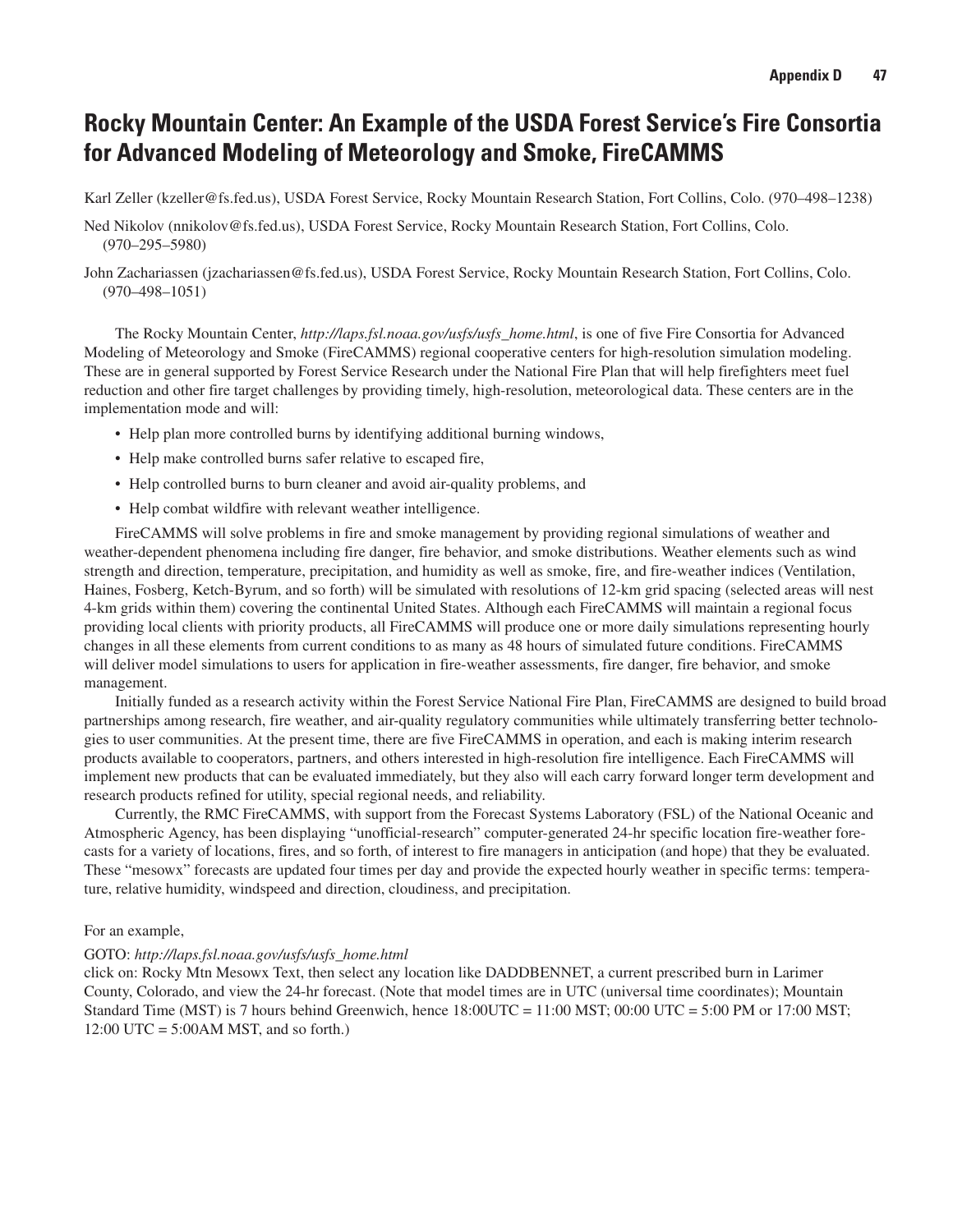## **Appendix E—White Paper on Pre-Fire Risk Assessment and Fuels Mapping**

Jan W. van Wagtendonk, USGS, Western Ecological Research Center

Zhi-Liang Zhu, USGS, EROS Data Center

Elizabeth L. Lile, USGS, Rocky Mountain Mapping Center

#### **Issues/Overview**

In recent years, wildland fires and altered fire disturbance regimes have become a significant management and science problem affecting ecosystems and wildland/urban interface across the United States. This white paper describes some of the many pre-fire geospatial needs that should prove useful for conducting effective fire-management programs prior to a fire occurring.

- Remote-sensing mapping and characterization of vegetation and fire-fuels parameters and data sets are required by national fire management and science communities. These needs are clearly defined in strategic documents such as the National Fire Plan (NFP), the Joint Fire Science Program (JFSP), U.S. Congress General Accounting Office (GAO) reports, and the 10-Year Comprehensive Strategy of the USDA Forest Service and DOI. These documents stipulate that there is a consistent need to develop spatial technology and data about fires, fuels characteristics, and burns.
- There is a need for more mapped information on fire fuels within the Nation's wildland areas, particularly those in or near the urban interface, as well as to expand the capability of fire-behavior models such as BEHAVE and FARSITE. In addition, natural resource managers would like to have improved methods for monitoring the outcome of prescribed burns in terms of the objectives of the burn.
- Real-time data are needed in the form of nationwide, seamless, base-layer data (topography, roads, hydrography) integrated with fire data (perimeters, satellite data) to aid in making informed decisions. Geographic Area Coordination Centers (GACCs) are interested in Web-based technology to assist in creating maps for incident support, public briefings, and in prioritizing resource allocation; there is a need to pre-stage data to facilitate data acquisition by incidents.
- There is a need for improved methods of remote estimation of moisture content of wildland fire fuels. Ultimately, satellite-based information that provided real-time estimates of fire-fuel moisture content would be of great benefit to the fire-science community for

both improved fire-danger monitoring and inputs to fuel-modeling systems such as BEHAVE and FARSITE.

• There is a need to look at fire-fuels mapping from a broader perspective (that is, beyond mapping vegetation to fit into the traditional fuel model schemes) that lends itself more effectively to state-of-the-art remotesensing capabilities. Two areas of study in this direction might be (1) to compare burn-severity data with the corresponding imagery of the same area before burning to look for correlations between burning and spectral characteristics of the unburned vegetation; and (2) to build fuel characteristics from a combination of spectral characteristics and 3-D vegetation profiles as rendered with multiple return LIDAR (Light Detection And Ranging).

### **Current USGS Work**

### Web-Based Mapping for Fire Applications (GeoMAC)

Principal investigators:

Mike Hutt, USGS, Rocky Mountain Mapping Center Elizabeth Lile, USGS, Rocky Mountain Mapping Center Susan Goodman, Bureau of Land Management John Guthrie, USGS, Rocky Mountain Mapping Center

The USGS has developed and housed the National Interagency Fire Center's (NIFC) GeoMAC (Geospatial Multi-Agency Coordination Group) site for the past 3 years. GeoMAC is an Internet-based mapping application that allows the public and wildland firefighting coordination centers to access online maps of current wildland fire locations and values at risk using standard Web browsers. This technology provides users with a way to graphically visualize fire-related data that historically have been available only as database files or textual reports. Data layers are collected, processed, and integrated to provide seamless nationwide coverage. Viewing data such as fire location on the landscape and then accessing the associated textual information with a mouse click has vastly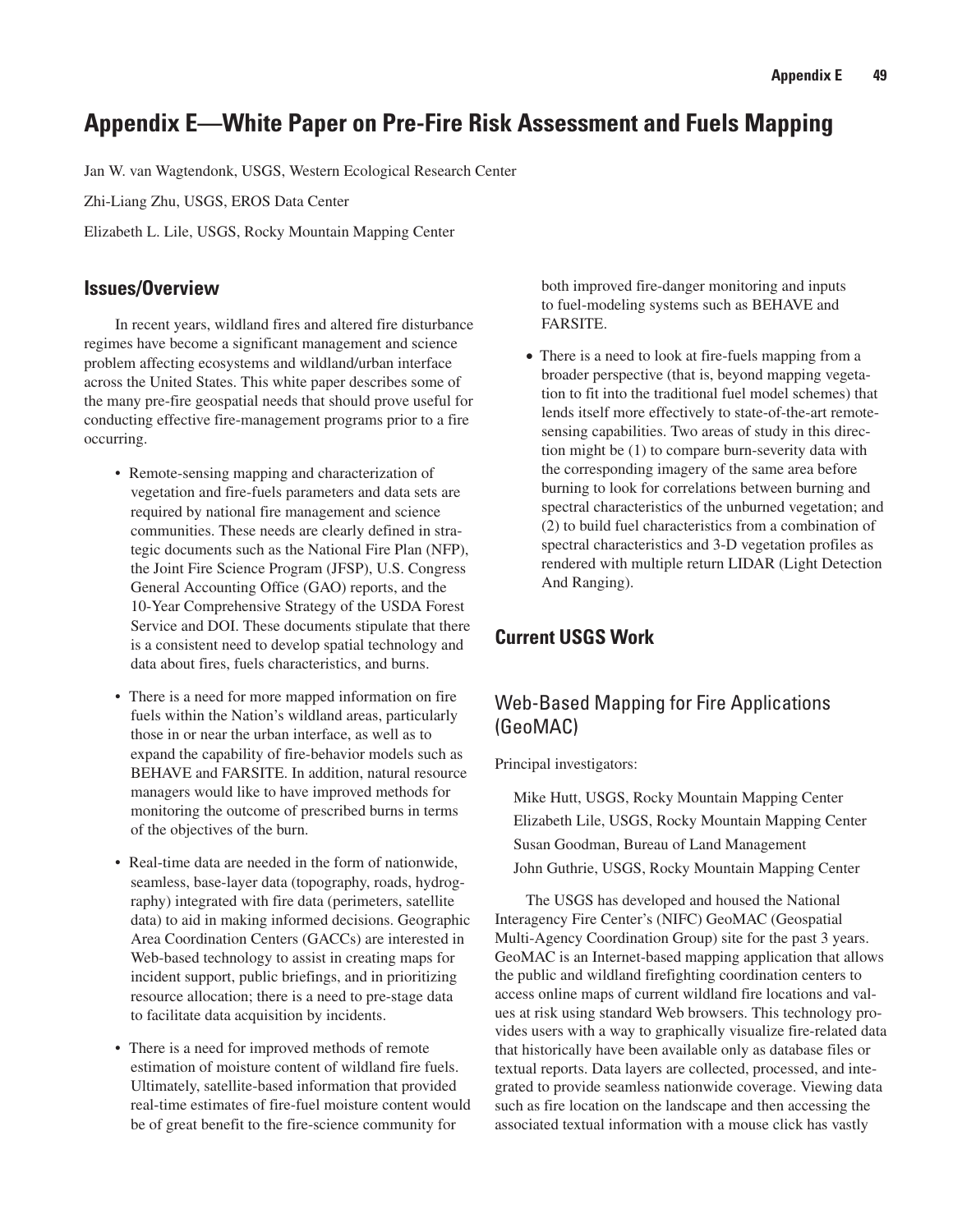increased the public's and fire manager's access to data and information. Fire-perimeter data are updated several times a day based upon input from incident intelligence sources: field observation, global positioning system (GPS) data, and infrared (IR) imagery from fixed-wing and satellite platforms. The GeoMAC Web site allows users to manipulate map information displays, zoom in and out to display fire information at various scales and detail, and print hard-copy maps. The fire data are tied to relational databases in which the user can display information on individual fires such as the name of the fire, current burned acreage, and other fire status information.

*Potential USGS collaborators: National Interagency Fire Center, Bureau of Land Mangement, USDA Forest Service*

## The LANDFIRE Project: Developing Critical Spatial Data and Modeling Tools for Implementing the USA National Fire Plan and the Cohesive Strategy

Robert E. Keane, USDA Forest Service, Rocky Mountain Research Station

Zhi-Liang Zhu, USGS, EROS Data Center

The USDA Forest Service and Department of the Interior developed the National Fire Plan, the 10-Year Comprehensive Strategy, and the recent Implementation Plan to establish a national commitment to restore and maintain ecosystem health in fire-adapted ecosystems for priority areas across the interior West. As a new strategy to map fire risks, a series of maps for the lower 48 States was developed at 1-km2 pixel resolution in 2000 that characterized vegetation cover, historical fire regimes, and departures from the historical regimes, known as fire regime condition classes (FRCC). This 1-km2 project provided a basis for mapping and assessing fire risk and other valuable data for national prioritization and planning of fire management. It became apparent that finer scale information was critically needed nationally, regionally, and locally to effectively implement the National Fire Plan. In addition, the coarse scale data fell short in addressing fire risk on nonforested lands. The LANDFIRE (LANDscape and FIRE Management Planning System) project, funded jointly by the USDA Forest Service and Department of the Interior, is designed to provide scientifically credible, comprehensive, and critical mid-scale data for prioritization and planning to implement the National Fire Plan, both at the national and local level. Vegetation composition and structure are being mapped at the USGS EROS Data Center, and fuels, FRCC, and a myriad of other maps and tools are being developed at the USDA Forest Service Rocky Mountain Research Station Fire Sciences Laboratory.

*Potential USGS collaborators: USDA Forest Service, Department of the Interior, Universities*

### Greenness Mapping and Fire-Danger Monitoring

Principal investigators:

Jeff Eidenshink, USGS, EROS Data Center Jacqueline Klaver, USGS, EROS Data Center Robert Burgan, USDA Forest Service

The requirements for analyzing and forecasting wildfire potential at a national scale necessitates that remote-sensing research and applications develop spatial information and technology to assess and forecast fire hazard over large areas. A Fire Potential Index (FPI) was initially developed in 1997 by scientists at the USDA Forest Service in collaboration with the USGS EROS Data Center as an augmentation to standard Forest Service fire-danger indices. The FPI uses both static and dynamic variables from three data sources—fuel type maps, satellite images, and meteorological data—to generate 1-km resolution fire-potential maps for the conterminous United States and Alaska. The FPI enables the local and regional fire planners to quantitatively measure fire-ignition risk. This allows the planners to pre-position the resources in specific geographic areas based on quantitative measurement of the FPI. The feedback from the fire community coupled with recent technological advances has suggested improvements to the FPI model. It is expected that the improvements in the type of meteorological data and the refined relative greenness information will enable the FPI to more accurately determine the influence of weather and climate variability on fire ignition, as well as improved modeling and mapping of dead-fuels moisture content. The ability to assess and provide long-term forecasts of fire hazard with the FPI will provide the USDA and DOI fire managers the use of new remote-sensing technology that is critically required in wildfire prevention.

*Potential USGS collaborator: USDA Forest Service*

### Fuel and Fire-Hazard Mapping in the Mojave **Desert**

Principal investigators:

Matt Brooks, USGS, Western Ecological Research Center Pat Chavez, USGS, Southwest Geologic Studies Team Cynthia Wallace, USGS, Southwest Geologic Studies Team Todd Esque, USGS, Western Ecological Research Center John Matchett, USGS, Western Ecological Research Center

This project uses existing vegetation, topography, lightning detection, and other spatial data to develop fuel and firehazard models and maps that focus on the Mojave National Preserve area of the Mojave Desert. To develop a fuel map, the existing vegetation map, which consisted of about 20 vegetative-cover categories, was qualitatively classified into categories by relative potential for fire spread and fire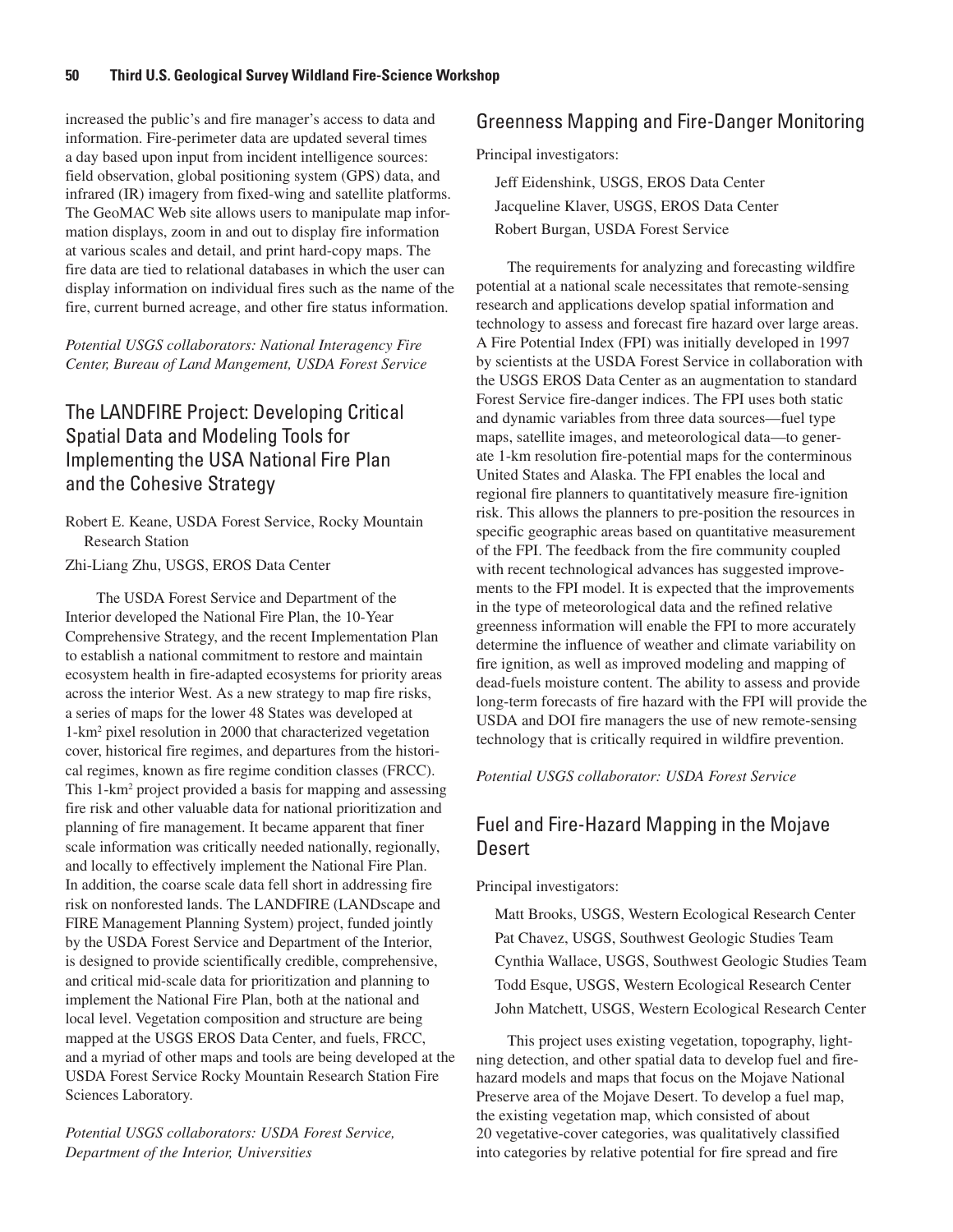intensity (high, medium, low) and by fuel models 1 and 6 (the only ones that can be applied to this landscape). Digitalelevation-model data were then used to characterize effect of slope on fire spread rate and intensity. Finally, lightningdetection data (high, medium, low) were incorporated into the model to produce a fire-hazard map. In the future, it is planned to use thematic-mapper images to detect where the interspaces green up the most during spring, as an indication of where most of the interspace fine fuels are. This may allow the identification of areas that will be most sensitive to interannual variation in fuel continuity (for example, from annuals, especially alien annual grasses).

*Potential USGS collaborator: National Park Service* 

### The Use of Thematic Mapper and AVIRIS Data to Map Fuel Characteristic Classes in Western Ecosystems

Jan van Wagtendonk, USGS, Western Ecological Research **Center** 

Carl Key, USGS, Northern Rocky Mountain Science Center Ralph Root, USGS, Rocky Mountain Mapping Center

In order to plan, monitor, and implement fuelsmanagement programs, improved methods of mapping fuels need to be developed. Landsat 7 Thematic Mapper (TM) imagery and Airborne Visible InfraRed Imaging Spectrometer (AVIRIS) hyperspectral data show promise for characterizing the condition of fuels and changes in those conditions over time. The objective of this research, sponsored by the Joint Fire Science Program, is to test the accuracy, efficiency, and cost-effectiveness of AVIRIS and ETM (Enhanced Thematic Mapper) PLUS remotely sensed data for developing fuel characterization classes based on field data collected at five different locations in forest, shrub, and grass ecosystems. Forest fuels and vegetation data necessary for characterizing fuel classes have been collected from more than 1,000 plots in Yosemite National Park. Collection of similar data from more than 360 plots in the Lassen Volcanic National Park has been completed, as has 1 year of data collection from 165 plots in Glacier National Park. Shrub fuels data from Great Basin National Park and grass fuels data from Theodore Roosevelt National Park will extend the analysis to nonforested ecosystems. Data from the plots will be used to establish relations between fuel characteristics and spectral signatures by using spectrum matching and end-member analysis of AVIRIS data. AVIRIS data obtained over Yosemite National Park in September 2001 were updated with a complete reflight in August 2002 to account for sensor malfunctions and cloudcovered areas from the 2001 data. Ground spectrometer data were collected 2 to 3 days after the 2002 flight for purposes of calibration to surface reflectance. Preliminary analysis of a selected portion of the 2001 AVIRIS data indicates the presence of at least 12 to 15 spectral end members, which may

correlate to specific fuel models. The existence of 2 years of AVIRIS coverage for from one-third to one-half of the study area offers additional opportunities to study before-and-after fire effects for at least one fire that occurred in the 2002 growing season.

*Potential USGS collaborator: National Park Service*

### **Potential Research and Collaboration**

- Continue working with the National Interagency Fire Center to produce a 5-year project plan for continued GeoMAC (Geospatial Multi-Agency Coordination Group) support. Develop strategies to improve speed and functionality of Web sites. Work closely with the GACC's to refine their requirements and mapping requirements.
- Suggested future research on fusion of fuels identified from electro-optical remote sensing (MSS [Multi-Spectral Scanner] and hyperspectral) with 3-D multiple-return LIDAR (Light Detection And Ranging) profiles to define canopy and subcanopy and possibly estimate vegetation density. USGS and Colorado State University School of Forestry could collaborate on this research.
- Wildland fires present many complex issues that bring with them challenging research needs. USGS remotesensing scientists should conduct studies that are relevant to fire-management issues and compatible with USGS technical capabilities, long-term vision (such as the National Map), and research plans (for example, Geographic Analysis and Monitoring Five-Year Plan).
- Mapping fire fuels requires data and information about vegetation types, structure, and green biomass. How can we design mapping and modeling techniques to measure canopy height, stand size, and understory vegetation in an operational mode? Can we effectively integrate field data with satellite imagery to derive desired variables? Will ecological modeling be effective for deriving vegetation types and structure classes? Will the overall mapping strategy be repeatable? Can remeasured field-plot data drive updating of land and vegetation maps? There also is a critical need to incorporate LIDAR, IFSAR (Interferonmetric Synthetic Aperature Radar) technologies and expertise at EDC to applications of land and vegetation mapping and characterization.
- Improvement in monitoring and forecasting of factors associated with potential fire occurrence. Tools such as Fire Potential Index (FPI) could be improved through studies that lead to a better understanding of (1) vegetation conditions such as moisture content, percent green vegetation, and fuel models; and (2) the effect of climate and weather variability, spatially and temporally, on fire occurrence.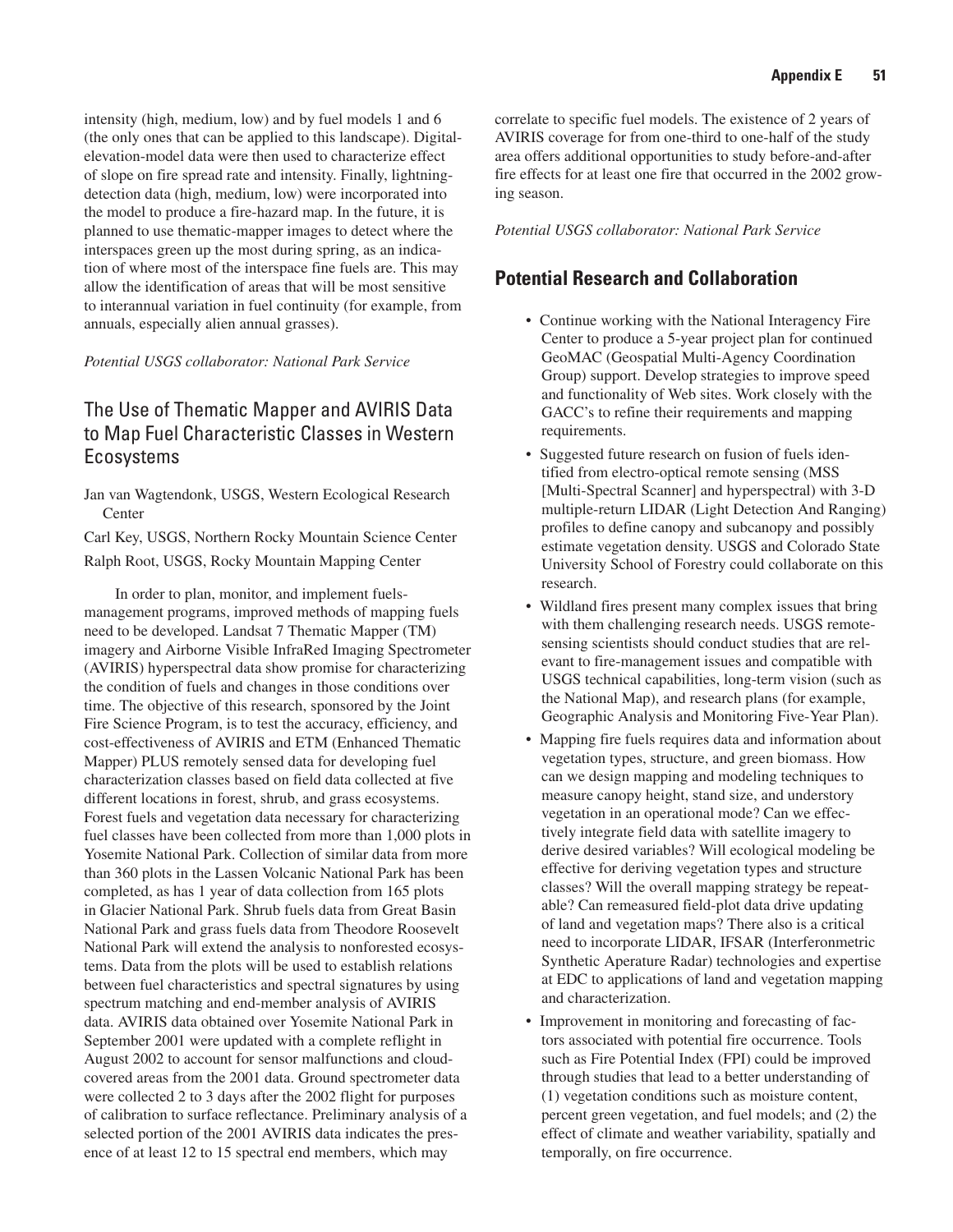#### **52 Third U.S. Geological Survey Wildland Fire-Science Workshop**

• Mapping of values at risk. In addition to fuel hazards, there are other factors that contribute to fire risk. In particular, the presence of population centers and access corridors contribute to the potential for a fire to start. Once ignited, values that need protection need to be identified such as communities, structures, watersheds, and sensitive species habitats. A method to categorize, weight, and map these values needs to be developed.

### **Actions Needed to Improve Pre-Fire Risk Assessment and Fuels Mapping**

Fire-management issues, corresponding to different phases of a fire cycle, require different but related research approaches and technologies. For example, fuel reduction requires mapping of the spatial distribution of vegetation characteristics and fuel models, whereas the monitoring and forecasting of fire-ignition danger primarily depends upon coarse-resolution satellite data and weather models. In addition, the use of accurate fuel models will make fire-danger forecasting more consistent and accurate. The USGS should continue to pursue its efforts in these areas and encourage the involvement of multiple USGS disciplines, other DOI bureaus, and academia.

To accomplish these tasks, the following actions are needed:

- Reaffirm current science relationships with other agencies and bureaus
- Increase USGS fire-science roles in the DOI firemanagement responsibilities
- Develop standard methods and procedures for using satellite imagery and field data for fire-management needs
- Continue developing and investigating Web-based mapping technology for relaying fire information to the public and wildland fire managers
- Convene a fire-science working group within USGS to identify potential research topics and coordinate efforts
- Participate in national and international conferences dealing with remote sensing and fire management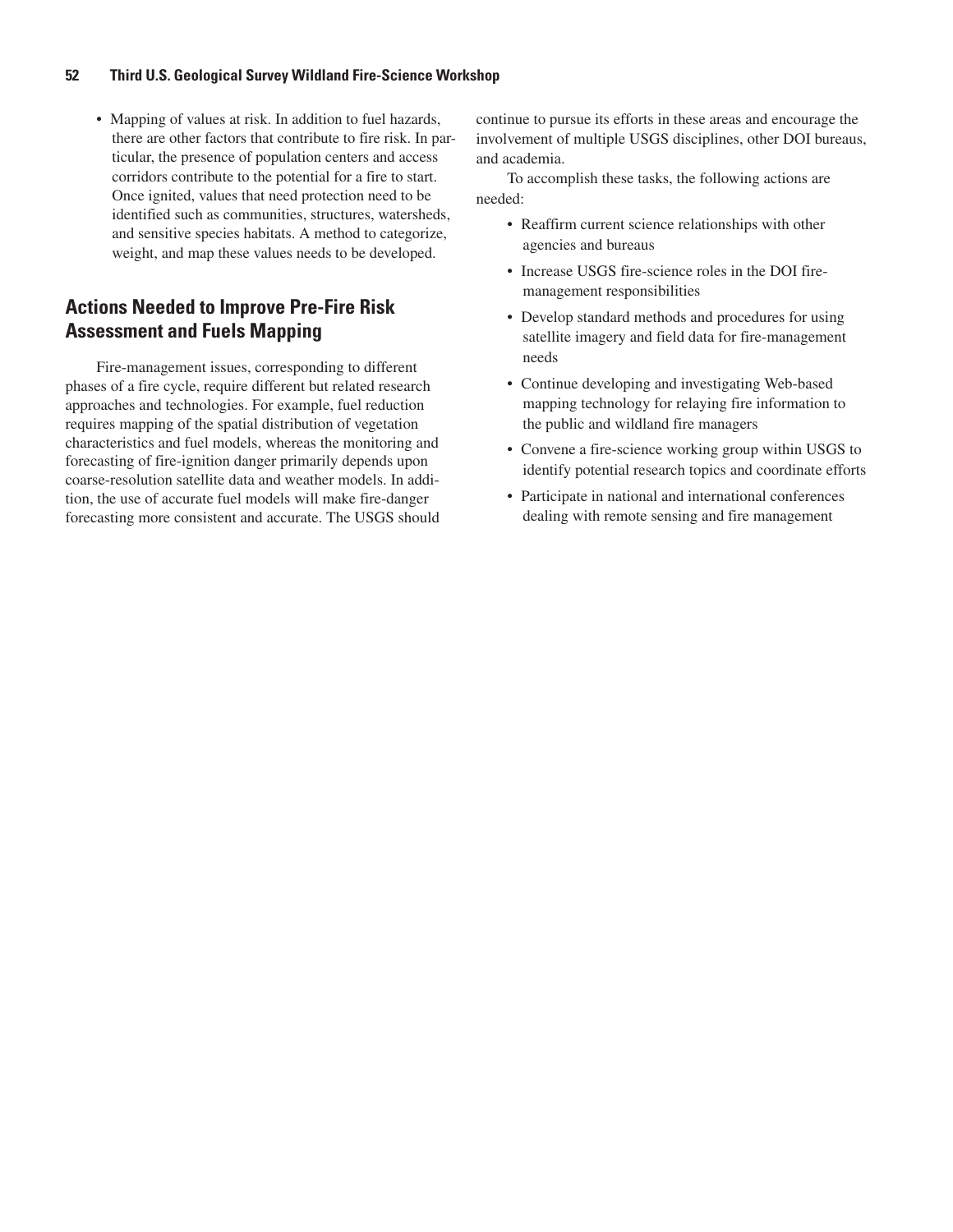## **Appendix F—White Paper on Post-Fire Effects, Including Physical and Biological**

Matt Brooks, USGS, Western Ecological Research Center Susan Cannon, USGS, Landslide Hazards Program Natasha Kotliar, USGS, Fort Collins Science Center

### **Issues/Overview**

Fire can have significant effects on land, water, and air. Fire also can affect humans as exhibited by their responses to the threats posed by fire, and to fire-management activities designed to minimize these threats at the wildland/urban interface. The purpose of this white paper is to summarize the current and potential future scope of USGS fire-effects research, focusing on our particular strengths in the realms of physical, chemical, and biological sciences as applied to terrestrial and aquatic ecosystems and on the social sciences.

### **Current USGS Fire-Effects Research**

The information presented here was derived from the Science Information System, a July 2002 summary of fire science in the USGS–Biology Western Region compiled by Bob Alverts, an October 2002 USGS-wide email survey, phone interviews, and the personal knowledge of the authors. Our compilation of USGS fire-effects research is undoubtedly incomplete, but it does provide an overview of the range of studies conducted by the USGS. A more comprehensive list of USGS scientists conducting fire research can be viewed at the USGS fire-science Web site (*http://firescience.cr.usgs.gov*).

### Terrestrial Organisms

#### Plants

Effect of fire on plants is perhaps the most common fire research within USGS. Much of the research has focused on fire responses of individual species, especially invasive species, and on post-fire successional patterns and community composition. Some examples of ongoing research include:

- Western coniferous forest response to fire (Craig Allen, Bruce Bury, Jon Keeley, Jennifer Harden, Kristin Manies, Nate Stephenson, Jan van Wagtendonk)
- Blackbrush scrub response to fire (Matt Brooks, Todd Esque, Robert Webb)
- Sagebrush steppe response to fire (Matt Brooks, Steve Knick, Dave Pyke)
- Pinyon juniper response to fire (Craig Allen, Matt Brooks, Todd Esque, Steve Knick, Dave Pyke)
- Hot desert vegetation response to fire (Matt Brooks, Todd Esque, Cecil Schwalbe, Bob Webb)
- Chaparral response to fire (Jon Keeley)
- Wetland vegetation response to fire (Michael Legare)
- Prairie grassland response to fire (Jim Grace, Diane Larsen, Tom Stohlgren)
- Northeastern grassland response to fire (Richard Melecki, Laura Mitchell)
- Florida pineland response to fire (James Snyder)
- Oak savanna response to fire (Ralph Grundel)
- Pacific island vegetation response to fire (Paul Banko, Jim Jacobi)
- Interrelationships between invasive plants and fire (Jayne Belnap, Matt Brooks, Todd Esque, David Fellows, Jim Grace, Jon Keeley, Steve Knick, Robert Mitchell, Dave Pyke, Tom Stohlgren)

#### Soil Flora and Fauna

• Effects of fire on microphytic crusts (Jayne Belnap, Jeanne Ponzetti)

#### Animals

Studies of the effects of fire on wildlife cover a broad range of taxa and a variety of ecosystems. Many studies of wildlife are indirectly related to fire because of the influence of fire on vegetation and ecosystem structure and dynamics. Numerous studies, however, are explicitly investigating the effects of fire and fire management on wildlife species. Some studies are limited to either wildland fire or prescribed fire, whereas a few studies compare both. Here we highlight examples of ongoing research:

- Effects of burn severity and spatial variation in burnseverity patterns on avian communities in forested systems of the Rocky Mountains (Natasha Kotliar)
- Effects of wildland fire on wintering grassland birds in Arizona (Janet Ruth)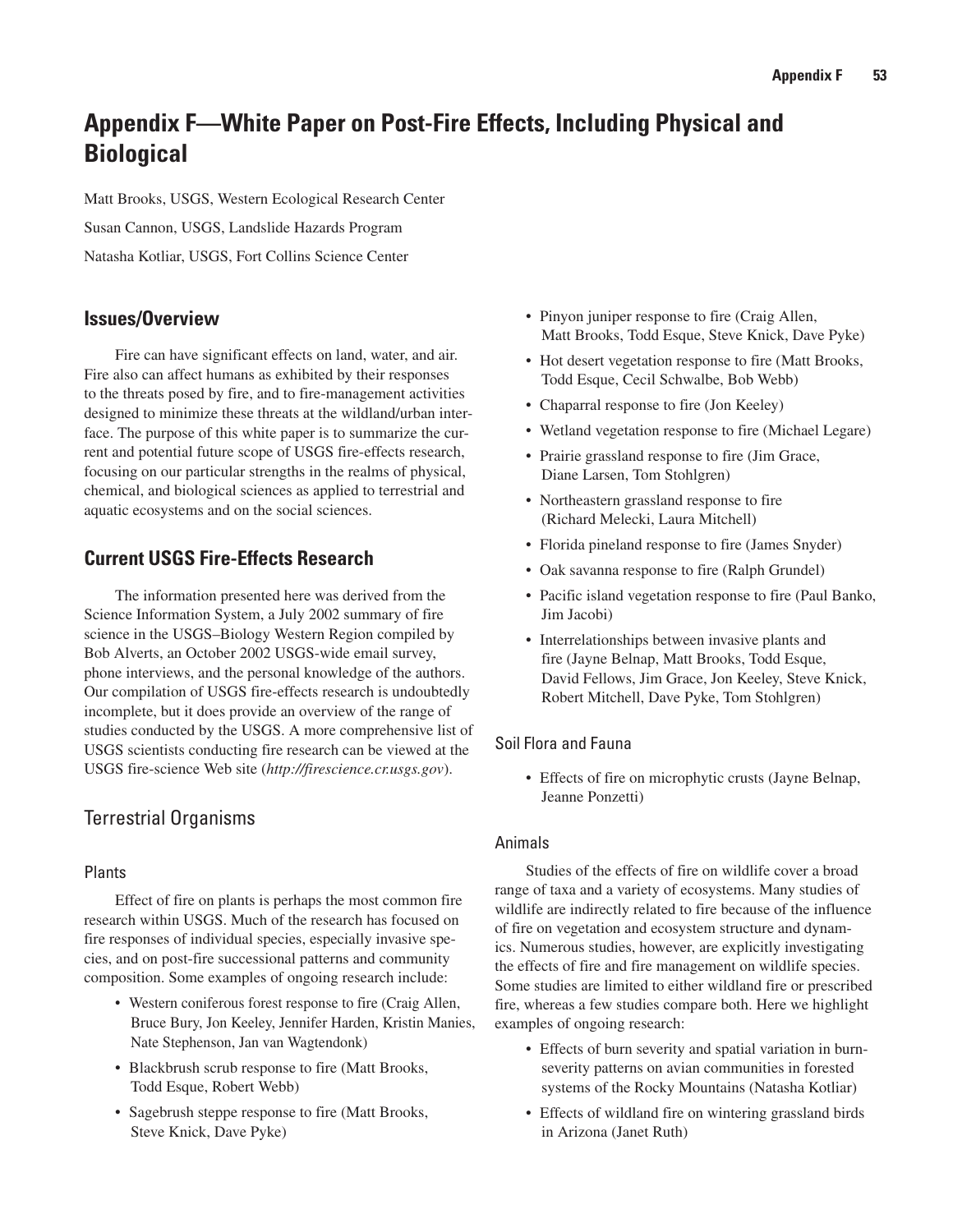#### **54 Third U.S. Geological Survey Wildland Fire-Science Workshop**

- Effects of wildland fire on caribou within Alaska's boreal forest ecosystem (Layne Adams, Kyle Joly)
- Effects of wildland fire on rare and endangered species, including the red-legged frog, the Point Reyes jumping mouse, and Myrtle's silverspot butterfly at Point Reyes National Seashore (Gary Fellers)
- Effects of fire on long-lived species (for example, desert tortoises), the role of rodents in the restoration of plant species after fires, and how fire and plant invasions affect the diversity and abundance of terrestrial invertebrates, rodents, reptiles, and birds (Todd Esque)
- Effects of prescribed fire on terrestrial salamanders (Robin Elizabeth Jung)
- Effects of prescribed fire on Florida panthers (Joseph Clark)
- Effects of prescribed fire on breeding bird populations in longleaf pine ecosystems (James Grand)
- Effects of prescribed fire on abundance and reproductive success of nongame birds in Southwestern forests (Courtney Conway)
- Effects of prescribed fire on avian communities in ponderosa pine forests across the Western United States (Natasha Kotliar)
- Comparison of the effects of wildland and prescribed fire on habitat quality (availability of downed woody debris) for terrestrial and stream herpetofauna in the Pacific Northwest (Bruce Bury)
- Comparison of the effects of wildland and prescribed fire on avian communities in ponderosa pine forests of the Colorado Front Range (Natasha Kotliar)

### **Aquatic Organisms**

### Plants and Animals

• Comparison of the ecosystem properties of boreal coniferous forest that has been burned by prescribed understory fire, burned by stand replacement wildfire, and forest that has not been burned. Response variables include amphibians, aquatic macroinvertebrates, periphyton, and stream conditions (Bruce Bury, Steve Corn)

### **Atmospheric Response**

• Effects on carbon cycling, nutrients, and atmospheric emissions of fires in interior Alaska (Jennifer Harden, Kristen Maines).

### **Chemical Response**

- Examination of the effect of fire on the mobility, transport, and bioavailability of environmentally important metals using comparisons of pre- and post-wildfire stream-sediment and stream-water geochemistry in Idaho (Robert Eppinger, Paul Briggs, Karen Lund) and Alaska (Larry Gough, Rich Wanty, Bronwen Wanty, James Crock); analyses of rainwater and lung fluid leachates from fire ash in Colorado (Geoff Plumlee) and soil chemistry in the Northeast (Bill Cannon and Laurel Woodruff). Epidemiological evaluation of the potential spread of environmentally sensitive compounds after fire (Geoff Plumlee)
- Characterization of the environmental implications of forest-firefighting chemicals (Susan Finger, Ed Little, Craig Johnson)
- Evaluation of the effects of carbon cycling through examination of the interactions between soil drainage, fire, and carbon storage in interior Alaska (Jennifer Harden, Kristen Maines)
- Evaluation of the effects of post-fire runoff (both water and sediment) on water quality (Deborah Martin, Geoff Plumlee)

### **Physical Response**

- USGS scientists are evaluating the potential for runoff, erosion, and sedimentation response of burned watersheds. Data from numerous field experiments and mapping and monitoring efforts in burned watersheds throughout the Western United States are being used to develop quantitative tools and methodologies for predicting both the magnitude and probability of postfire flooding, sedimentation, and debris-flow events (Sue Cannon, John Elliott, Bob Jarrett, Deborah Martin, John Moody, Chuck Parrett, Ken Pierce, Kevin Schmidt, Janet Slate, Jack Veenhuis)
- Scientists are providing instrumentation for post-fire early warning systems and performing assessments of post-fire hazards (Mark Anderson, Sue Cannon, Catherine Costello, John Elliott, David Grey, Bob Jarrett, Ralph Teller, Al Rea, Mark Smith)

### **Linkages Between Fire Effects on Biotic and Abiotic Ecosystem Components**

USGS scientists have developed tools that provide invaluable baseline information to scientists working over a broad spectrum of studies of burned area response.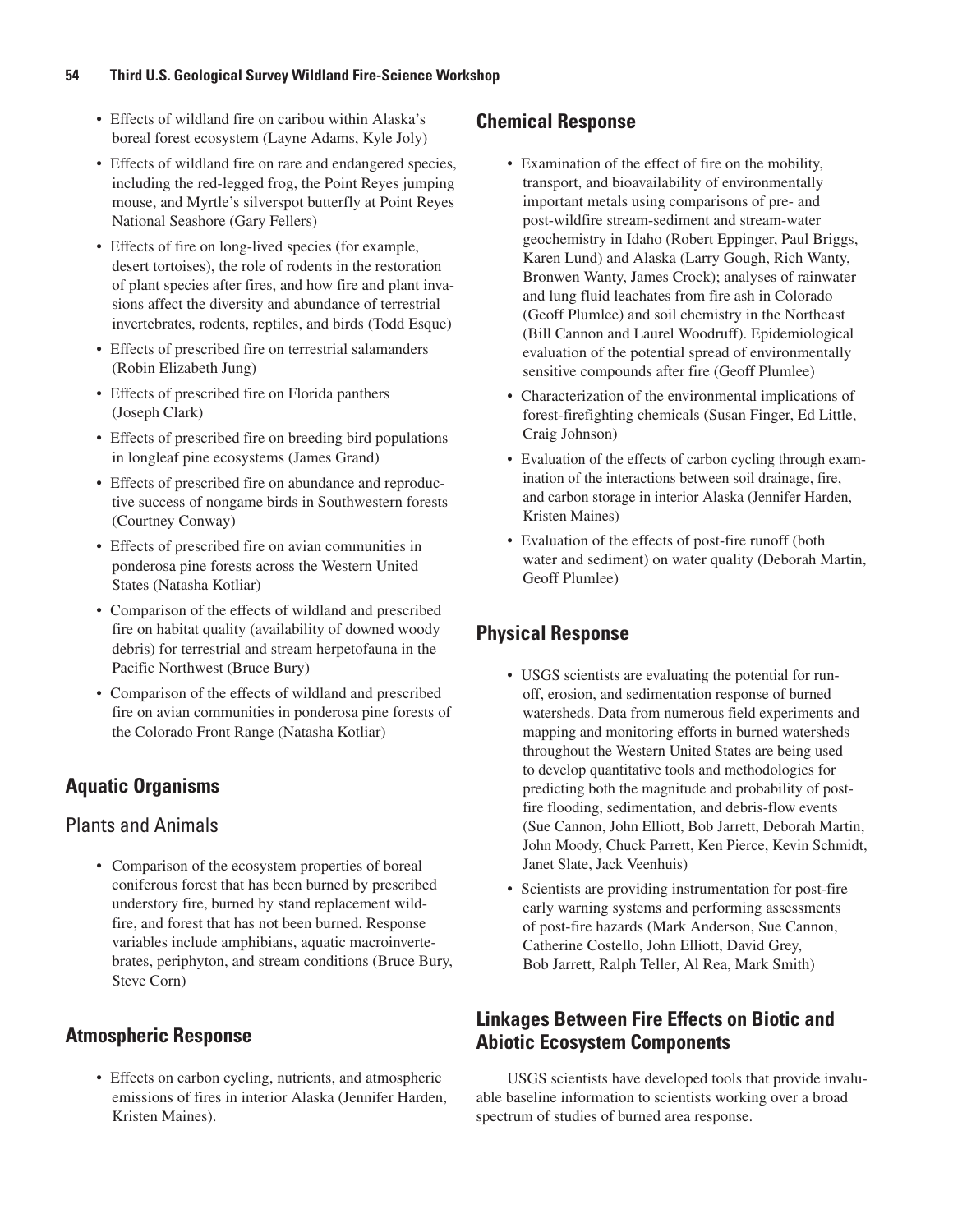- Methods to characterize burn severity using remotely sensed data provide a spatially consistent and replicable data set (Nate Benson, Carl Key, Don Ohlen, Zhi-Liang Zhu)
- Techniques to use remotely sensed imaging spectroscopy to characterize the distribution of post-fire vegetation, mineral, and ash materials provide important baseline data to research scientists (Ray Kokaly, Barnaby Rockwell, Laurie Morath, Ralph Root)
- A project funded by the USGS Venture Capital fund provides an example of integrated, multidisciplinary science. The scope of the project, titled "The Ecological, Hydrological, and Geological Consequences of Burn Severity and Social Applications of These Results," crosses the terrestrial and aquatic ecosystems boundary, and links the fields of chemical, biological, and physical response (Sue Cannon, Geneva Chong, Sandra Haire, Carl Key, Ray Kokaly, Natasha Kotliar, Deborah Martin, John Moody, Jonathan Taylor)

### **Social Issues**

The social effects of fire on humans at the wildland/urban interface are of increasing concern for land managers. A group of USGS social scientists (Jonathan Taylor, John Hogan) have been involved with the following different projects that are related to the implications of fire in the ever-increasing wildland/urban interface.

- Working with "survivors" of the Cerro Grande (N. Mex.) and the Green Knoll (Wyo.) burns to determine: (1) knowledge and implementation of fire risk, and (2) effective communication at the time of the fire event
- Collaborative research with other USGS researchers to develop effective public education instruments for information dissemination to communities at risk of fire. This includes the effects of fire of different burn severities. Public groups with fire experience will help develop communication tools for other communities in the wildland/urban interface

Information on research described in this section can be accessed online at *http://cris.csrees.usda.gov/star/brd.html*

#### **Potential Research and Collaboration**

*Develop closer collaborations with land managers in conducting and evaluating the effects of prescribed fires*.—The focus of the National Fire Plan on fuels treatments and fire restoration points to the need to evaluate the physical, chemical, and atmospheric impacts of prescribed burning. In addition,

fire effects are strongly influenced by environmental conditions before, during, and after fires; yet most fire research does not include all three of these temporal phases. Much of what is known about fire effects at landscape scales comes from post-hoc studies, which do not allow for detailed descriptions of the conditions that produced the observed fire effects. Prescribed fires conducted for fuels reduction or resource benefits offer important opportunities to develop well-replicated and documented studies on a wide range that would be nearly impossible for scientists to implement as purely experimental research burns.

*Develop the "rapid response" capability to study fire effects during and immediately after wildfires*.—Utilize wildfires as opportunities to collect fire-effects information and to validate the information derived from prescribed fires and post-hoc studies of wildfires.

*Participate on Burned Area Emergency Response (BAER) projects*.—Participation will allow scientists to opportunistically collect fire-effects data and will help them develop and further solidify relationships with land managers that could lead to future fire-effects research opportunities.

*Improve collaborations with USDA Forest Service fire scientists*.—Through better collaboration, the USGS and USDA Forest Service could improve their abilities to deliver effective fire-science tools to land managers. Even in the absence of a coherent fire-science program, USGS scientists have already established strong collaborations with personnel from the NPS, BLM, BIA, NRCS, NWS, USBR, State Geological Surveys, State and County Offices of Emergency Services, and numerous universities. However, the USGS and USDA Forest Service uniquely share the common purpose of providing science support for agencies in the DOI and USDA, and we feel that the quality of science produced by the two science agencies would be greatly improved through the development of additional collaborative efforts.

*Improve links between pre-fire risk assessment/fuels mapping, fire-effects research, and post-fire rehabilitation/ restoration*.—The USGS has scientists with strong capabilities in each of these three research areas. By explicitly linking these areas of research, more powerful fire-management tools can be developed.

#### **Actions Needed to Improve USGS Post-Fire Research**

The capability to conduct integrated research is a hallmark of the USGS, which should be applied to the study of fire effects. Individually, the various disciplines and research groups within USGS have the expertise and ability to address specific physical or biological research questions, but poor integration and communication between them hinders their ability to address more complex interdisciplinary questions. Poor integration is in part due to inadequate funding. A truly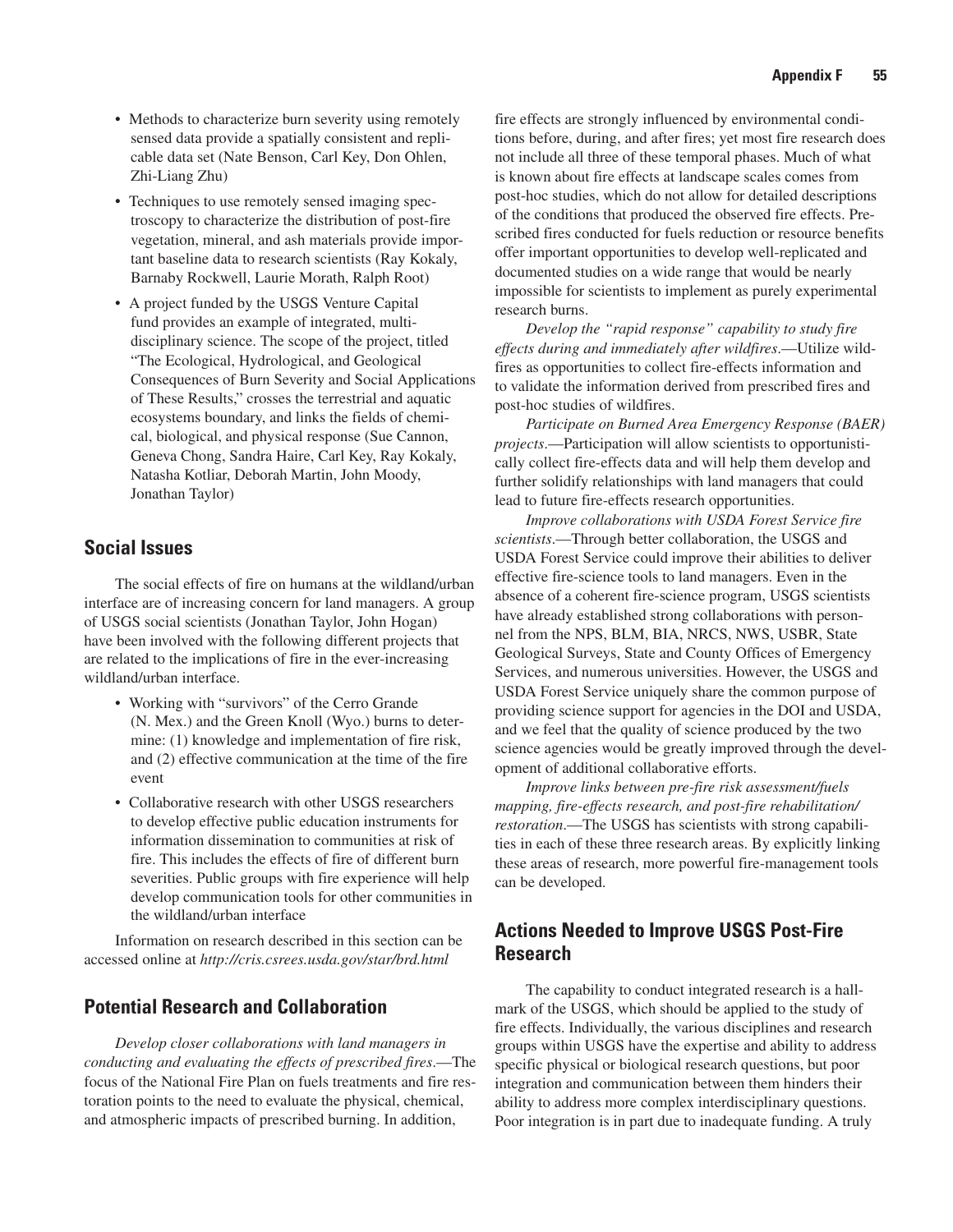#### **56 Third U.S. Geological Survey Wildland Fire-Science Workshop**

integrated, multidisciplinary program requires considerable funding and substantial resources. A strong leadership commitment is necessary to achieve the potential of such a program. Specific actions include the following:

1. Establish a Fire Science Program that is well and consistently funded.

2. Provide funding for the establishment of interdisciplinary research teams to focus on high priority DOI fire research needs, especially those that necessitate the integrated study of pre-fire hazard assessments, fire effects, and post-fire restoration. Potentially direct place-based funding to accomplish this goal.

3. Promote collaborations between USGS and USDA Forest Service fire scientists to address significant cross-cutting research issues common to the DOI and USDA agencies.

4. Increase communication among USGS researchers, collaborators, and end-users through up-to-date Web pages and conferences focused on sharing scientific advances and management tools.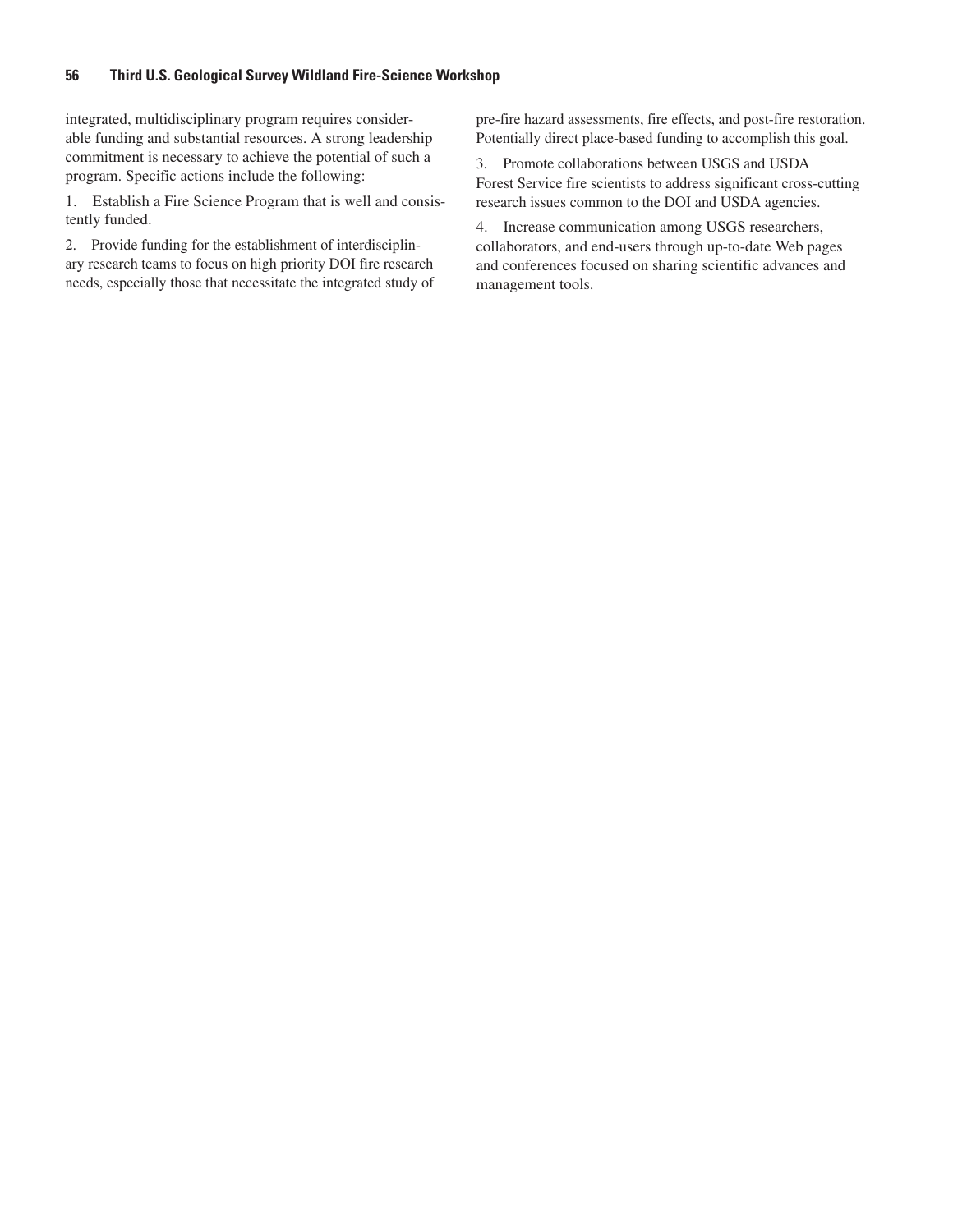## **Appendix G—White Paper on Rehabilitation and Restoration**

David A. Pyke, Rangeland Ecologist, USGS, Forest and Rangeland Ecosystem Science Center

Randy A. McKinley, Senior Scientist, USGS, EROS Data Center

#### **I. Issues/Overview**

The need for increased fire research is a major issue facing science agencies including the U.S. Geological Survey (USGS) (Zhu and Knick, 2002). In this paper, we briefly describe examples of current USGS research on rehabilitation and restoration conducted after wildland fires, suggest potential research and collaboration opportunities related to rehabilitation and restoration, and describe actions that could be taken by the USGS to improve our fire-science rehabilitation and restoration activities.

For this paper, we define restoration and rehabilitation as the intentional manipulation of physical or biological processes of an ecosystem to achieve historical conditions or to reduce negative effects of wildland fire. Restoration of natural fire regimes into ecosystems where fire has been removed also is included in this topic. Additionally, we address aspects of mapping and monitoring wildland fire effects where the intent is to identify candidate areas for rehabilitation and restoration, monitor the long-term success of rehabilitation and restoration efforts in reducing post-fire effects, or monitor post-fire effects where no rehabilitation or restoration has occurred. We provide information on projects that address the full range of spatial and temporal scales.

#### **II. Current USGS Work**

Wildfires are natural components of nearly all ecosystems; however, the size, intensity, and frequency of these fires change because disturbances, including fire suppression, have led to alterations in ecosystem processes. In many ecosystems, fire suppression has led to changes in plant species dominance, buildup of fuels, and in some cases to the encroachment of plant growth forms into adjacent ecosystems that recently lacked that growth form (Keeley and Stephenson, 2000; Keeley, 2001). Conversely, shifts in the dominance of plant species life forms, the change from perennial to annual life forms, in other ecosystems cause fires to burn more frequently than in the past (Brooks and Pyke, 2001).

Although fire-dependent ecosystems may require periodic burning to maintain ecosystem processes and stimulate plant regeneration, some wildfires may place ecosystems at greater risk of degradation. Topographic position, nearness to human populations, or existing invasive plants may create greater challenges for land managers to reduce

post-fire effects. Rehabilitation or restoration of physical or biological ecosystem processes is typically initiated when a site is threatened either by soil erosion or by spread of invasive species. Federal funding for wildfire rehabilitation or stabilization of lands requires that certain criteria be met before funds will be awarded. Physical stabilization is necessary when protection of human life, property, and critical cultural and natural resources are threatened by erosion or landslides or to prevent further degradation to affected resources by wind or water erosion or to repair damages caused by fire-suppression operations. Rehabilitation is conducted to repair or improve land damaged by fires and unlikely to recover naturally to its pre-fire ecosystem structure, function, diversity, and dynamics, or to restore healthy stable ecosystems even if these rehabilitated ecosystems cannot fully emulate historical conditions (see *http://fire.r9. fws.gov/ifcc/Esr/handbook*). USGS activities related to fire rehabilitation and restoration are listed in table 1 by scientist name. Collaborations as of October 2002 also are listed.

*Restoring natural fire cycles.*—Forested ecosystems in the Western United States have undergone considerable changes in fire history in the last 100 to 150 years. Some of these changes may be direct results of fire suppression, but climatic changes also may influence some of these changes. Stephenson and others (table 1) are using dendrochronology, paleoecology, current vegetation distributions, and models with forest structure, environment, and fire to aid in illustrating past and current fire regimes in the Sierra Nevada, Olympic, Northern Rocky, and Colorado Rocky Mountains. Similar work has been done in mountain big sagebrush communities where western juniper is encroaching (Miller and Tausch, 2001). These scientists hope to draw general conclusions regarding current and past fire regimes that may assist in designing fire-management plans for these ecosystems.

In western forests and coastal plains, fire has been suppressed. Keeley and others (table 1) are conducting studies to examine historical fire regimes in grassland, shrubland, and forestland ecosystems within California. As indicated in table 1, Keeley and others in California, James Grace and others in Texas, and Susan Grace and others in southern forests are examining techniques for restoring fire to systems where it has been eliminated. These studies should provide managers with techniques for safely reintroducing fire into the management of these ecosystems.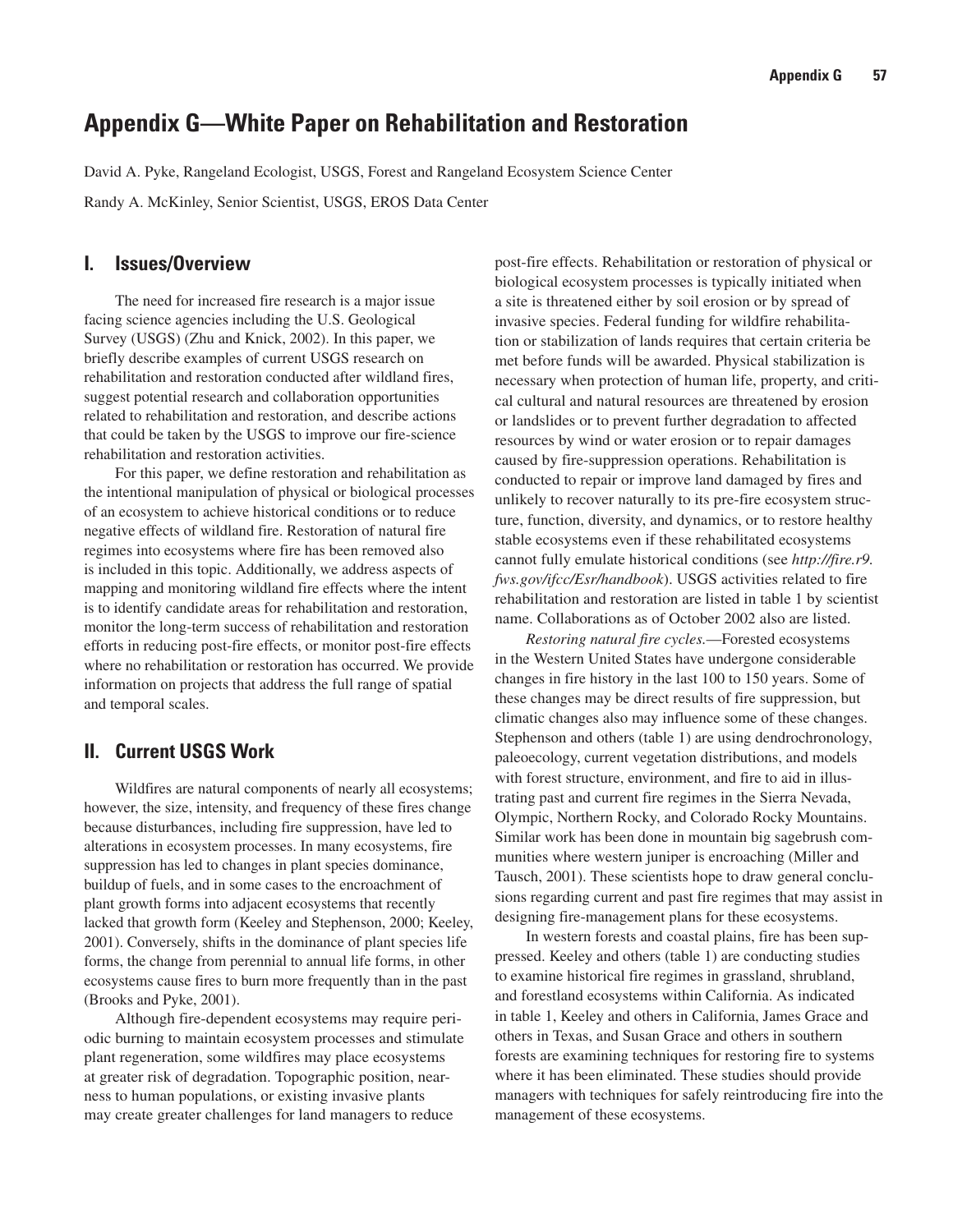#### **58 Third U.S. Geological Survey Wildland Fire-Science Workshop**

**Table 1.** Summary of activities of USGS scientists involved in the study of post-fire rehabilitation and restoration.

| Name(s) of scientists <sup>2</sup>                                         | <b>Activity description</b>                                                                                                     | Collaborators <sup>3</sup>                                                                                                                                                     |
|----------------------------------------------------------------------------|---------------------------------------------------------------------------------------------------------------------------------|--------------------------------------------------------------------------------------------------------------------------------------------------------------------------------|
| Craig Allen                                                                | Runoff, erosion, and restoration in pinyon-juniper USGS-Biology<br>woodlands. Restoration by introducing fire.                  |                                                                                                                                                                                |
| Jayne Belnap                                                               | Microbiological soil crusts and fire.                                                                                           | BLM, University of Denver, GD/WRD/<br>Geography                                                                                                                                |
| Terence P. Boyle, Robert Waltermire,<br><b>Raymond Watts</b>               | Planning for forest fire remediation using<br>Geographical Information Systems.                                                 | USGS-Geography, USGS-Biology                                                                                                                                                   |
| <b>Matt Brooks</b>                                                         | Plant invasions and fire.                                                                                                       | BLM, NPS, University of Denver                                                                                                                                                 |
| Todd Esque                                                                 | Recovery and restoration of desert habitats after<br>fire.                                                                      | BLM, NPS, University Nevada Reno                                                                                                                                               |
| James Grace and Susan Grace                                                | Prescribed fire for habitat restoration.                                                                                        | Southeast Missouri St. University, Louisiana<br>State University, Johnson Controls, FWS                                                                                        |
| <b>Robert Gresswell</b>                                                    | Effects of fire on aquatic systems. Rehabilitation<br>of animal (fish) populations after fire.                                  | BLM, USDA Forest Service, Oregon State<br>University                                                                                                                           |
| Collin Homer and Randy McKinley                                            | Cheatgrass mapping/monitoring with MODIS<br>satellite data (proposed).                                                          | <b>BLM National Science and Technology Center</b>                                                                                                                              |
| Michael Hutt, Stanley Wilds,<br>Jeff Sloan, others                         | Integration of burn-severity data with hazards/<br>risk maps.                                                                   | FEMA, USGS-Water, State of Colorado                                                                                                                                            |
| James Jacobi, Paul Banko, others                                           | Fire ecology on islands, alien fuels, fire, and<br>endangered species restoration.                                              | Initiating efforts at this time, but expect NPS,<br>DOD, FWS, TNC, Private, USDA Forest<br>Service, Department of Fish and Wildlife                                            |
| Jon Keeley                                                                 | Fire in Western ecosystems.                                                                                                     | University of Arizona, Duke University,<br>Montana State University, University<br>of California San Diego/Berkeley                                                            |
| Carl Key                                                                   | Remote-sensing fire effects, fire history/ecology.                                                                              | NPS, USGS-Geography, USDA Forest Service                                                                                                                                       |
| <b>Steve Knick</b>                                                         | Role of fire in shrub/steppe ecosystems.                                                                                        | BLM, USDA Forest Service, Oregon State<br>University                                                                                                                           |
| Raymond Kokaly, others                                                     | Remote sensing and imaging spectroscopy to map<br>fire severity, erosion potential, and vegetation<br>recovery after wildfires. | NPS, USDA Forest Service                                                                                                                                                       |
| Kristen Manies, others                                                     | Fire biogeochemistry: modeling and measuring<br>the effect of fire on carbon, nutrients, and<br>atmospheric emissions.          | University of Alaska, Colorado State<br>University, Duke University, USDA<br>Forest Service, Forestry Canada,<br>California Institute of Technology.                           |
| David Pyke                                                                 | Plant rehabilitation and restoration after wildfires.                                                                           | Oregon State University, University of Nevada<br>Reno, Utah State University, Boise State<br>University, ARS, USDA Forest Service,<br><b>BLM, NRCS Plant Materials Centers</b> |
| Nathan Stephenson                                                          | Restoration of natural fire regimes.                                                                                            | University of Arizona, Duke University,<br>Montana State University, University of<br>California San Diego                                                                     |
| Zhi-Liang Zhu, Donald Ohlen,<br>Stephen Howard, Randy McKinley,<br>others. | Mapping burns using satellite imagery for long-<br>term monitoring and immediate post-fire BAER<br>applications.                | NPS, BLM, NIFC, BIA, USDA Forest Service,<br>others                                                                                                                            |

[Information was derived from the U.S. Geological Survey Fire Science Directory (Grace, 2001)', an October 2002 U.S. Geological Survey-wide email survey, and personal contacts by the authors (October 2002)]

1 See *http://firescience.cr.usgs.gov/html/FireScienceDirectory.html*

2 The location and contact information for USGS scientists can be found at *http://www.usgs.gov/bio/USGS/ph.html*

3 See front of report for listing of abbreviations and acronyms.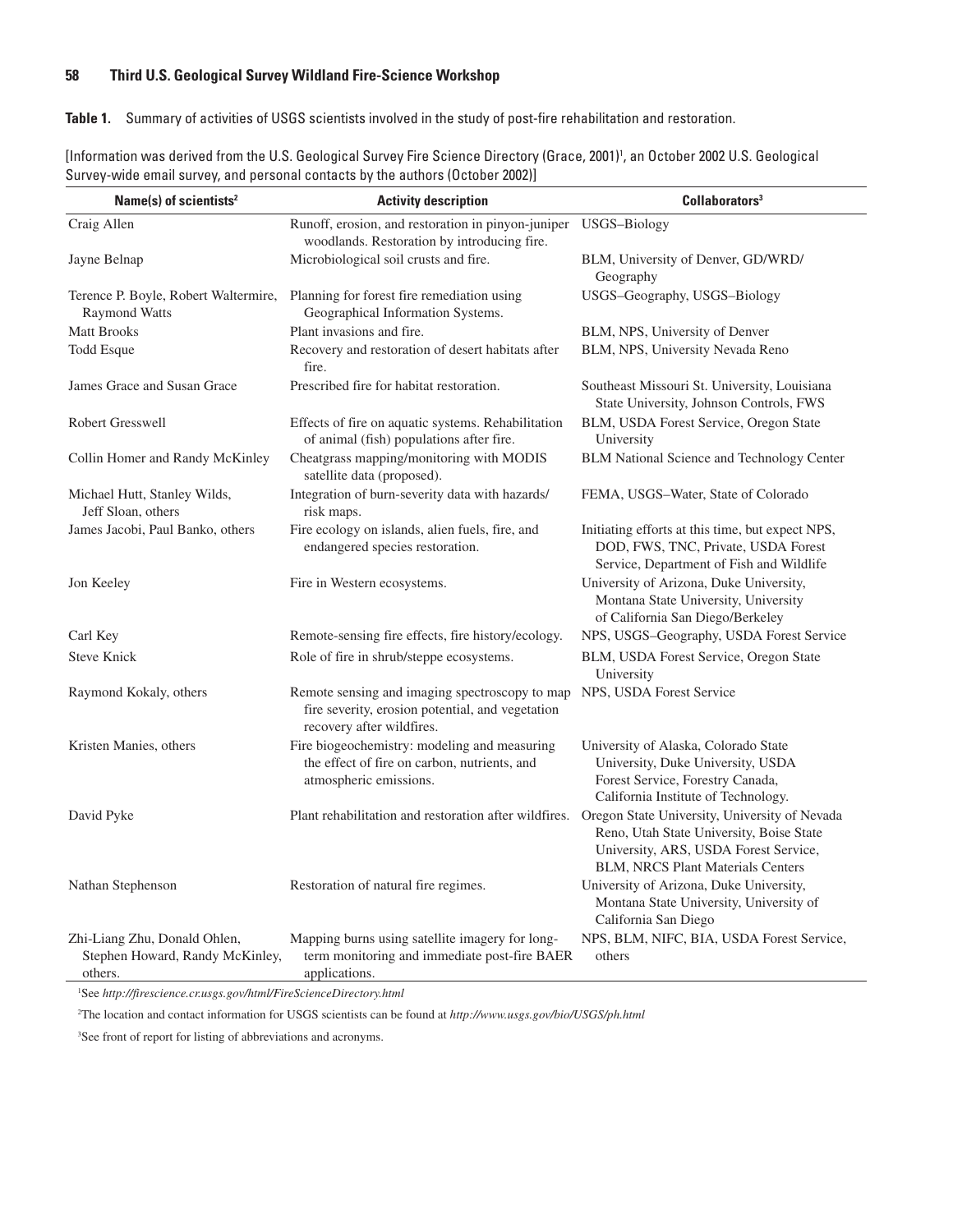*Stabilization*.—To our knowledge, no USGS projects are examining any aspect of emergency stabilization projects. Several projects have examined sedimentation of streams following fires, but these were addressed in the post-fire effects white paper in this volume. The BLM has provided some sediment monitoring data in Arizona associated with the research by Esque and others (table 1).

*Rehabilitation and restoration of ecosystems*.— Biological studies on restoration and rehabilitation are generally being conducted in the Great Basin, Mojave Desert, and the Colorado Plateau. Studies range from investigations of ecosystem processes before and after restoration to collaborative work in evaluating management-agency rehabilitation techniques. Most of these studies focus on revegetation after fire.

To our knowledge, only one project has proposed rehabilitation or restoration of an animal species after wildfire: the former Intermountain Greenstripping and Rehabilitation Research Project (BLM/National Biological Survey/USGS) that evolved into the Coordinated Intermountain Restoration Project (CIRP). The goals of this new project are to: (1) understand ecological responses to disturbances and invasive plants; (2) develop strategies and appropriate techniques to maintain or restore functioning ecosystems; and (3) demonstrate and transfer scientific results and applications. Current projects are being conducted by Pyke and others (table 1). Individual studies are examining the microbial diversity and decomposition of plant litter in locations dominated by exotic annual grasses and those dominated by native sagebrush grasslands, defoliation of cheatgrass as a mechanism to reduce cheatgrass populations in preparation for restoration, fire and herbicide effects on cheatgrass and on native plants for restoration, and sagebrush seedling establishment in BLM wildfire rehabilitation projects.

Funds from CIRP are leveraging a four-State, USDAfunded project on restoration and rehabilitation of lands dominated by exotic annual grasses. Pyke and others are conducting studies to evaluate establishment of 21 accessions of native grasses with and without cheatgrass competition. The native grasses will be compared to crested wheatgrass, an introduced perennial grass used successfully in rehabilitation projects where cheatgrass competition will likely occur. Because competition by cheatgrass often limits establishment success of rehabilitation species, studies will examine the role of nitrogen in cheatgrass competition with native grasses. Results of these studies may lead to rehabilitation strategies that involve reductions in nitrogen availability during the establishment phase of the native plants.

Soil nitrogen and phosphorus are two nutrients whose availability may increase or decrease depending on fire intensity. Brooks, Belnap, Keeley, and others (table 1) are conducting a Joint Fire Science Program research project to determine soil temperatures necessary to reduce or increase

these nutrients. If prescribed fires can burn at appropriate temperatures to encourage restoration of native plants and biological soil crusts while retarding the expansion of invasive plants, then managers would be able to use fire as a tool for restoring native plants and soil processes.

Esque and others (table 1) are conducting a number of cooperative rehabilitation projects. In the BLM Arizona Strip, a fire-rehabilitation project is using replicated treated and untreated areas to examine the effectiveness of various seeding treatments on plant establishment and diversity.

The use of native plants in BLM fire-rehabilitation projects and the implementation of monitoring to determine the effectiveness of rehabilitation projects is being examined by Pyke and others (table 1). Over 11 years, an average of five species are planted in rehabilitation projects, but only one to two of the species are native.

Rehabilitation of animal populations is rarely conducted after fires because animals are generally capable of moving to locations with suitable habitat. One exception is fish. Gresswell (1999) suggests that endangered fish might need rehabilitation in burned watersheds if the threat of sedimentation after fire would threaten their survival. Managers might consider trapping and moving fish to unburned watersheds for several years until the habitat in the burned watershed improves. After rehabilitation, fish could be returned to the original stream.

Zhu and Key (table 1) use satellite imagery to map and monitor wildland fire effects, including burn severity, in a cooperative project with the NPS. In part, these assessments develop baselines for long-term ecological monitoring, with the intent of assessing the success of rehabilitation and restoration efforts in reducing post-fire effects or monitoring post-fire effects where no rehabilitation or restoration has occurred. One significant result of the USGS/NPS cooperative effort has been the development of a Web site providing online access (*http://edc2.usgs.gov/fsp/severity/fire\_main.asp*) to a growing archive (over 65 fires) of burn severity and other fire information. Originally dedicated to NPS fires, this Web site now supports fires on other DOI-managed lands as well. Zhu, Key, and others (table 1), in cooperation with NPS, BLM, Bureau of Indian Affairs, and others, have used satellite imagery to map burn severity and fire perimeters in response to BAER needs where the intent is to contribute to the immediate post-fire identification of areas potentially requiring rehabilitation or restoration. Hutt and others (table 1), in cooperation with FEMA, USGS–Water, and the State of Colorado, have integrated burn-severity data with various other GIS-based data layers to generate maps that assist in the delineation of potential post-fire hazards and risks and assist in identifying areas potentially requiring rehabilitation and stabilization.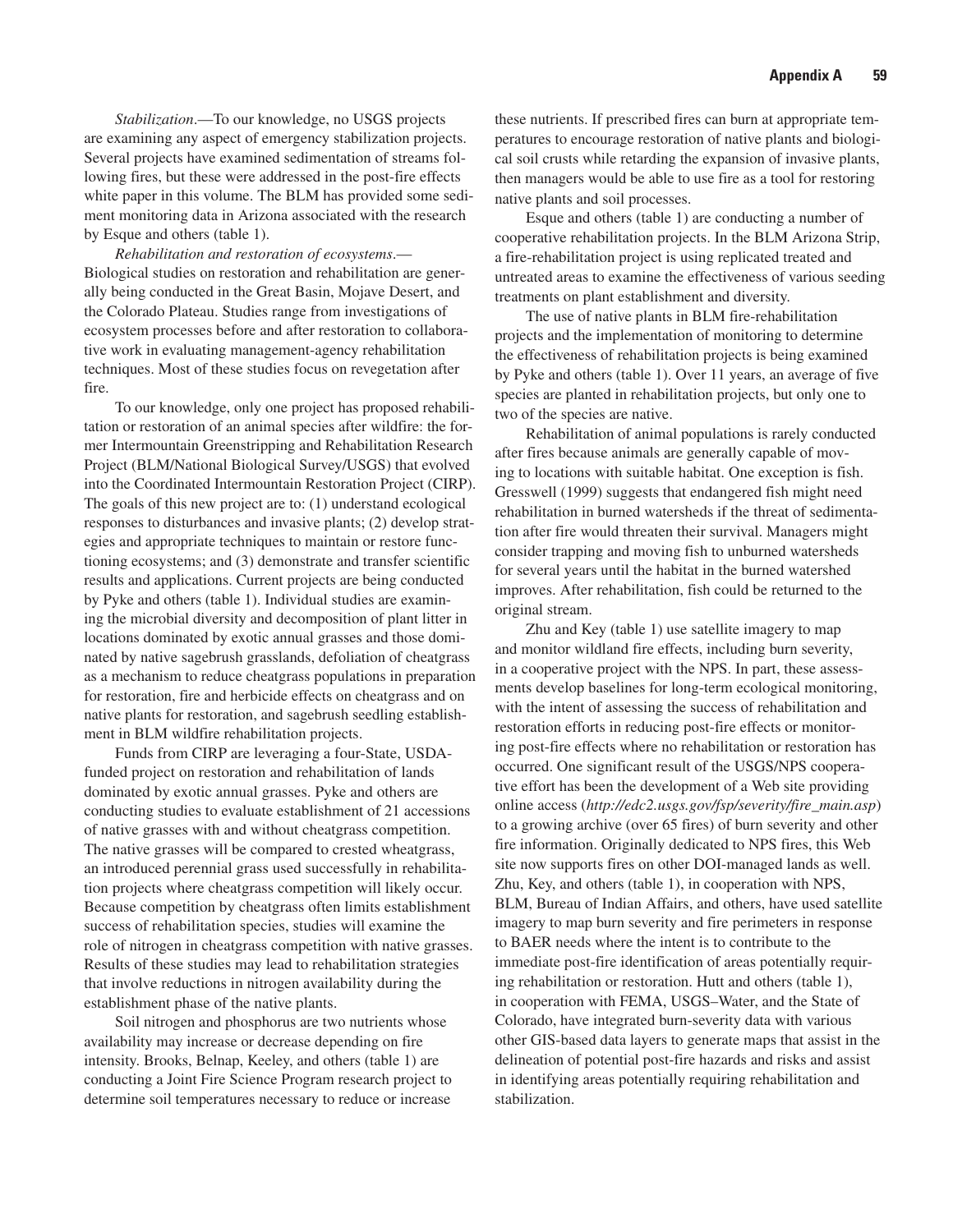### **III. Potential Research and Collaboration**

The following research topics or apparent information gaps within the area of rehabilitation and restoration may be compatible with USGS expertise and suitable for increased USGS attention and focus.

- *Landscape approach to restoration planning*.—Total restoration of regional areas is not possible within short timeframes because personnel and logistical constraints permit only a collection of local efforts. Consequently, restoration planning should be based on a hierarchical approach in which general land-use decisions and analyses for larger regions are complemented with sitespecific actions based on specific variables. A multiscale approach is needed for prioritizing restoration activities based on a spatial assessment of environmental variables and would include the use of risk-assessment models, fuels-management and fire-rehabilitation activities, and work proposed by the BLM's Great Basin Restoration Initiative.
- *Effectiveness of sediment reduction treatments*.— When watersheds are threatened by sediment movement and landslides, combinations of physical barriers (sediment traps) and revegetation are often used to reduce these threats. Although some research and monitoring studies have examined the success in revegetation techniques, few have examined the success of physical barriers or revegetation on the erosion and stream-sediment transport, especially in semiarid ecosystems. Erosion is one of the two major areas where additional funding for fire rehabilitation is available to land managers; therefore, it seems reasonable that research and monitoring of the effectiveness of these programs are needed.
- *Use exclusion after fires and fire rehabilitation*.— Land managers currently restrict or eliminate uses (livestock grazing or recreation) on areas burned or rehabilitated for 3 to 5 years or until, in their professional judgment, the resources can tolerate these uses. Recent attempts to document the scientific basis for these restrictions in ecosystems have been unsuccessful. Land-management agencies would like experiments on the length of time and the plant and soil evidence necessary to provide indications of when land uses can be resumed on burned and rehabilitated lands.
- *Determining the effect of no rehabilitation treatments*.— Most monitoring is done on areas where rehabilitation treatments are implemented, yet untreated areas are often not examined. To determine the community

resilience after fires, untreated areas need to be studied to determine the effect of no rehabilitation treatment on lands.

- *Standardization monitoring protocols and databases*.— Monitoring of rehabilitation projects is only done on a small proportion of rehabilitation projects. However, monitoring projects rarely use the same protocols, making comparisons of results difficult. Collaboration between research and management agencies is needed to provide standardized protocols for monitoring firerehabilitation designated projects. Along with a standardized protocol, results should appear in a standardized database. This database would allow managers and scientists to determine which techniques are successful in different environments.
- *Burn mapping/monitoring*.—The ability of USGS to provide satellite burn mapping services across DOI managed lands should be encouraged. Results from rapid response (immediate post-fire) and long-term burn mapping/monitoring activities should be available across agencies (preferably online) and archived in a centralized location(s) in standardized formats. This work should be closely linked to rehabilitation needs, sedimentation, or invasion risks to aid in planning postfire rehabilitation or restoration of ecosystems.
- *Breakout group suggested topics*.—The following topics or issues were suggested as potential research areas for new or expanded USGS involvement:
	- Expanded research related to determining fire history
	- Additional research to determine what needs restoration. What actions are needed and where are actions appropriate? What is the desired end-point and the economical and ecological feasibility? Is end-point acceptable to society?
	- Expanded research exploring the use of fire as a tool for restoration
	- Research on the concept of using salvage logging as a rehabilitation technique
	- Study of the applicability of rehabilitation techniques used in forest ecosystems to nonforest ecosystems
	- Research competition among native, invasive, and introduced species
	- Fire Effects Information System (FEIS) updates for rangeland species
	- Further research on hillslope and channel erosion
	- Research to establish watershed-level comparisons for rehabilitation techniques (for example, Fire/Fire Surrogate)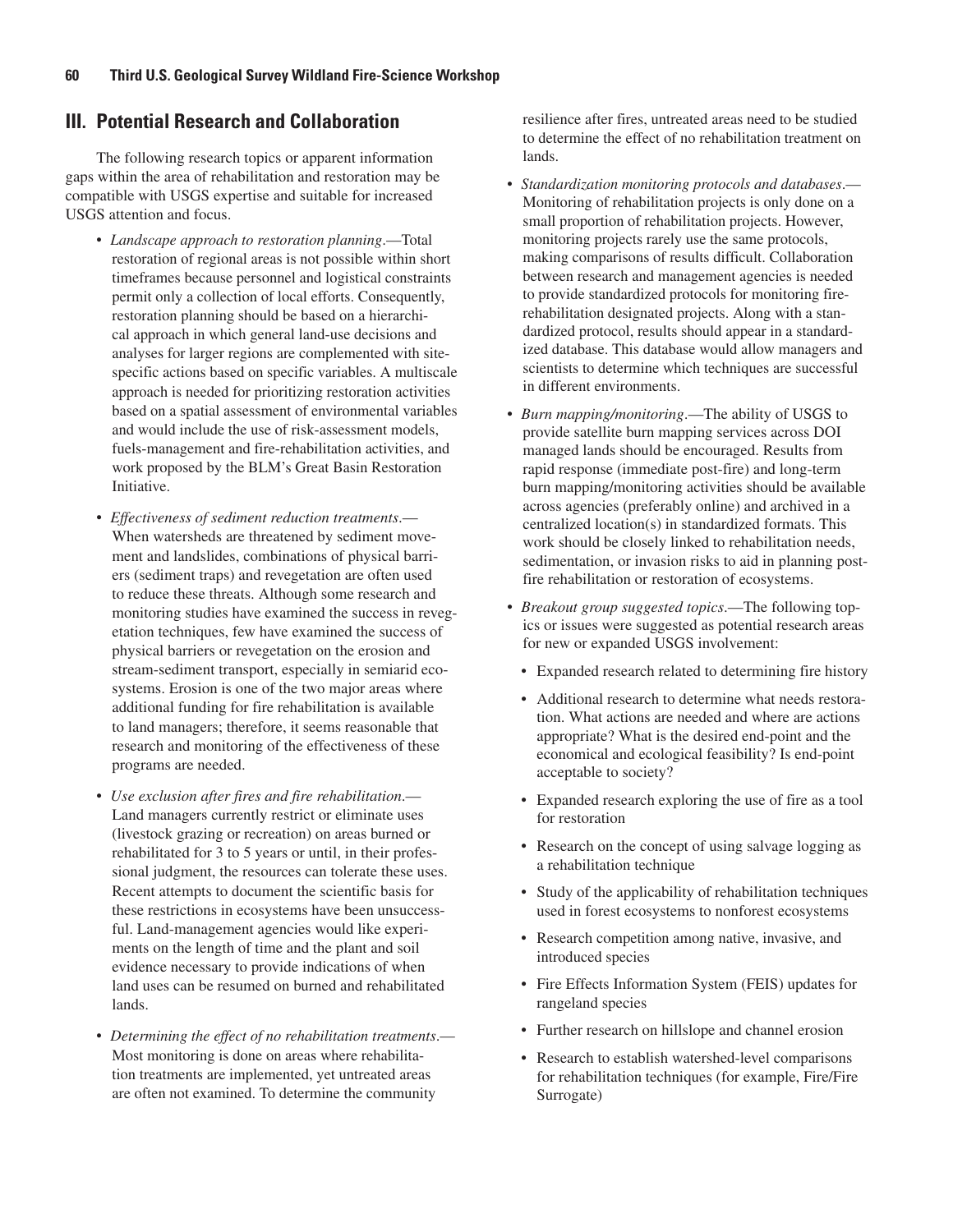### **IV. Needed Actions to Improve Rehabilitation and Restoration Research**

Actions for USGS research on rehabilitation and restoration to improve USGS fire science, internal collaboration, and external partnerships are listed in table 2.

**Table 2.** Proposed rehabilitation and restoration actions to improve USGS fire science, internal collaboration, and external partnerships.

| <b>Topic</b>           | <b>Specific actions</b>                                                                                                                                                                                                                     |
|------------------------|---------------------------------------------------------------------------------------------------------------------------------------------------------------------------------------------------------------------------------------------|
| Fire science           | • Inventory and map risk of invasive<br>species spread with wildfires                                                                                                                                                                       |
|                        | • Pursue use of satellite imagery and other<br>remotely sensed data to map and monitor<br>response to rehabilitation and restora-<br>tion activities, monitor burn areas not<br>rehabilitated, and assess performance of<br>prescribed fire |
|                        | · Rehabilitation hydrology, runoff, soil<br>erosion, sedimentation, and landslide<br>risk                                                                                                                                                   |
|                        | • Develop post-fire protocol to determine<br>need for rehabilitation                                                                                                                                                                        |
|                        | • Pursue a standard protocol for fire<br>rehabilitation and restoration monitor-<br>ing with a database that can be queried<br>online                                                                                                       |
|                        | • Determine necessary use exclusion<br>periods after wildfires                                                                                                                                                                              |
|                        | • Determine native plant accessions and<br>establishment techniques that allow na-<br>tive plants to successfully compete with<br>invasive plants                                                                                           |
| Internal collaboration | • Improve communication among USGS<br>researchers working in common areas<br>through periodic teleconferences, meet-<br>ings, newsletters, and so forth                                                                                     |
|                        | • Establish a wildland fire rehabilitation<br>and restoration interdisciplinary team                                                                                                                                                        |
|                        | • Develop a Web-based database for reha-<br>bilitation and restoration monitoring data                                                                                                                                                      |
| External partnerships  | • Build stronger working relationships<br>with other DOI resource managers<br>and research scientists working in the<br>rehabilitation and restoration area by<br>attending non-USGS meetings, confer-<br>ences, and so forth               |

| <b>Topic</b>                        | <b>Specific actions</b>                                                                                                                                                                                                                                                                     |
|-------------------------------------|---------------------------------------------------------------------------------------------------------------------------------------------------------------------------------------------------------------------------------------------------------------------------------------------|
| External partnerships-<br>Continued | • Proactively contact non-USGS<br>staff and facilities for possible<br>collaboration                                                                                                                                                                                                        |
|                                     | • Provide real-time fire and burn<br>information on Web-based inter-<br>faces (for example, GeoMAC,<br>NPS/USGS National Burn<br>Mapping Project) that link data<br>producers with users (that is, DOI<br>BAER teams and land managers)<br>concerned with rehabilitation and<br>restoration |
|                                     | • Develop, and share externally,<br>standardized databases for long-<br>term archiving of fire rehabilita-<br>tion and restoration-related records                                                                                                                                          |
|                                     | • Encourage USGS to take a<br>stronger role or lead in developing<br>interagency monitoring protocol                                                                                                                                                                                        |
|                                     | • Encourage USGS to expand inter-<br>actions beyond agency group to<br>larger organizations, international<br>organizations, and so forth                                                                                                                                                   |

### **V. References**

- Brooks, M.L., and Pyke, D.A., 2001, Invasive plants and fire in the deserts of North America, *in* Galley, K.E.M., and Wilson, T.P., eds., Proceedings of the Invasive Species Workshop—The Role of Fire in the Spread and Control of Invasive Species: Fire Conference 2000, The First National Congress on Fire Ecology, Prevention, and Management, Miscellaneous Publication 11, Tall Timbers Research Station, Tallahassee, Fla., p. 1–4.
- Gresswell, R.E., 1999, Fire and aquatic ecosystems in forested biomes of North America: Transactions of the American Fisheries Society, v. 128, p. 193–221.
- Keeley, J.E., 2001, Fire and invasives in mediterranean-climate ecosystems of California, *in* Galley, K.E.M., and Wilson, T.P., eds., Proceedings of the Invasive Species Workshop— The Role of Fire in the Spread and Control of Invasive Species: Fire Conference 2000, The First National Congress on Fire Ecology, Prevention, and Management, Miscellaneous Publication 11, Tall Timbers Research Station, Tallahassee, Fla., p. 81–94.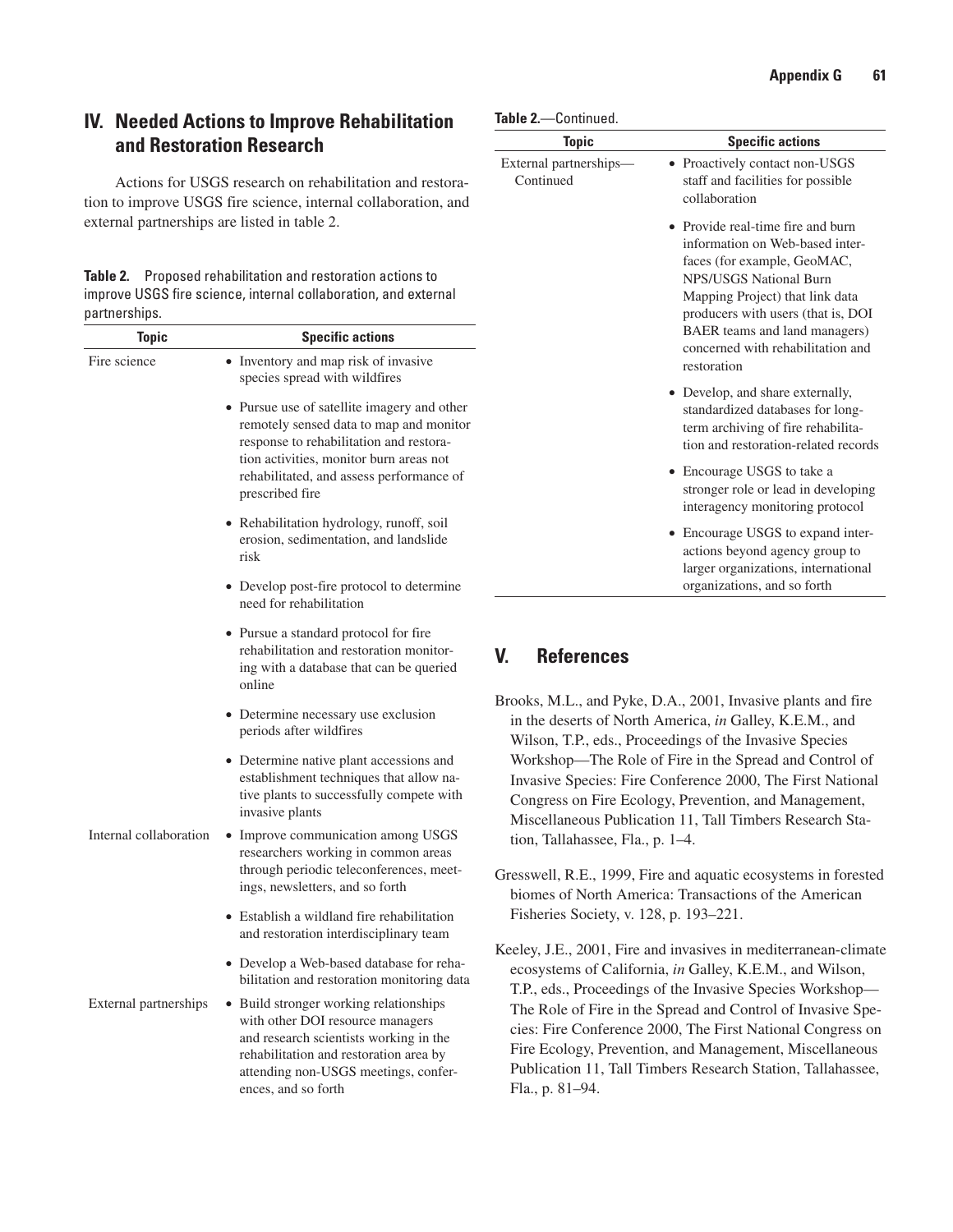#### **62 Third U.S. Geological Survey Wildland Fire-Science Workshop**

- Keeley, J.E., and Stephenson, N.L., 2000, Restoring natural fire regimes in the Sierra Nevada in an era of global change, *in* Cole, D.N., McCool, S.F., and O'Loughlin, J., eds., Wilderness Science in a Time of Change Conference: RMRS–P–15, v. 5, USDA Forest Service, Rocky Mountain Research Station, p. 255–265.
- McPherson, G.R., 2001, Invasive plants and fire—Integrating science and management, *in* Proceedings of the Invasive Species Workshop—The Role of Fire in the Spread and Control of Invasive Species: November 27–December 1, 2002, San Diego, Calif., Tall Timbers Research Station, Miscellaneous Publication 11, Allen Press, Inc., Lawrence, Kan., 146 p.
- Miller, R.F., and Tausch, R.J., 2001, The role of fire in juniper and pinyon woodlands—A descriptive analysis, *in* Galley, K.E.M., and Wilson, T.P., eds., Proceedings of the Invasive Species Workshop—The Role of Fire in the Spread and Control of Invasive Species: Fire Conference 2000, The First National Congress on Fire Ecology, Prevention, and Management, Miscellaneous Publication 11, Tall Timbers Research Station, Tallahassee, Fla.
- Zhu, Z., and Knick, S., 2002, Integrating fire science in BRD and NMD—Needs and opportunities: June 2002, U.S. Geological Survey workshop, USGS EROS Data Center, S. Dak.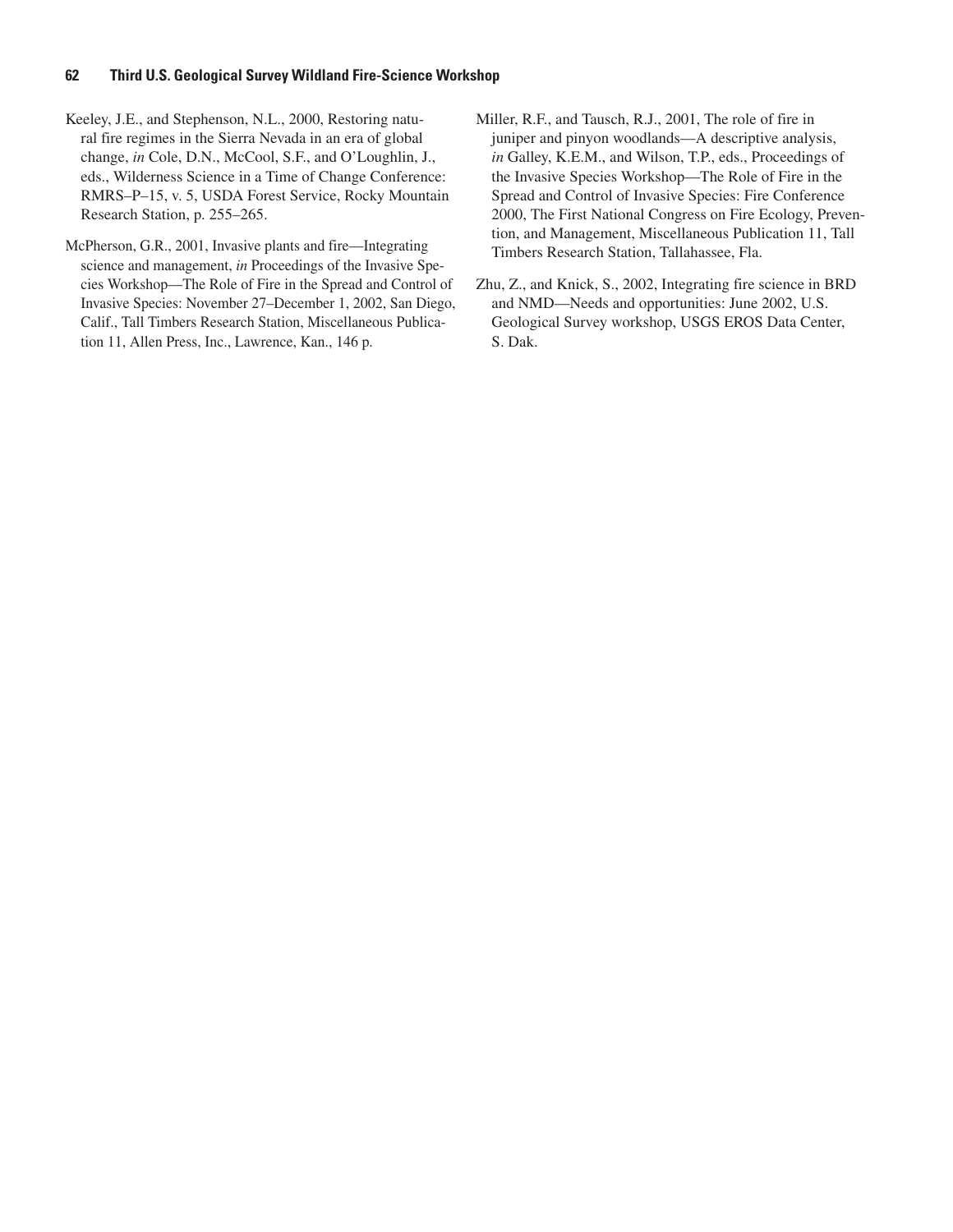## **Appendix H—White Paper on a USGS Fire Response Plan**

Deborah Martin, Research Hydrologist, USGS, National Research Program Mike Hutt, Cartographer, USGS, Rocky Mountain Mapping Center Tom DiNardo, Cartographer, USGS, Rocky Mountain Mapping Center

#### **Acknowledgments**

The authors would like to thank Susan Grace, USFWS, for her contributions to the initial design and writing phase of this draft Fire Response Plan.

#### **Introduction**

Science-based information on fire suppression, fire management, rehabilitation, and restoration of natural resources is critically needed by Federal, State, and local land-management agencies to mitigate the effects of wildland fire on people, their property, and natural resources. Most recently, Federal fire-management agencies have been requesting the USGS to provide scientific knowledge and expertise in fire-related issues. Many in these agencies recognize USGS programs and expertise in water quality, flood and landslide hazards, biological and ecological assessments, and remote sensing and mapping capabilities as authoritative in these fields and view USGS as the missing link in the interagency efforts to help manage fires and rehabilitate burned watersheds and ecosystems.

The USGS has extensive fire-science capabilities and currently supports fire-related activities within Federal, State, and local fire-management agencies. There are five interrelated and supportive components of the fire-science program within USGS: (1) risk identification—LandFire and links to traditional USGS hazard programs; (2) mitigation support for fire planning and fuels-treatment activities; (3) preparedness aiding the land-management and emergency-response agencies in preparing response actions; (4) response—supporting suppression activities; and (5) post-fire assessments and mitigation. A key element to these activities is the scientific understanding of fire ecology and support for fire-management decisions and human effects research. The components of this program address not only the immediate support needs of the wildland fire community but also support longer term research needs regarding watershed effects including the ecological and social effects from wildland fires and restoration and rehabilitation activities.

Specific activities within the USGS fire-science program include immediate wildland fire-support activities such as GeoMAC (Geospatial Multi-Agency Coordination Group), a Web-based capability to provide fire managers with wildland fire information needed during wildfire incidents. In addition, mapping capabilities within the USGS have been utilized to map fires immediately to provide a quick assessment of fire

perimeters, burn severity, and wildland/urban interface zones. Further, USGS scientists have been called upon as resource advisors to provide biological, ecological, hydrological, and geological expertise locally, both during and following wildfires. Local knowledge and expertise provided by USGS scientists reflect understanding acquired through longer term scientific studies carried out by scientists. Having USGS resources available to fire-suppression staff has proved extremely useful since many suppression teams brought in are temporary and unfamiliar with local watersheds, ecosystems, and natural resources. For example, information provided by resource advisors and technical specialists has included information about hydrological conditions, geologic information, soils and soil erosion, fire effects on wildlife and plants, suppression effects on ecosystems, effects and locations of threatened and endangered species, and invasive species issues. Longer term support activities include the assessment of post-fire flooding and debris-flow hazards and effects on aquatic and terrestrial biota including threatened and endangered species. The USGS is providing research results on the recolonization of burned areas by exotic and invasive species and the effect on the flammability of a landscape. Also, USGS scientists are actively studying the interrelation between climate and wildfire and how to use this information to improve fire forecasts. This paper describes a draft Fire Response Plan for the USGS to provide technical resources in a timely manner for wildland fire support.

### **Objective of the Plan**

The objective of this Fire Response Plan is to define the organization, coordination, and procedures to be used by the USGS to effectively support the wildland fire community and fire managers in their request for immediate and longer term knowledge and expertise that the USGS can offer. Financial support of USGS efforts on behalf of the wildland fire community will come from existing Memoranda of Understanding (MOU) and future partnerships, such as the Memorandum of Understanding for Science in Support of Fire Management that is currently being developed among the Federal land-management agencies and the USGS. In addition, the plan provides a framework for the internal coordination of existing fire-science activities within the USGS and enhanced Congressionally funded fire-science opportunities.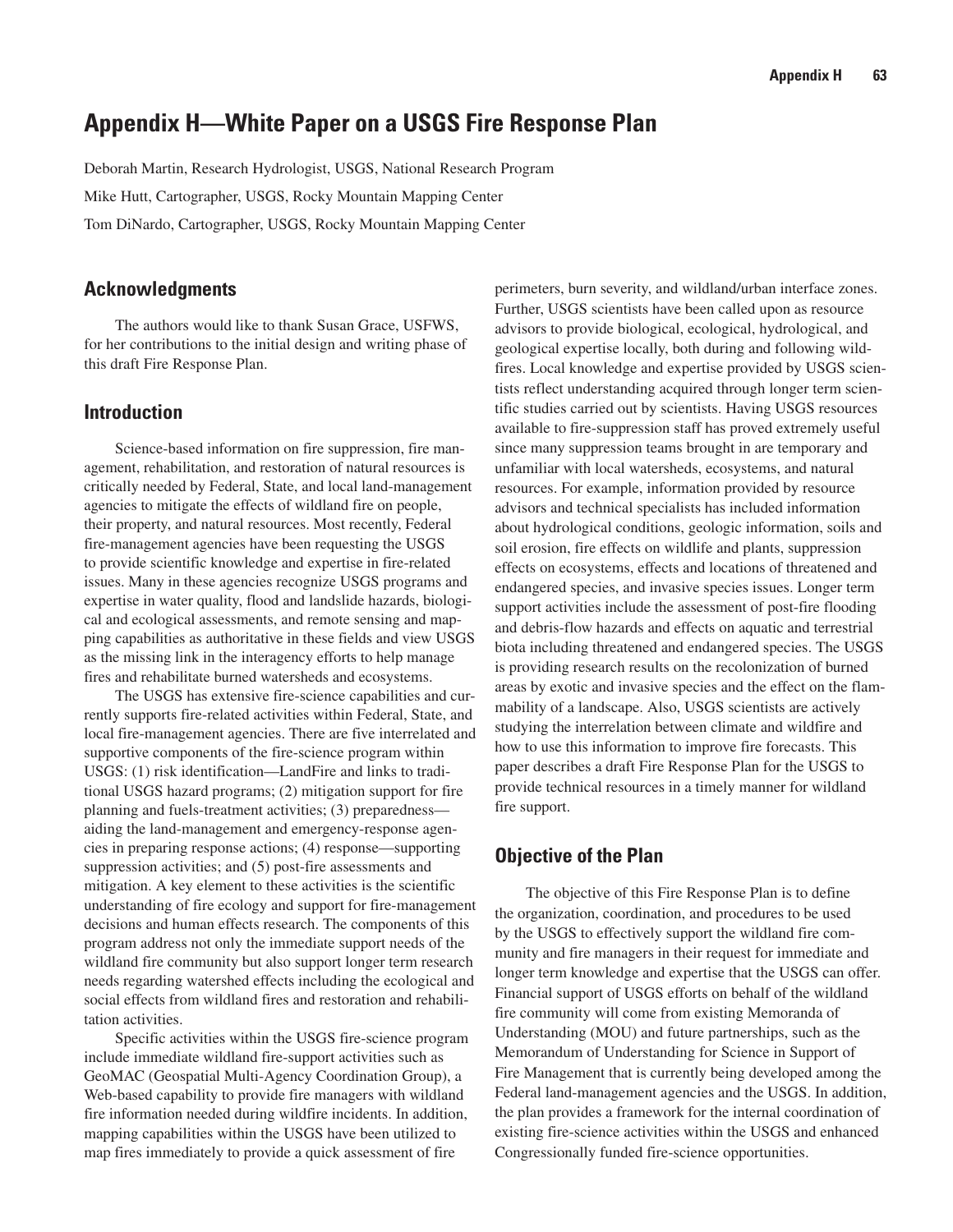### **Organization**

This section describes existing and proposed levels of organization within the USGS fire-science program.

1. *USGS Fire Science Coordination Team*.—The mission of the USGS Fire Science Coordination Team is to participate in activities at the national level that pertain to the National Fire Plan and other national efforts to coordinate among Federal agencies, the Western Governors' Association, and other entities. To disseminate information within the agency, the USGS Fire Science Coordination Team consists of broad membership from within the agency including a liaison to the Director's office. Current members and the guiding document for the USGS Fire Science Coordination Team are listed in attachment A of this white paper. The Team, coordinated by Stan Coloff, has been active since 2000.

2. *Regional Fire Science Coordinators*.—Three new positions should be created to coordinate fire-science activities within each USGS Region. The Regional Fire Science Coordinators would be members of the USGS Fire Science Coordination Team and would work closely with Regional Directors and staff. Each Regional Coordinator would be responsible for knowing in detail the fire-science activities within the Region, would disseminate that information within the USGS and to other agencies, would jointly maintain a current Web-based USGS firescience directory with other Regional Coordinators that includes USGS members who are qualified to participate as resource personnel in wildland fire suppression and post-fire activities, particularly as BAER (Burned Area Emergency Rehabilitation) Team members. The Regional Coordinators would be directly responsible for communicating with wildland fire managers about the expertise and availability of qualified USGS personnel. In addition, the coordinators would disseminate information about fire-science research opportunities, especially interagency opportunities, to USGS scientists.

3. *Post-Fire Rapid Response Teams*.—In consultation with the Regional Fire Science Coordinators, the USGS Fire Science Coordination Team, the Regional Director, and Post-Fire Rapid Response Teams should be assembled to collect data that address critical issues of post-fire flood and erosion, including debris flows, water-quality impairment, and biologic effects, all of which may extend beyond the area burned by the fire. The Rapid Response Teams are expected to coordinate with BAER Teams but will have funding available to carry out critical post-fire monitoring to support local emergency response efforts and science objectives. Emergency funding will be available from a fund established to support USGS post-fire response activities.

4. *USGS scientists carrying out fire-science research*.— The USGS has recognized an interdisciplinary theme of firescience research and has encouraged internal communication among USGS scientists, supervisors, and team leaders and external communication with the larger fire community. The First and Second USGS Wildland Fire Workshops are good examples of efforts to establish communication within the USGS and with

the fire community. The Regional Fire Science Coordinators are expected to enhance this communication and to provide new avenues to bring this about. Scientists are encouraged to continue ongoing fire-science research and to seek outside opportunities through universities, local agencies, and other Federal agencies and through the Joint Fire Science Program.

### **Internal Coordination**

This section diagrams the internal coordination among the organizational entities defined in the previous section.



### **Support of the Wildland Fire Community**

This section describes the roles and responsibilities of various organizational members to communicate and activate immediate and longer term responses to wildland fires.

- 1. Responsibilities:
	- A. USGS Employees
		- a. Accurately describe capabilities in fire-science directory.
		- b. Maintain fireline qualifications, necessary training, and skills required for support position in fire as necessary. Red-carded scientists must have S–130, S–190 and I–200 as basic courses.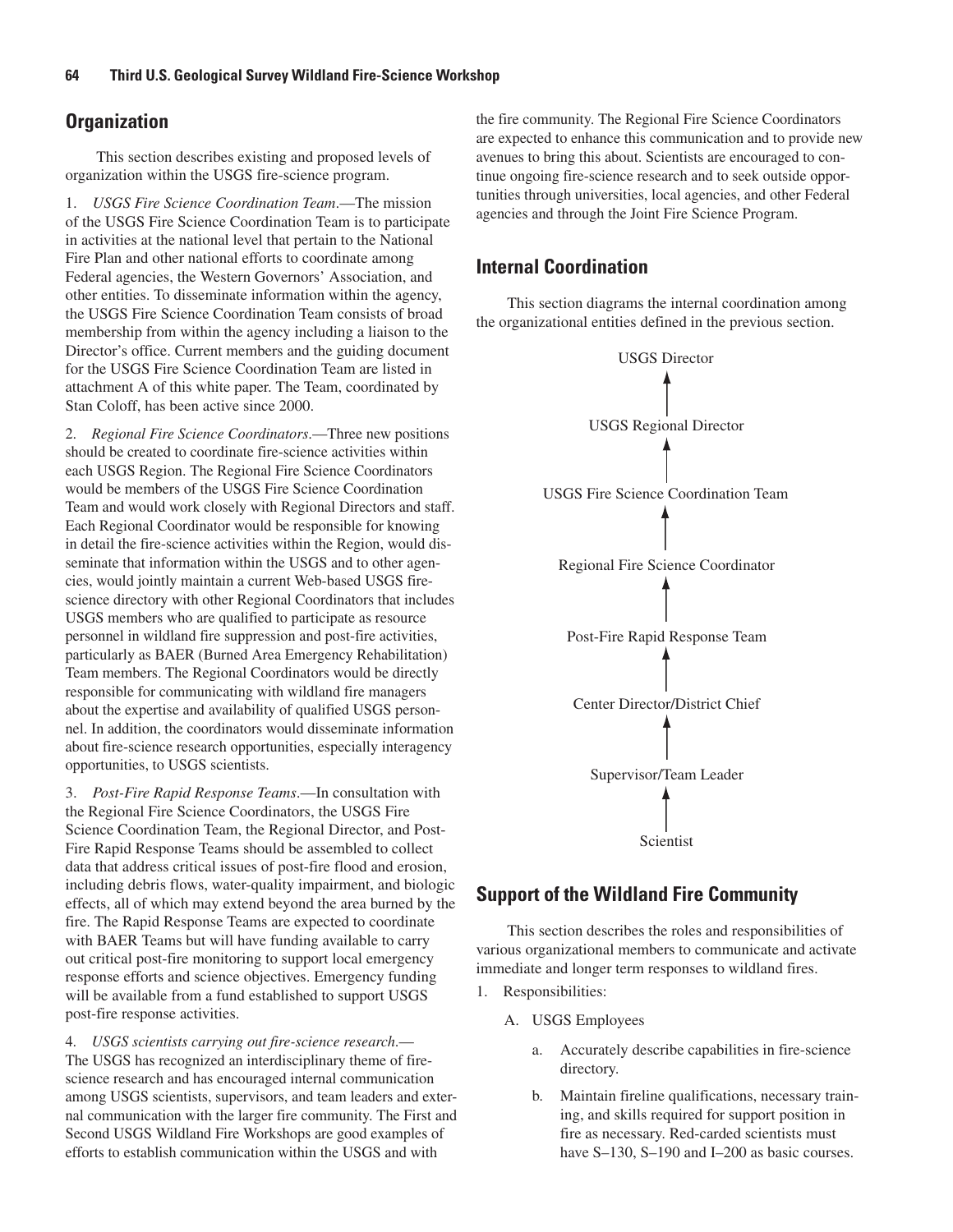- c. Acquire and maintain proper PPE (Personal Protection Equipment) as needed.
- d. Make availability known to supervisor. Once approved, make availability known to local dispatch. Need to know local dispatch in each State.
- e. Upon assignment, follow dispatch guidance for mobilization.
- f. Keep accurate records of time using appropriate forms provided by timekeeper on the incident.
- g. Maintain contact with Regional Fire Science Coordinator when possible.
- h. Follow guidance and obey all incident command rules.
- i. Coordinate all activities on incident with BAER Team members, or other local management and natural resource staff.
- B. Regional Fire Coordinators
	- a. Work with Center Directors and District Chiefs, supervisors, and scientists to develop list of resources available on an annual basis.
	- b. Communicate with National Interagency Coordination Center (NICC) and Geographic Area Command Centers (GACCs) to convey resources available from USGS, either at annual meetings or individually arranged meetings.
	- c. Coordinate with BAER Team coordinators to provide any needed resources.
	- d. Attend meetings of other agencies to represent USGS and capabilities.
	- e. Help coordinate scientists in field and on an incident.
	- f. Keep informed of scientists' progress on incidents and provide outreach as needed.
	- g. Form and lead the Post-Fire Rapid Response Team.
- C. Payroll/Administration Responsibilities
	- a. Familiarity with Fire Business Handbook.
	- b. Be able to interpret time sheets submitted by scientists from field.
	- c. Provide advice to scientists as needed with time sheets.
	- d. Knowledge of fire positions and incident codes (project codes).
	- e. One person assigned per region or coordinated nationally by Central Region.
- D. Supervisors, Center Directors, District Chiefs, other Administration Responsibilities
- a. Recognize and support need for scientists to serve both immediate role and longer term roles in fire. Either recruit assistance or acknowledge gap in work schedule caused by scientists' commitment.
- 2. Activities During the Fire-Suppression Phase

#### Basic Flow of Communication

- Regional Fire Science Coordinator communicates with Center Directors, District Chiefs, supervisors, and scientists to develop list of USGS resources available.
- b. Regional Fire Science Coordinator communicates with National Interagency Coordination Center (NICC) and Geographic Area Command Centers (GACCs) to communicate resources available from USGS.
- c. Upon approval by supervisor, scientist communicates availability to local dispatch (local dispatch communicates with NICC about availability).
- d. The incident recognizes need for Technical Specialist or Resource Advisor and communicates order through NICC.
- e. NICC communicates order to GACC, and GACC communicates order to local dispatch.
- f. Local dispatch notifies employee of assignment.
- Employee is dispatched to incident.

### **Basic Flow of Communication**

The following diagram conceptually shows the basic flow of communication with regard to USGS response to major wildland fire incidents.

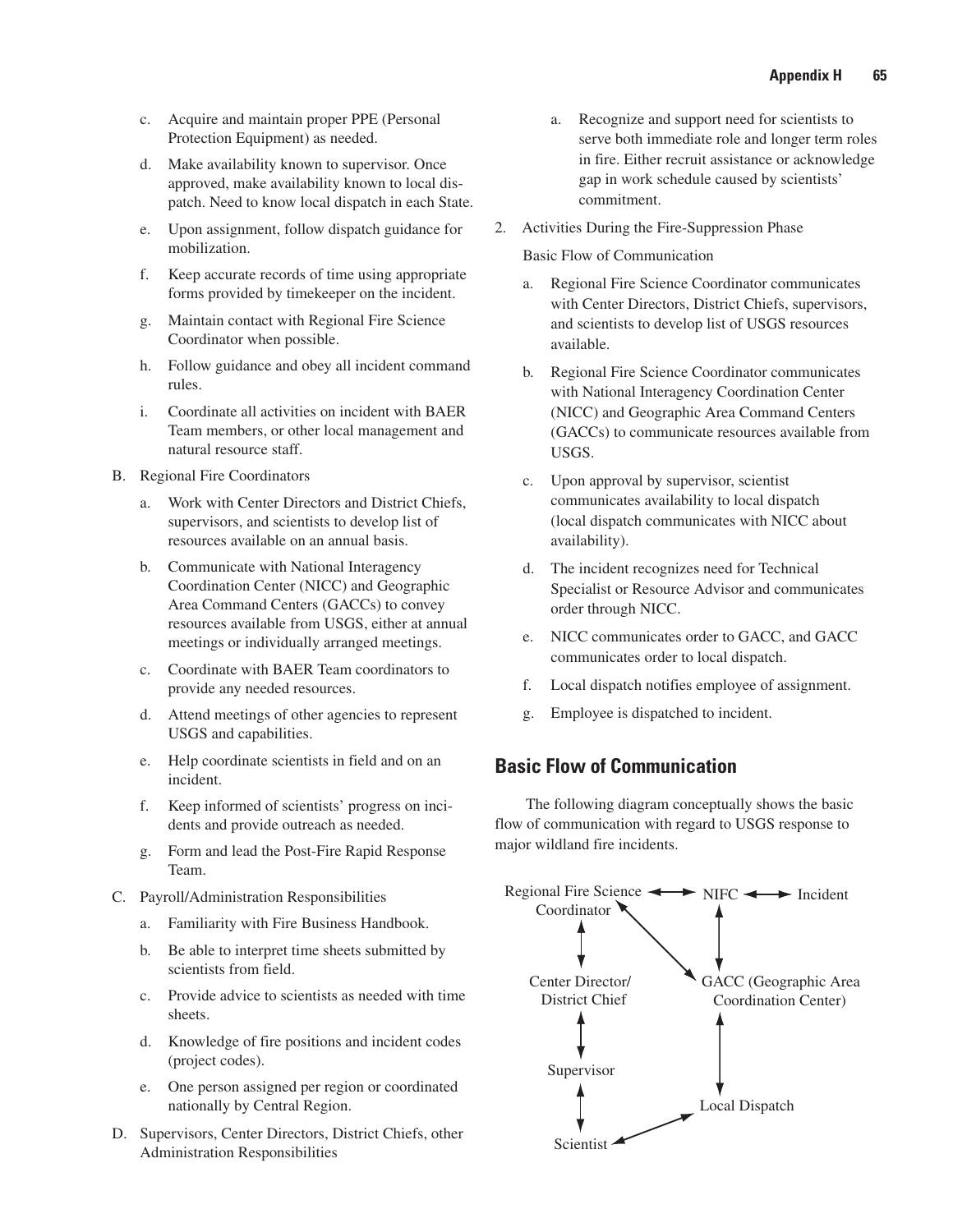## **Support of Ongoing USGS Fire-Science Research**

This section describes the roles and responsibilities of various organizational members to promote and carry out ongoing USGS fire-science research.

- 1. Responsibilities:
	- A. USGS Scientists
		- a. Continue to carry out fire-science research through customary funding sources.
		- b. Promote USGS fire-science capabilities.
		- c. Seek out and support other DOI and other Federal agency fire-science needs.
	- B. Regional Fire Coordinators/USGS Fire Science Coordination Team
		- a. Promote USGS fire-science capabilities.
		- b. Provide information to USGS scientists to promote interagency collaboration.
		- c. Seek out and support other DOI and other Federal agency fire-science needs.
		- d. Represent USGS at meetings.
		- e. Open communication channels with other research institutions.
		- f. Encourage partnerships.
		- g. Support National Fire Plan activities.
		- h. Seek funding for long-term studies from various sources.
		- i. Seek funding for new fire-science initiatives through Congress.
		- j. Encourage establishment of USGS Fire Science Program as a budget line item.

### **Creation of USGS Post-Fire Rapid Response Teams**

This section describes the mechanism to assemble a USGS Post-Fire Rapid Response Team.

Assembling a USGS Post-Fire Rapid Response Team will be based on the recognition that a pressing need exists to collect data that relate to post-fire consequences such as flooding, erosion, water-quality impairment, and effects on biological resources, especially as these consequences may extend downstream from a burned area. The Regional Fire Science Coordinator, in consultation with USGS scientists and the USGS Fire Science Coordination Team, and under a directive from the Regional Director, forms and leads a Post-Fire Rapid Response Team. Because funds for this purpose are expected to be limited, the Response Team will exercise discretion in defining the scope of the response. The Regional Fire Science Coordinator will establish a project or task description and develop a budget in the appropriate financial software (Basis+), seek approval from the Regional Director, or designate, for expenditure of funds, and will convey an account number to the Response Team for expenditures.

The proposed membership in the Post-Fire Rapid Response Team is as follows:

- Regional Fire Science Coordinator or designate
- Ecologist (assigned by Regional Biologist)
- Social scientist (assigned by Regional Biologist)
- Geologist (assigned by Regional Geologist)
- Mapping specialist (assigned by Regional Geographer)
- Hydrologist (assigned by Regional Hydrologist)
- Water-quality specialist (assigned by Regional Hydrologist)
- District Chief, USGS–Water